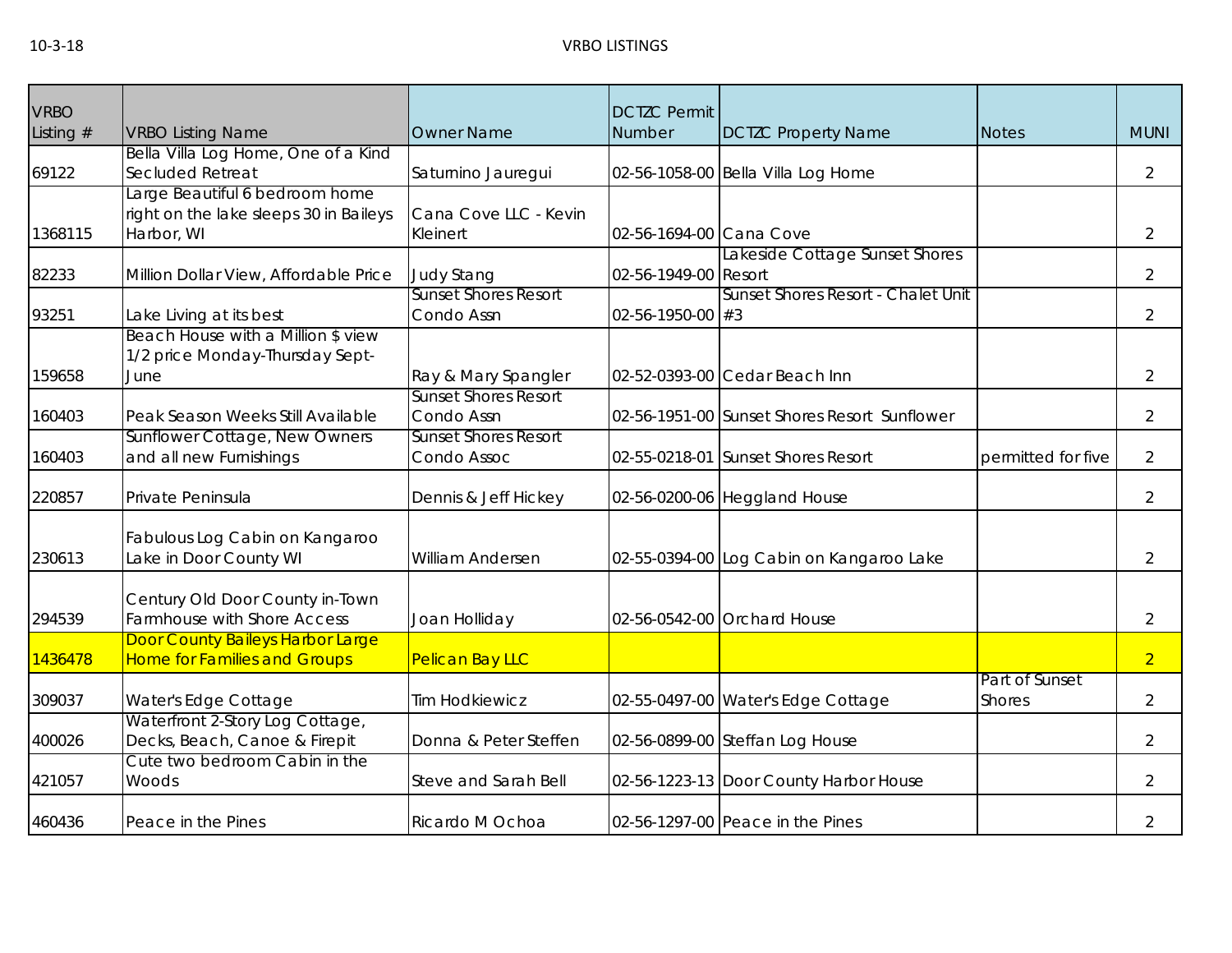|        | A Quiet Retreat in Door County Close  |                             |                         |                                                 |                    |                |
|--------|---------------------------------------|-----------------------------|-------------------------|-------------------------------------------------|--------------------|----------------|
|        | to the Water, Shops Eateries and      |                             |                         |                                                 | permitted for      |                |
| 466961 | Golf                                  | Linda Brown                 | 02-55-0538-00 The Gulls |                                                 | three              | $\overline{2}$ |
|        | Newly remodeled, 2 Acres W/200'       |                             |                         |                                                 |                    |                |
|        | Private Waterfront, Huge Deck, 5 Star |                             |                         |                                                 |                    |                |
| 467927 | Rating                                | Chris Warecki               |                         | 02-56-1312-00 All Creatures Lane - Warecki      | permitted for 3    | 2              |
|        | Charming 100yr. log home with         |                             |                         | Sunset Shores Resort - Kangaroo                 |                    |                |
| 510375 | upscale modern conveniences.          | David Hass                  |                         | 02-56-1953-00 Kabin Unit #6                     |                    | 2              |
|        | Private Cottages situated on a rock   |                             |                         |                                                 |                    |                |
|        | bluff located in downtown baileys     |                             |                         |                                                 |                    |                |
| 633251 | harbor                                | Jessica and John Dennis     |                         | 02-55-1415-00 Baileys Harbor on the Rocks       | Permitted for two  | $\overline{2}$ |
|        | Private Cottages situated on a rock   |                             |                         |                                                 |                    |                |
|        | bluff located in downtown baileys     |                             |                         |                                                 |                    |                |
| 634804 | harbor                                | Jessica and John Dennis     |                         | 02-55-1415-00 Baileys Harbor on the Rocks       | Permitted for two  | 2              |
|        | New Million Dollar Property, 250'     |                             |                         |                                                 |                    |                |
| 640511 | Private Shoreline on 3.5 Acres        | Chris Warecki               |                         | 02-56-1312-00 All Creatures Lane - Warecki      | permitted for 3    | $\overline{2}$ |
|        | Enjoy the Quiet Die of the Door       |                             |                         |                                                 |                    |                |
|        | County Peninsula, 165' of Lake        |                             |                         |                                                 |                    |                |
| 661048 | Michigan Shore                        | Janet Batzli                |                         | 02-55-0557-00 The Haven on North Bay            |                    | $\overline{2}$ |
|        |                                       | <b>Sunset Shores Resort</b> |                         |                                                 |                    |                |
| 663478 | Peak Season Weeks Still Available     | Condo Assoc                 |                         | 02-56-1952-00 Sunset Shores Resort - Tiger Lily | permitted for five | $\overline{2}$ |
|        | Remodeled, 250' waterfrontm 6         |                             |                         |                                                 |                    |                |
|        | wooded acres, huge deck with view     |                             |                         |                                                 |                    |                |
| 699521 | of Cana Island                        | Chris Warecki               |                         | 02-56-1312-00 All Creatures Lane - Warecki      | permitted for 3    | 2              |
|        | Lake House on Kangaroo Lake in        |                             |                         |                                                 |                    |                |
|        | Door County with Dock, 4 Bdrm, 2.5    | <b>Ryan and Maureen</b>     |                         |                                                 |                    |                |
| 767152 | <b>Bath</b>                           | Sundeen                     |                         | 02-56-1562-00 Sundeen Lakeside Retreat          |                    | 2              |
|        | Stone Ridge on 4.2 Wooded             |                             |                         |                                                 |                    |                |
|        | Acres/Firepit, 4 Bedrooms, 2.5 Baths, |                             |                         |                                                 |                    |                |
| 791464 | Sleeps 14 & Pets                      | Stone Ridge                 | 02-56-0272-13 Mel Fogel |                                                 |                    | $\overline{2}$ |
|        | 2 Newly Remolded Homes with           |                             |                         |                                                 |                    |                |
|        | Sauna on 10 Acres of Beauty and       |                             |                         |                                                 |                    |                |
| 803367 | Privacy. Sleeps 12.                   | Dr. Phil Arnold             |                         | 02-56-1563-00 Meadow Road Rental - Arnold       |                    | $\overline{2}$ |
|        | Door County Cabin in the Woods,       |                             |                         | Door County Cabin in the                        |                    |                |
| 824979 | <b>Baileys Harbor</b>                 | Karen Berndt                |                         | 02-56-1564-00 Wooods & Tranquil Condo           | permitted for 2    | 2              |
|        |                                       |                             |                         | Door County Cabin in the                        |                    |                |
| 850256 | Baileys Harbor Condo, Door County     | Karen Berndt                |                         | 02-56-1564-00 Wooods & Tranquil Condo           | permitted for 2    | 2              |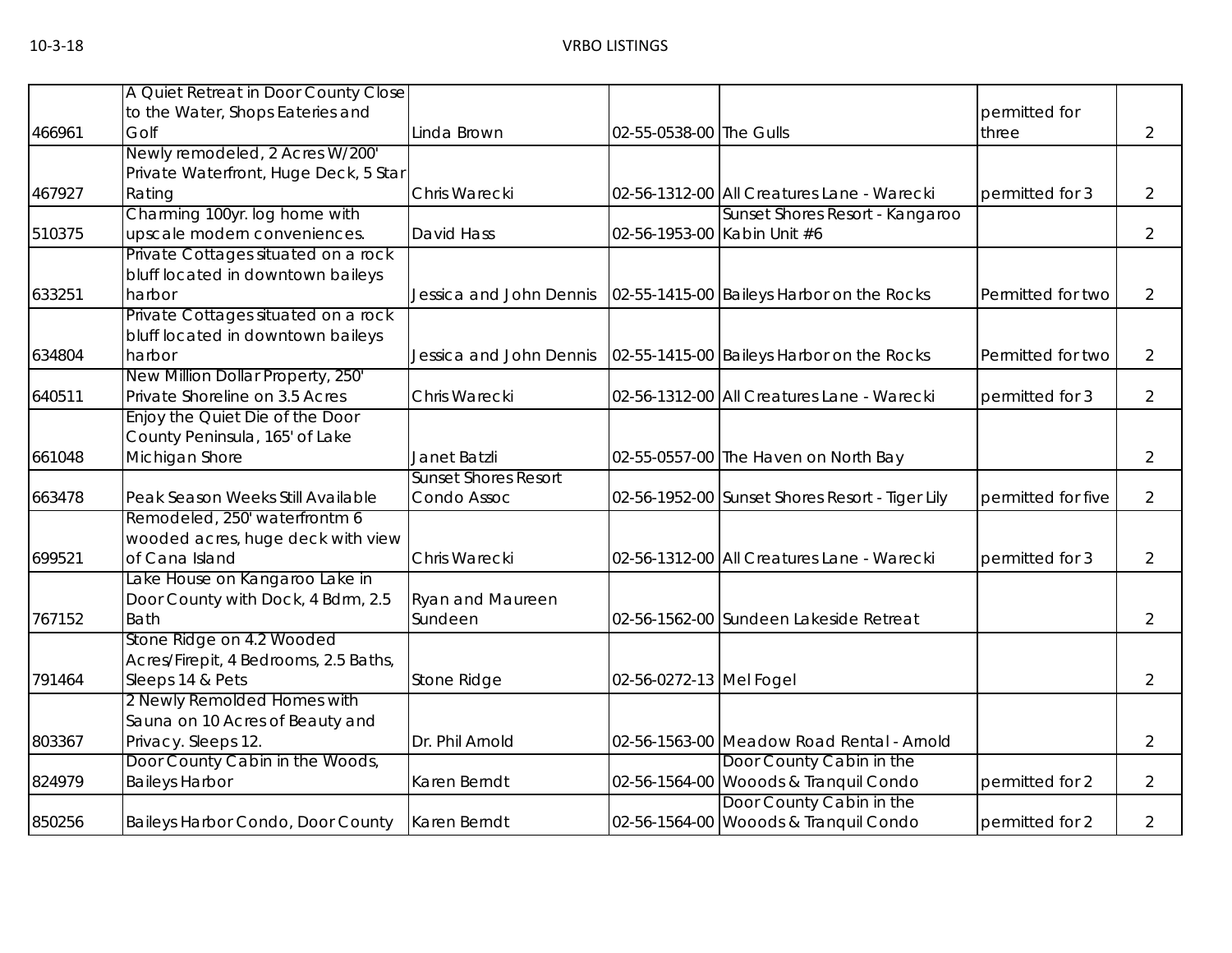| 854909  | Private Water front estate!                                                                    | Cole Family LLC                          |                            | 02-56-1607-06 Schook Shack                                     | $\overline{2}$ |
|---------|------------------------------------------------------------------------------------------------|------------------------------------------|----------------------------|----------------------------------------------------------------|----------------|
| 882335  | Wildwood Beach House Has A Large<br>Private Sandy Beach On The Shore<br>Of Lake Michig         | Laura Thometz                            |                            | 02-56-1640-06 Wildwood Beach Home                              | $\overline{2}$ |
| 1056529 | Acres Of Country Living, Firepit,<br>Plenty Of Parking Wifi, Pets allowed                      | Eleanor R Poole Trust C/O<br>Allen Poole | 02-56-1733-13 Burnt Hollow |                                                                | $\overline{2}$ |
| 1077847 | Quintessential Door County cottage<br>just steps from the water!                               | Jeffrey & Tamara Wiswell                 |                            | 02-56-1696-06 Kangaroo Lake Road Cottage                       | $\overline{2}$ |
| 1436478 | Door County Baileys Harbor Large<br><b>Home for Families and Groups</b>                        |                                          |                            |                                                                | $\overline{2}$ |
| 1102901 | You Won't Want To Leave -- +                                                                   | Deb Homan                                |                            | 02-56-1468-00 Merlin's Lake House - Homan                      | $\overline{2}$ |
| 1188298 | Lakefront home in Baileys Harbor<br>near Cana Lighthouse                                       | Bues Point Road, LLC -                   |                            | William McAleer, Member 02-56-1803-00 Bues Point Road- McAleer | $\overline{2}$ |
| 1190668 | Lake-house With The Best View Of<br>Cana Island And It's Lighthouse You<br>Can Find!           | Stephen Clemnti Jr.                      |                            | 02-56-1820-00 Boreal Beach House                               | $\overline{2}$ |
| 1441585 | 140 feet of Lake Michigan Shoreline<br>in the heart of Baileys Harbor!                         | Emil and Mary Baukert                    | 02-56-1974-06 Baukert      | Stone House - 8112 STH 57                                      | $\overline{2}$ |
| 418647  | Three Bedroom Lake House with Boat Family Style Contractor<br><b>Dock</b>                      | <b>LLC</b>                               |                            | 02-56-0339-06 Our Place on Kangaroo Lake                       | $\overline{2}$ |
| 1209428 | Stone Cottage, Nestled In The<br>Woods in Door County - Call for rates William & Lesley O'Kane | Dennis & Tamara Zee/                     |                            | 02-56-1824-00 Stone Cottage                                    | $\overline{2}$ |
| 1248135 | THIS TREE HOUSE IS A PERFECT<br><b>COUPLES GETAWAY</b>                                         | Martha and Michael<br><b>Schulkins</b>   |                            | 02-56-1835-00 The Treehouse - Schulkins                        | $\overline{2}$ |
| 1270494 | Kangaroo lake water frontage<br>opening June 2018                                              | <b>Michael Servais</b>                   |                            | 02-56-1893-00 Island View Lake House                           | $\overline{2}$ |
| 1279183 | Sand, Sand, and More Sand on Lake<br>Michigan!                                                 | Alexandra Pape                           | 02-56-1903-00 Lyons Woods  |                                                                | $\overline{2}$ |
| 1351000 | Beautiful House, Amazing Garden,<br>Downtown Baileys Harbor                                    | Carraig Cottages LLC                     | 02-55-0653-00 Carraig Mor  |                                                                | $\overline{2}$ |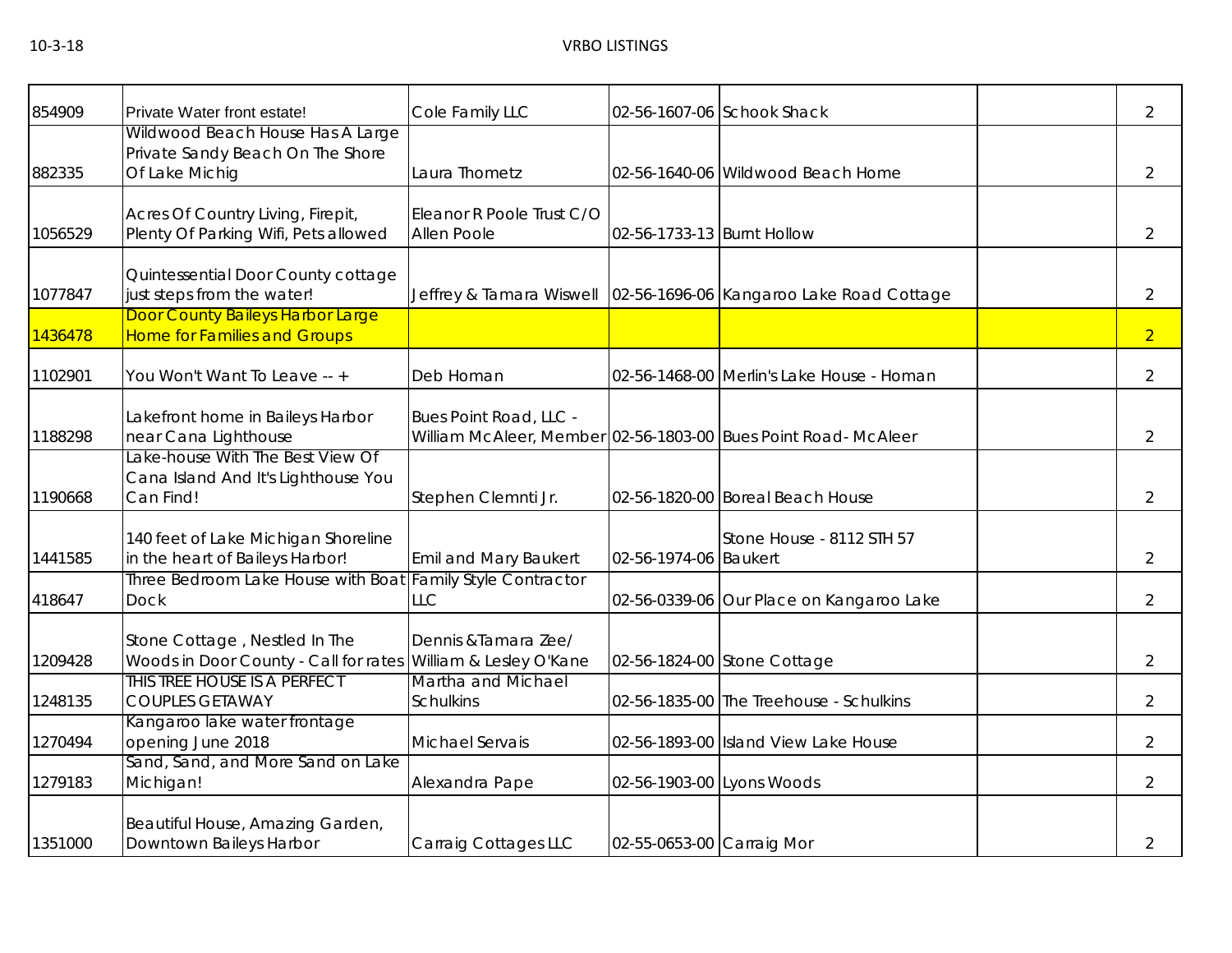| Beautiful Home Downtown Baileys<br>Harbor Newly Furnished May 2015<br>Carraig Cottages LLC<br>$\overline{2}$<br>1351022<br>02-55-0652-00 Carraig Beag Cottage<br>Fabulous New Two Bed, Two Bath<br>Carraig Cottages LLC<br>$\overline{2}$<br>Cottage On Kangaroo Lake<br>02-56-1052-00 Carraigeen Cottage<br>1351028<br>Secluded Waterfront Home on<br>Newly renovated with over 250 feet<br>of Shoreline!<br>02-56-1850-06 North Bay<br>$\overline{2}$<br>1357038<br>Eva McKee<br>Lagom Lodge, a lovely three-<br>bedroom chalet style home that sits<br>on the lakefront<br>$\overline{2}$<br>1360725<br>Stephen & Michelle Hoke 02-56-1914-06 Lagom Lodge<br>Daisy Cottage is a quintessential<br>Door County two-bedroom lakefront<br>1360726<br>Stephen & Michelle Hoke 02-56-1915-06 Daisy Cottage<br>$\overline{2}$<br>cottage<br>William and Heather<br>Andersen<br>Large Home on Kangaroo Lake<br>02-56-1543-06 Kangaroo Lake Retreat<br>$\overline{2}$<br>Bailey's Harbor Cabin Secluded in<br>Woods, Walking distance to<br>Baileys Harbor Near Kangaroo<br>Kangaroo Lake-DUPLEX<br>02-56-1782-00 Lake - Lebakken<br>Alyssa Lebakken<br>permitted for 2<br>$\overline{2}$<br>North Unit Cabin Bailey's Harbor Door<br>Baileys Harbor Near Kangaroo<br>County Near Kangaroo Lake<br>02-56-1782-00 Lake - Lebakken<br>Alyssa Lebakken<br>permitted for 2<br>$\overline{2}$<br>Tom and Michele<br>The Oaks at Baileys Bluff<br>Schaefer<br>02-56-1983-00 Oaks at Baileys Bluff - Schaefer<br>$\overline{2}$<br>NEW! Baileys Harbor Studio on Lake<br>Michigan!<br>Shalom Stone<br>02-56-1257-00 James Dillenburg<br>$\overline{2}$<br>Lakeview Cottage in Downtown<br><b>Baileys Harbor</b><br>Pamela Schmitz<br>02-56-1876-00 Baileys Harbor Beach House<br>$\overline{2}$<br>Clay Banks Retreat a Beautiful Quiet<br>Home on Lake Michigan<br>06-56-1002-00 Clay Banks Retreat<br>Dean & Corrine Zajac<br>6<br>Beautiful Lakefront Home in Southern<br>343303<br>Door County<br>Robert & Mary O'Neil<br>06-56-1147-00 O'Neil - 290 Clar Lin<br>6<br>Enjoy your own secluded beach<br>Mark Ciepluch<br>754723<br>06-56-0901-00 White Sands Hideaway<br>6<br>Door County Clay Banks<br>1244408<br>Door County Retreat<br>06-56-1866-00 Darelynn M Louscher<br>Retreat<br>6 |           |  |  |  |
|------------------------------------------------------------------------------------------------------------------------------------------------------------------------------------------------------------------------------------------------------------------------------------------------------------------------------------------------------------------------------------------------------------------------------------------------------------------------------------------------------------------------------------------------------------------------------------------------------------------------------------------------------------------------------------------------------------------------------------------------------------------------------------------------------------------------------------------------------------------------------------------------------------------------------------------------------------------------------------------------------------------------------------------------------------------------------------------------------------------------------------------------------------------------------------------------------------------------------------------------------------------------------------------------------------------------------------------------------------------------------------------------------------------------------------------------------------------------------------------------------------------------------------------------------------------------------------------------------------------------------------------------------------------------------------------------------------------------------------------------------------------------------------------------------------------------------------------------------------------------------------------------------------------------------------------------------------------------------------------------------------------------------------------------------------------------------------------------------------------------------------------------------------------------------------------------------------------------------------------------------------------------------------|-----------|--|--|--|
|                                                                                                                                                                                                                                                                                                                                                                                                                                                                                                                                                                                                                                                                                                                                                                                                                                                                                                                                                                                                                                                                                                                                                                                                                                                                                                                                                                                                                                                                                                                                                                                                                                                                                                                                                                                                                                                                                                                                                                                                                                                                                                                                                                                                                                                                                    |           |  |  |  |
|                                                                                                                                                                                                                                                                                                                                                                                                                                                                                                                                                                                                                                                                                                                                                                                                                                                                                                                                                                                                                                                                                                                                                                                                                                                                                                                                                                                                                                                                                                                                                                                                                                                                                                                                                                                                                                                                                                                                                                                                                                                                                                                                                                                                                                                                                    |           |  |  |  |
|                                                                                                                                                                                                                                                                                                                                                                                                                                                                                                                                                                                                                                                                                                                                                                                                                                                                                                                                                                                                                                                                                                                                                                                                                                                                                                                                                                                                                                                                                                                                                                                                                                                                                                                                                                                                                                                                                                                                                                                                                                                                                                                                                                                                                                                                                    |           |  |  |  |
|                                                                                                                                                                                                                                                                                                                                                                                                                                                                                                                                                                                                                                                                                                                                                                                                                                                                                                                                                                                                                                                                                                                                                                                                                                                                                                                                                                                                                                                                                                                                                                                                                                                                                                                                                                                                                                                                                                                                                                                                                                                                                                                                                                                                                                                                                    |           |  |  |  |
|                                                                                                                                                                                                                                                                                                                                                                                                                                                                                                                                                                                                                                                                                                                                                                                                                                                                                                                                                                                                                                                                                                                                                                                                                                                                                                                                                                                                                                                                                                                                                                                                                                                                                                                                                                                                                                                                                                                                                                                                                                                                                                                                                                                                                                                                                    |           |  |  |  |
|                                                                                                                                                                                                                                                                                                                                                                                                                                                                                                                                                                                                                                                                                                                                                                                                                                                                                                                                                                                                                                                                                                                                                                                                                                                                                                                                                                                                                                                                                                                                                                                                                                                                                                                                                                                                                                                                                                                                                                                                                                                                                                                                                                                                                                                                                    |           |  |  |  |
|                                                                                                                                                                                                                                                                                                                                                                                                                                                                                                                                                                                                                                                                                                                                                                                                                                                                                                                                                                                                                                                                                                                                                                                                                                                                                                                                                                                                                                                                                                                                                                                                                                                                                                                                                                                                                                                                                                                                                                                                                                                                                                                                                                                                                                                                                    |           |  |  |  |
|                                                                                                                                                                                                                                                                                                                                                                                                                                                                                                                                                                                                                                                                                                                                                                                                                                                                                                                                                                                                                                                                                                                                                                                                                                                                                                                                                                                                                                                                                                                                                                                                                                                                                                                                                                                                                                                                                                                                                                                                                                                                                                                                                                                                                                                                                    |           |  |  |  |
|                                                                                                                                                                                                                                                                                                                                                                                                                                                                                                                                                                                                                                                                                                                                                                                                                                                                                                                                                                                                                                                                                                                                                                                                                                                                                                                                                                                                                                                                                                                                                                                                                                                                                                                                                                                                                                                                                                                                                                                                                                                                                                                                                                                                                                                                                    |           |  |  |  |
|                                                                                                                                                                                                                                                                                                                                                                                                                                                                                                                                                                                                                                                                                                                                                                                                                                                                                                                                                                                                                                                                                                                                                                                                                                                                                                                                                                                                                                                                                                                                                                                                                                                                                                                                                                                                                                                                                                                                                                                                                                                                                                                                                                                                                                                                                    |           |  |  |  |
|                                                                                                                                                                                                                                                                                                                                                                                                                                                                                                                                                                                                                                                                                                                                                                                                                                                                                                                                                                                                                                                                                                                                                                                                                                                                                                                                                                                                                                                                                                                                                                                                                                                                                                                                                                                                                                                                                                                                                                                                                                                                                                                                                                                                                                                                                    |           |  |  |  |
|                                                                                                                                                                                                                                                                                                                                                                                                                                                                                                                                                                                                                                                                                                                                                                                                                                                                                                                                                                                                                                                                                                                                                                                                                                                                                                                                                                                                                                                                                                                                                                                                                                                                                                                                                                                                                                                                                                                                                                                                                                                                                                                                                                                                                                                                                    |           |  |  |  |
|                                                                                                                                                                                                                                                                                                                                                                                                                                                                                                                                                                                                                                                                                                                                                                                                                                                                                                                                                                                                                                                                                                                                                                                                                                                                                                                                                                                                                                                                                                                                                                                                                                                                                                                                                                                                                                                                                                                                                                                                                                                                                                                                                                                                                                                                                    |           |  |  |  |
|                                                                                                                                                                                                                                                                                                                                                                                                                                                                                                                                                                                                                                                                                                                                                                                                                                                                                                                                                                                                                                                                                                                                                                                                                                                                                                                                                                                                                                                                                                                                                                                                                                                                                                                                                                                                                                                                                                                                                                                                                                                                                                                                                                                                                                                                                    |           |  |  |  |
|                                                                                                                                                                                                                                                                                                                                                                                                                                                                                                                                                                                                                                                                                                                                                                                                                                                                                                                                                                                                                                                                                                                                                                                                                                                                                                                                                                                                                                                                                                                                                                                                                                                                                                                                                                                                                                                                                                                                                                                                                                                                                                                                                                                                                                                                                    | 723507    |  |  |  |
|                                                                                                                                                                                                                                                                                                                                                                                                                                                                                                                                                                                                                                                                                                                                                                                                                                                                                                                                                                                                                                                                                                                                                                                                                                                                                                                                                                                                                                                                                                                                                                                                                                                                                                                                                                                                                                                                                                                                                                                                                                                                                                                                                                                                                                                                                    |           |  |  |  |
|                                                                                                                                                                                                                                                                                                                                                                                                                                                                                                                                                                                                                                                                                                                                                                                                                                                                                                                                                                                                                                                                                                                                                                                                                                                                                                                                                                                                                                                                                                                                                                                                                                                                                                                                                                                                                                                                                                                                                                                                                                                                                                                                                                                                                                                                                    |           |  |  |  |
|                                                                                                                                                                                                                                                                                                                                                                                                                                                                                                                                                                                                                                                                                                                                                                                                                                                                                                                                                                                                                                                                                                                                                                                                                                                                                                                                                                                                                                                                                                                                                                                                                                                                                                                                                                                                                                                                                                                                                                                                                                                                                                                                                                                                                                                                                    | 4648066ha |  |  |  |
|                                                                                                                                                                                                                                                                                                                                                                                                                                                                                                                                                                                                                                                                                                                                                                                                                                                                                                                                                                                                                                                                                                                                                                                                                                                                                                                                                                                                                                                                                                                                                                                                                                                                                                                                                                                                                                                                                                                                                                                                                                                                                                                                                                                                                                                                                    |           |  |  |  |
|                                                                                                                                                                                                                                                                                                                                                                                                                                                                                                                                                                                                                                                                                                                                                                                                                                                                                                                                                                                                                                                                                                                                                                                                                                                                                                                                                                                                                                                                                                                                                                                                                                                                                                                                                                                                                                                                                                                                                                                                                                                                                                                                                                                                                                                                                    |           |  |  |  |
|                                                                                                                                                                                                                                                                                                                                                                                                                                                                                                                                                                                                                                                                                                                                                                                                                                                                                                                                                                                                                                                                                                                                                                                                                                                                                                                                                                                                                                                                                                                                                                                                                                                                                                                                                                                                                                                                                                                                                                                                                                                                                                                                                                                                                                                                                    | 4706534ha |  |  |  |
|                                                                                                                                                                                                                                                                                                                                                                                                                                                                                                                                                                                                                                                                                                                                                                                                                                                                                                                                                                                                                                                                                                                                                                                                                                                                                                                                                                                                                                                                                                                                                                                                                                                                                                                                                                                                                                                                                                                                                                                                                                                                                                                                                                                                                                                                                    |           |  |  |  |
|                                                                                                                                                                                                                                                                                                                                                                                                                                                                                                                                                                                                                                                                                                                                                                                                                                                                                                                                                                                                                                                                                                                                                                                                                                                                                                                                                                                                                                                                                                                                                                                                                                                                                                                                                                                                                                                                                                                                                                                                                                                                                                                                                                                                                                                                                    | 1435263   |  |  |  |
|                                                                                                                                                                                                                                                                                                                                                                                                                                                                                                                                                                                                                                                                                                                                                                                                                                                                                                                                                                                                                                                                                                                                                                                                                                                                                                                                                                                                                                                                                                                                                                                                                                                                                                                                                                                                                                                                                                                                                                                                                                                                                                                                                                                                                                                                                    |           |  |  |  |
|                                                                                                                                                                                                                                                                                                                                                                                                                                                                                                                                                                                                                                                                                                                                                                                                                                                                                                                                                                                                                                                                                                                                                                                                                                                                                                                                                                                                                                                                                                                                                                                                                                                                                                                                                                                                                                                                                                                                                                                                                                                                                                                                                                                                                                                                                    | 4840107ha |  |  |  |
|                                                                                                                                                                                                                                                                                                                                                                                                                                                                                                                                                                                                                                                                                                                                                                                                                                                                                                                                                                                                                                                                                                                                                                                                                                                                                                                                                                                                                                                                                                                                                                                                                                                                                                                                                                                                                                                                                                                                                                                                                                                                                                                                                                                                                                                                                    |           |  |  |  |
|                                                                                                                                                                                                                                                                                                                                                                                                                                                                                                                                                                                                                                                                                                                                                                                                                                                                                                                                                                                                                                                                                                                                                                                                                                                                                                                                                                                                                                                                                                                                                                                                                                                                                                                                                                                                                                                                                                                                                                                                                                                                                                                                                                                                                                                                                    | 4924765ha |  |  |  |
|                                                                                                                                                                                                                                                                                                                                                                                                                                                                                                                                                                                                                                                                                                                                                                                                                                                                                                                                                                                                                                                                                                                                                                                                                                                                                                                                                                                                                                                                                                                                                                                                                                                                                                                                                                                                                                                                                                                                                                                                                                                                                                                                                                                                                                                                                    |           |  |  |  |
|                                                                                                                                                                                                                                                                                                                                                                                                                                                                                                                                                                                                                                                                                                                                                                                                                                                                                                                                                                                                                                                                                                                                                                                                                                                                                                                                                                                                                                                                                                                                                                                                                                                                                                                                                                                                                                                                                                                                                                                                                                                                                                                                                                                                                                                                                    |           |  |  |  |
|                                                                                                                                                                                                                                                                                                                                                                                                                                                                                                                                                                                                                                                                                                                                                                                                                                                                                                                                                                                                                                                                                                                                                                                                                                                                                                                                                                                                                                                                                                                                                                                                                                                                                                                                                                                                                                                                                                                                                                                                                                                                                                                                                                                                                                                                                    | 271777    |  |  |  |
|                                                                                                                                                                                                                                                                                                                                                                                                                                                                                                                                                                                                                                                                                                                                                                                                                                                                                                                                                                                                                                                                                                                                                                                                                                                                                                                                                                                                                                                                                                                                                                                                                                                                                                                                                                                                                                                                                                                                                                                                                                                                                                                                                                                                                                                                                    |           |  |  |  |
|                                                                                                                                                                                                                                                                                                                                                                                                                                                                                                                                                                                                                                                                                                                                                                                                                                                                                                                                                                                                                                                                                                                                                                                                                                                                                                                                                                                                                                                                                                                                                                                                                                                                                                                                                                                                                                                                                                                                                                                                                                                                                                                                                                                                                                                                                    |           |  |  |  |
|                                                                                                                                                                                                                                                                                                                                                                                                                                                                                                                                                                                                                                                                                                                                                                                                                                                                                                                                                                                                                                                                                                                                                                                                                                                                                                                                                                                                                                                                                                                                                                                                                                                                                                                                                                                                                                                                                                                                                                                                                                                                                                                                                                                                                                                                                    |           |  |  |  |
|                                                                                                                                                                                                                                                                                                                                                                                                                                                                                                                                                                                                                                                                                                                                                                                                                                                                                                                                                                                                                                                                                                                                                                                                                                                                                                                                                                                                                                                                                                                                                                                                                                                                                                                                                                                                                                                                                                                                                                                                                                                                                                                                                                                                                                                                                    |           |  |  |  |
|                                                                                                                                                                                                                                                                                                                                                                                                                                                                                                                                                                                                                                                                                                                                                                                                                                                                                                                                                                                                                                                                                                                                                                                                                                                                                                                                                                                                                                                                                                                                                                                                                                                                                                                                                                                                                                                                                                                                                                                                                                                                                                                                                                                                                                                                                    |           |  |  |  |
|                                                                                                                                                                                                                                                                                                                                                                                                                                                                                                                                                                                                                                                                                                                                                                                                                                                                                                                                                                                                                                                                                                                                                                                                                                                                                                                                                                                                                                                                                                                                                                                                                                                                                                                                                                                                                                                                                                                                                                                                                                                                                                                                                                                                                                                                                    |           |  |  |  |
|                                                                                                                                                                                                                                                                                                                                                                                                                                                                                                                                                                                                                                                                                                                                                                                                                                                                                                                                                                                                                                                                                                                                                                                                                                                                                                                                                                                                                                                                                                                                                                                                                                                                                                                                                                                                                                                                                                                                                                                                                                                                                                                                                                                                                                                                                    |           |  |  |  |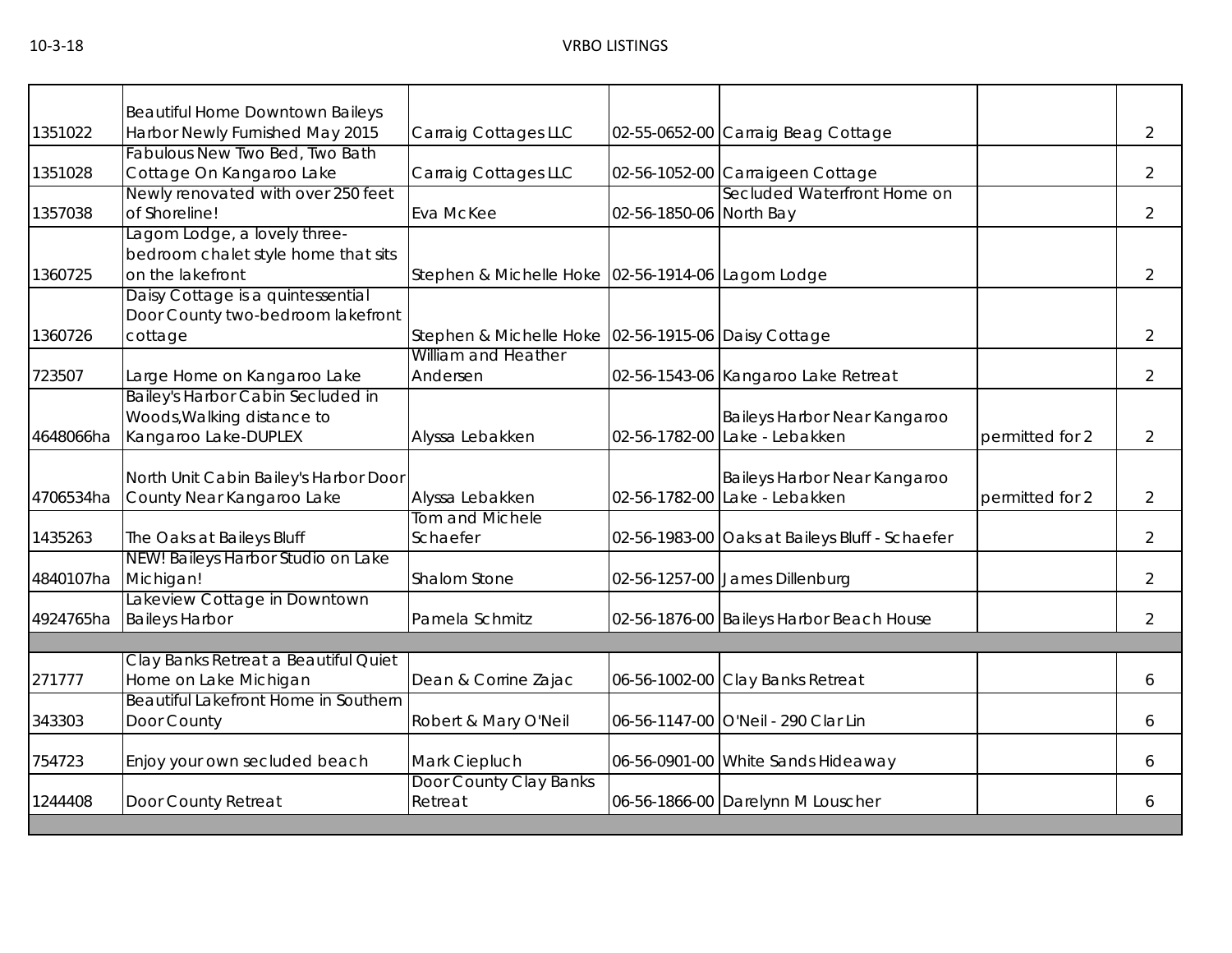| 57138  | Panorama Waterfront Guest House<br>North of Sturgeon Bay                                     | Margaret Koenen                                                             |                            | 08-55-0155-00 Koenens Panorama Guest House                           |                 | 8 |
|--------|----------------------------------------------------------------------------------------------|-----------------------------------------------------------------------------|----------------------------|----------------------------------------------------------------------|-----------------|---|
| 78867  | Private Cotttage on 10 acre Farm in<br><b>Fish Creek</b><br>Luxury Home in Magnificient Door | Applewood Cottage<br>Property Managment LLC 08-55-0093-00 Applewood Cottage |                            | A luxury Log Home - Door County                                      |                 | 8 |
| 189273 | County, WI                                                                                   | Carol Trimberger                                                            | 08-56-0088-00 Market       |                                                                      |                 | 8 |
| 224851 | Cottage on the Bay - Waterfront,<br>100' Beach, 50ft pier, Sunsets,<br>Secluded, Wi-Fi       | Cottage on the Bay<br>Bernardi                                              |                            | Elizabeth & Mario<br>08-56-0841-00 Bernardi/Bernardi Enterprises LLC |                 | 8 |
| 230079 | <b>Amazing Door County Hand Hewn</b><br>Log Cabin in the Woods                               | Charles Ireland                                                             |                            | 08-56-0925-00 Hidden Bear Cabin                                      |                 | 8 |
| 288910 | Vacation in Door County, Wisconsin<br>Cape Cod of the Midwest                                | Landmark Carson                                                             | 08-53-0945-00 Fred Carson  |                                                                      |                 | 8 |
| 341406 | The Honey Dew Lodge at Egg Harbor<br>Door County WI                                          | <b>WDL Trust</b>                                                            |                            | 08-56-0702-00 Honey Dew Lodge                                        |                 | 8 |
| 375676 | Amazing views from peaceful home<br>overlooking green bay close to<br>beach                  | Tim & Mary Kelley                                                           | 08-53-0305-00 Kelley House |                                                                      |                 | 8 |
| 403451 | Bayside Log Home Waterfront, WiFi, 3<br>bedrooms, Direct TV, Fire Pit                        | <b>Bayside Log Home</b>                                                     | 08-56-1037-13 Laurel Key   |                                                                      |                 | 8 |
| 404293 | Luxury Log Cabin in Egg Harbor Door<br>County                                                | Susan Mullarkey                                                             |                            | 08-56-0647-00 Birch Lane Log Cabin                                   |                 | 8 |
| 423455 | Landmark 2-BR King Beds, 2-Bath                                                              | Landmark - Rudy - Units<br>1303, 4218 and 2332                              | 08-53-1346-00 Curtis Rudy  |                                                                      | permitted for 3 | 8 |
| 456458 | Wooded Beach Front Property that<br>sleeps 12                                                | <b>Robert Cowles</b>                                                        | 08-56-1376-00 The Annex    |                                                                      |                 | 8 |
| 456464 | Secluded Waterfront Cottage                                                                  | <b>Robert Cowles</b>                                                        |                            | 08-56-1375-00 Cherry Lodge                                           |                 | 8 |
| 468335 | Your key to the door                                                                         | Bryan Troutman                                                              | 08-56-1322-00 Door         | Cousins Cottage - Your key to the                                    |                 | 8 |
| 476628 | Updated 1 bedroom king, book now<br>for winter fun in door county                            | <b>Michael Kostiuk</b>                                                      |                            | 08-53-0676-00 Landmark Resort -MJK Rentals                           |                 | 8 |
| 513963 | Stunning waterview condo at the<br>Landmark Resort in Egg Harbor                             | <b>Curtis &amp; Carrie Downes</b>                                           |                            | 08-53-1344-00 Landmark Downes #2207                                  |                 | 8 |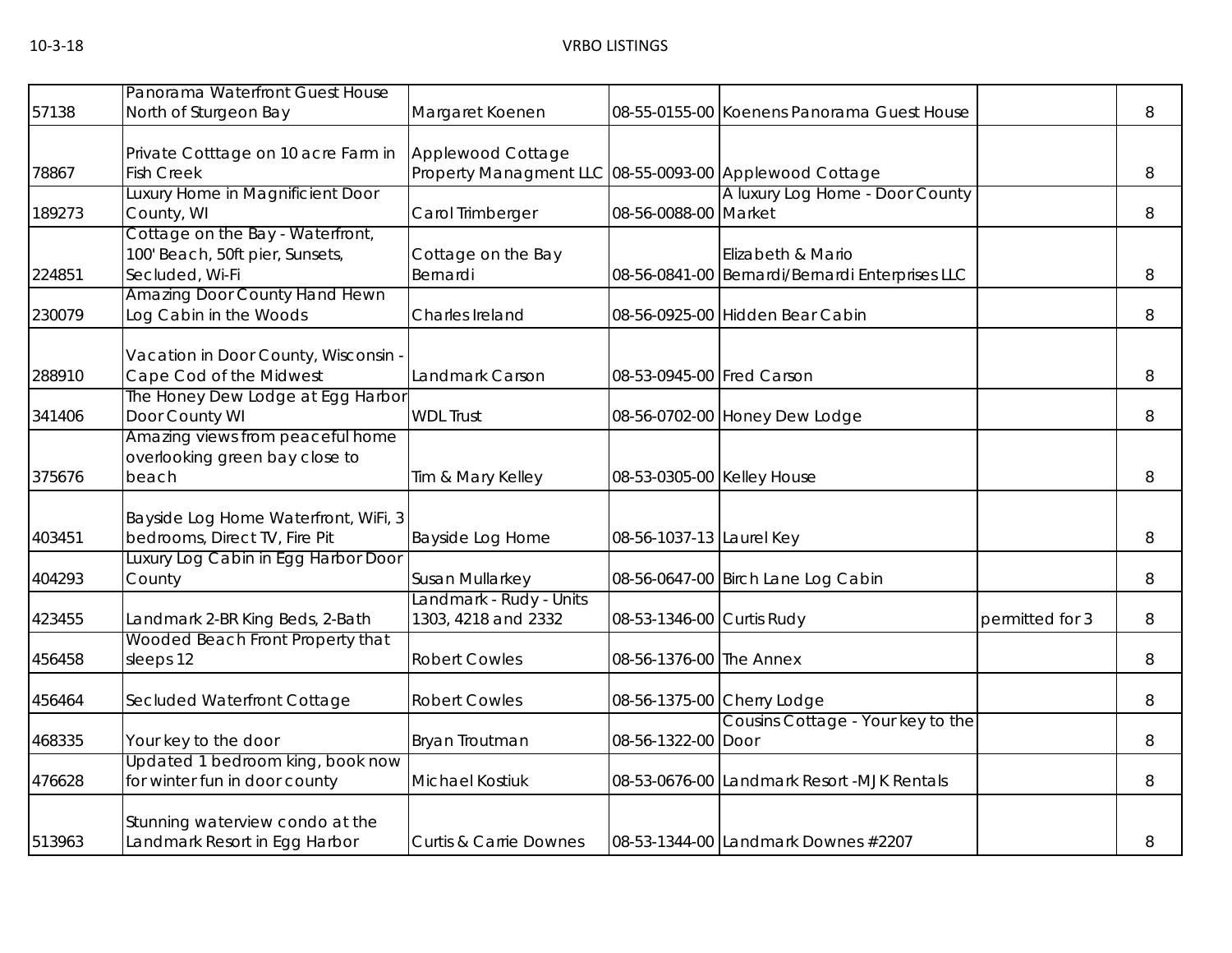|         |                                                                 | David Ohlson/ Charles                        |                                          |                 |   |
|---------|-----------------------------------------------------------------|----------------------------------------------|------------------------------------------|-----------------|---|
| 566840  | Views of Green Bay and Egg Harbor                               | Chilcote                                     | 08-56-0726-06 Ohlson Chateau2            |                 | 8 |
|         | Unique Distinctive Cottage on the                               | Sara Steinharted/Jon                         |                                          |                 |   |
| 595501  | Shores of Green Bay                                             | Chapman                                      | 08-56-1316-06 Whitestone at the Water    |                 | 8 |
|         | Privacy In The Woods, Yet Close To                              |                                              |                                          |                 |   |
| 655760  | All The Fun!                                                    | <b>Butterfly House - Blosser</b>             | 08-56-1580-00 Robert Blosser             |                 | 8 |
|         | Door County Egg Harbor Private                                  |                                              |                                          |                 |   |
| 677495  | waterfront beautiful sunsets, sleeps 6                          | Ricky & Susan Kwaterski                      | 08-56-0806-13 Ski Shore Retreat          |                 | 8 |
|         | <b>Breathtaking Water View Condo -</b>                          |                                              |                                          |                 |   |
| 751221  | Almost Everything New!                                          | Landmark Dick's Rental                       | 08-53-1554-00 Michael & Leight Dicks     |                 | 8 |
| 809045  | OFFSEASON special Nov to mid-May<br>book 2 get 1; book 3 get 2. | Landmark Resort- Callen                      | 08-53-1623-00 John and Sue Callen        |                 | 8 |
|         | The Fox Den offers a scenic view of                             |                                              |                                          |                 |   |
|         | the hardwoods below and of green                                |                                              |                                          |                 |   |
| 817047  | bay waters                                                      | Robert & Michele Fox                         | 08-56-0823-06 gail Bergman               |                 | 8 |
|         | <b>Magnificent Water View Condo-</b>                            | Landmark Resort -                            |                                          |                 |   |
| 843029  | Completely Remodeled!                                           | Petsinger                                    | 08-53-1617-00 Jeffrey Petsinger          |                 | 8 |
|         | April Special* Renovated 2 Bedroom                              |                                              |                                          |                 |   |
|         | 1 Bath Condo in Family Friendly                                 |                                              |                                          |                 |   |
| 859907  | Resort                                                          | Landmark Resort- Schultz                     | 08-53-1626-07 Wendy and Scott Schultz    | permitted for 2 | 8 |
|         | ANDMARK RESORT ~ Remodeled,                                     | Landmark Resort - Door                       |                                          |                 |   |
| 907077  | One Bedroom ADA Condo                                           | <b>County Getaweays</b>                      | 08-53-1688-00 Brian Wiegand              | permitted for 4 | 8 |
|         |                                                                 |                                              |                                          |                 |   |
|         | Cozy 1br Woodview! Landmark                                     | Landmark Resort - Door                       |                                          |                 |   |
| 963491  | Resort                                                          | <b>County Getaweays</b>                      | 08-53-1688-00 Brian Wiegand              | permitted for 4 | 8 |
|         |                                                                 | Landmark Bay View                            |                                          |                 |   |
| 1400614 | <b>Bay View Bungalow</b>                                        | Bungalow                                     | 08-53-1984-00 Dean Hellwing              |                 | 8 |
|         |                                                                 |                                              |                                          |                 |   |
|         | eaf House Door County, your home                                | Landmark Resort - Leaf                       |                                          |                 |   |
| 1000413 | at a beautiful Egg Harbor resort                                | House                                        | 08-53-1699-00 Sean and Cami Wright       |                 | 8 |
|         | Relax In Our Nostalgic Log Home                                 |                                              |                                          |                 |   |
| 1001072 | (3BR/2ba)                                                       | Green Apple Lodge                            | 08-56-1715-00 Patricia Culliton          |                 | 8 |
| 1005998 | Relaxing 1 Bedroom 1 Bathroom<br>Condo                          | Landmark Resort - Units                      |                                          |                 |   |
|         | Newly Renovated Waterview 1 Bed                                 | 1225/1220-Spencer<br>Landmark Resort - Units | 08-53-1686-07 Christopher & Sara Spencer | permitted for 2 | 8 |
| 1010074 | <b>Bath Condo</b>                                               | 1225/1220-Spencer                            | 08-53-1686-07 Christopher & Sara Spencer |                 | 8 |
|         |                                                                 |                                              |                                          |                 |   |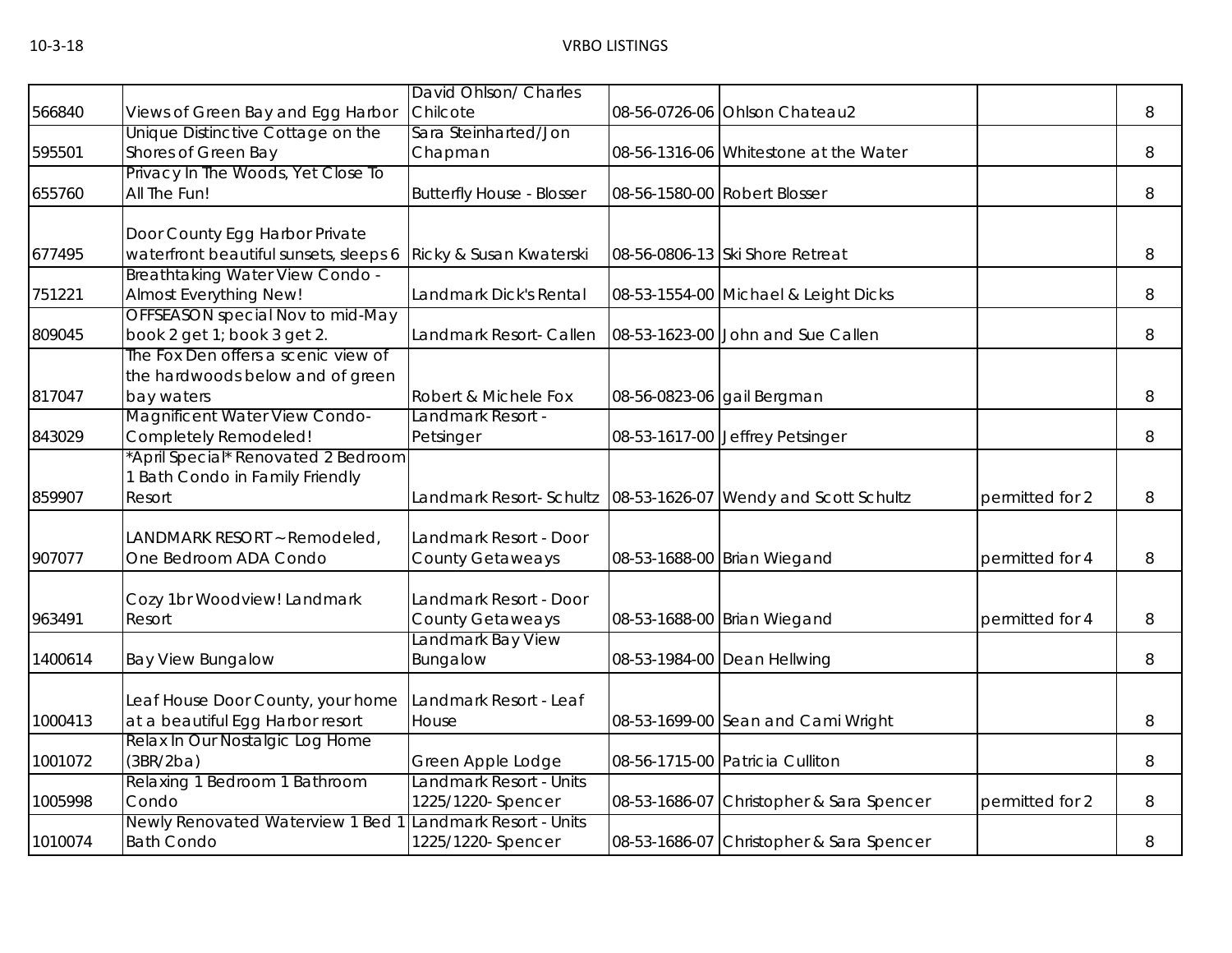|         | <b>TASTEFULLY RENOVATED 2 BEDROOM</b>                        |                           |                            |                                             |                 |   |
|---------|--------------------------------------------------------------|---------------------------|----------------------------|---------------------------------------------|-----------------|---|
| 1010162 | <b>WATERVIEW CONDO!</b>                                      | Landmark Resort - Albers  | 08-53-1735-00 Penny Albers |                                             |                 | 8 |
|         | Contemporary 3 Bed 2.5 Bath Hand-                            |                           |                            |                                             |                 |   |
|         | Hewn Log Cabin in Wooded Setting                             |                           |                            |                                             |                 |   |
| 1024755 | of Egg Harbor                                                | Hazy Hideaway             |                            | 08-56-1711-00 Patrick and Shari Hayes       |                 | 8 |
|         | 2 King Bed, 2 Bath Condo W/ Pool                             | Landmark Resort Unit      |                            |                                             |                 |   |
| 1038437 | Access                                                       | #4213 Pflum               | 08-53-1684-07              | Will A Pflum                                |                 | 8 |
|         | COZY WOODVIEW! Landmark Resort,                              |                           |                            |                                             |                 |   |
|         | EGG HARBOR - Updated, Cozy, 1                                | Landmark Resort - Door    |                            |                                             |                 |   |
| 1050857 | <b>Bdrm Woodview C</b>                                       | <b>County Getaweays</b>   |                            | 08-53-1688-00 Brian Wiegand                 | permitted for 4 | 8 |
|         | Gorgeous water view condo                                    |                           |                            |                                             |                 |   |
| 1065393 | overlooking Green Bay                                        | Landmark Pidgeon          |                            | 08-53-1754-00 Matt Pidgeon                  |                 | 8 |
|         | Landmark Resort - Serene 1 Bed 1 Bath Landmark Resort - Door |                           |                            |                                             |                 |   |
| 1067123 | Condo                                                        | <b>County Getaweays</b>   |                            | 08-53-1688-00 Brian Wiegand                 | permitted for 4 | 8 |
|         |                                                              |                           |                            |                                             |                 |   |
|         | The Gull Cottage: New Construction,                          |                           |                            |                                             |                 |   |
| 1115406 | Waterfront Home With Private Pier                            | <b>Gull Cottage</b>       |                            | 08-56-1773-00 Anne Neuhaus                  |                 | 8 |
|         | Newly Updated! 2 Bed/1 Ba Family                             |                           |                            |                                             |                 |   |
| 1161265 | <b>Friendly Resort</b>                                       | Landmark Resort- Schultz  |                            | 08-53-1626-07 Wendy and Scott Schultz       | permitted for 2 | 8 |
|         | Modern, newly updated condo in                               |                           |                            |                                             |                 |   |
|         | scenic Egg Harbor! Heart of Door                             | Landmark Resort - #3202-  |                            |                                             |                 |   |
| 1183567 | County                                                       | Counihan                  |                            | 08-53-1783-00 David and Carrie Counihan     |                 | 8 |
|         | 2 Bedroom, 1 Bath Home Away From                             |                           |                            |                                             |                 |   |
| 1206658 | Home - Overlooks the lake                                    | Landmark Resort - Pesek   |                            | 08-56-1856-00 Jonathon Pesek - Pesek Realty |                 | 8 |
|         |                                                              |                           |                            |                                             |                 |   |
|         | Wonderful place to relax for your                            |                           |                            | Ditched LLC -Izabela Ditchen                |                 |   |
| 1212725 | family in the heart of Door County                           | LandmarkDitched           | 08-53-1822-00 Sims         |                                             |                 | 8 |
|         |                                                              |                           |                            |                                             |                 |   |
|         | Door County Log Cabin - Egg Harbor                           |                           |                            | Blue Chair Capital, Mike and                |                 |   |
| 1214889 | on 40 Acres; July 4th week still open!                       | Boyer Log Home            | 08-56-1821-00 Becky Boyer  |                                             |                 | 8 |
|         |                                                              |                           |                            |                                             |                 |   |
| 1276892 | Diamond in the Wooods                                        | Diamond in the Woods      |                            | 08-56-1860-00 Elaine DeMarb                 |                 | 8 |
|         | Quaint Door County Haven at The                              | <b>Quaint Door County</b> |                            |                                             |                 |   |
|         | Landmark Resort (Family-friendly                             | Haven-Landmark            |                            |                                             |                 |   |
| 1281266 | Condo)                                                       | Lorenzo                   | 08-53-1832-00 Mark Lorenzo |                                             |                 | 8 |
| 1307342 | The Lodge - Relax In Quiet Seclusion                         | Cottage Retreat           |                            | 08-55-0133-00 Dale La Violette              | permitted for 6 | 8 |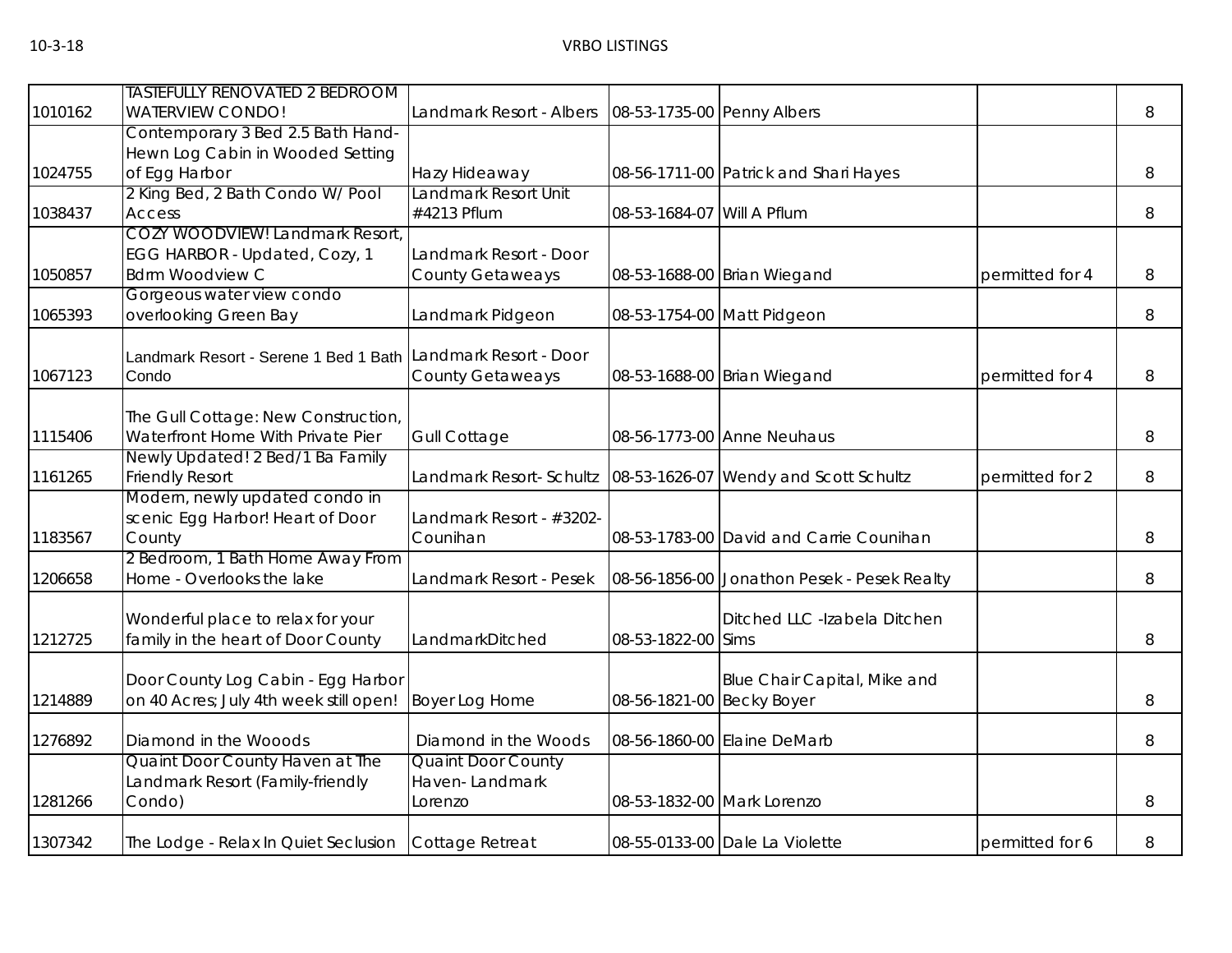|           | Nautical Theme 1 Bed 1 Bath Condo                                 |                                 |                              |                                            |                 |   |
|-----------|-------------------------------------------------------------------|---------------------------------|------------------------------|--------------------------------------------|-----------------|---|
| 1316971   | w/ Waterview                                                      | Landmark Resort - White         |                              | 08-53-1834-07 Michael White                |                 | 8 |
|           | A newly renovated cottage on the                                  |                                 |                              |                                            |                 |   |
| 822530    | green bay waters                                                  | Daniel & Wanda Kupsco           |                              | 08-56-1566-06 Sunset Sanctuary             |                 | 8 |
|           | <b>SUNSETS ON THE BLUFF! NEW</b>                                  |                                 |                              |                                            |                 |   |
| 1319701   | <b>CONSTRUCTION! WATERVIEW!</b>                                   | <b>Bluff Cottage Sunset LLC</b> | 08-56-1874-00 Gail Bergman   |                                            |                 | 8 |
|           | Treat yourself staying at this romantic                           |                                 |                              |                                            |                 |   |
| 1372707   | retreat!                                                          | Landmark Luque #1232            |                              | 08-53-1929-00 Natalia Luque                |                 | 8 |
|           | Landmark Resort - 2 Bedroom, 1                                    |                                 |                              |                                            |                 |   |
|           | Bath, Wood View - NEWLY AND FULLY                                 |                                 |                              | Landmark Rudy - units 1303, 4218           |                 |   |
| 3686164ha | REMODELED!!!                                                      | Curt Rudy                       | 08-53-1346-00 & 2332         |                                            | permitted for 3 | 8 |
|           | Cozy 2 Bed Condo at Landmark                                      |                                 |                              | Landmark Resort Good Faith                 |                 |   |
| 1400318   | <b>Resort - Many Amenities</b>                                    | <b>Good Faith Financial</b>     | 8-53-1970-07                 | Financial Unit #2324                       |                 | 8 |
|           | NEW! 2BR Egg Harbor House on 2                                    |                                 |                              |                                            |                 |   |
| 4647662ha | Acres!                                                            | Lodge 42                        | 08-56-1768-00 Kerri Zergoski |                                            |                 | 8 |
|           |                                                                   |                                 |                              |                                            |                 |   |
| 7045122ha | Villa Royer - Waterfront home                                     | Barbara-Widder Lowry            | 08-56-1029-00 Villa Royer    |                                            |                 | 8 |
|           |                                                                   |                                 |                              |                                            |                 |   |
| 7080871ha | Gray Gull Cottage-Waterfront Home<br><b>Door County Luxurious</b> | <b>Grey Gull</b>                |                              | 08-55-0797-00 Monument Point Lane LLP      |                 | 8 |
| /249533   | Accommodati                                                       |                                 |                              |                                            |                 | 8 |
|           | Landmark Resort, 2 bedroom, 1 bath                                | Door County Bluff House         |                              | 08-56-0474-00 Kelly Tolomeo / Robert Tole  |                 |   |
| 7083628ha | sleeps 6. Lowest rates.                                           | Harry & Sharon Achino           |                              | 08-53-1140-00 Achino - Landmark            |                 | 8 |
|           |                                                                   |                                 |                              |                                            |                 |   |
|           | Awesome Bluff Views of Green Bay in                               |                                 |                              |                                            |                 |   |
|           | Egg Harbor from your private 2nd                                  | Baudo - 7810 Ridgewood          |                              |                                            |                 |   |
| 22662     | floor deck                                                        | <b>Bluff</b>                    |                              | 09-53-0253-00 Robert Baudo                 |                 | 9 |
|           | Newly furnished condo w/exquisite                                 |                                 |                              |                                            |                 |   |
|           | sunset/water view from balcony. Wifi                              |                                 |                              |                                            |                 |   |
| 56038     | included.                                                         | Ridgewood Condo 2-B             |                              | 09-53-0640-00 Angie Vandenavond            | permitted for 2 | 9 |
|           | Luxurios Large Condo - Great Water                                |                                 |                              |                                            |                 |   |
| 114019    | Views Ac & WI FI                                                  | Eames Farm m6                   |                              | 09-53-0637-00 Angie Vandenavond            |                 | 9 |
|           | Larsen Log Cabin in the beautiful                                 |                                 |                              |                                            |                 |   |
| 427036    | Village of Egg Harbor                                             | Larsen Log Cabin                | 09-55-0381-00 Paul Larsen    |                                            | permitted for 2 | 9 |
|           | NEW on the VRBO Market 6/21/14,                                   |                                 |                              |                                            |                 |   |
| 427037    | The Larsen House                                                  | Larson Log Cabin                | 09-55-0381-00 Paul Larsen    |                                            |                 | 9 |
|           | Summer of 2018 rentals- \$1350 per                                | Eames Farm, #S-3 -              |                              |                                            |                 |   |
| 309573    | week off season 140 per night                                     | Christensen                     |                              | 09-53-0498-00 Thomasan Christensen Harnack |                 | 9 |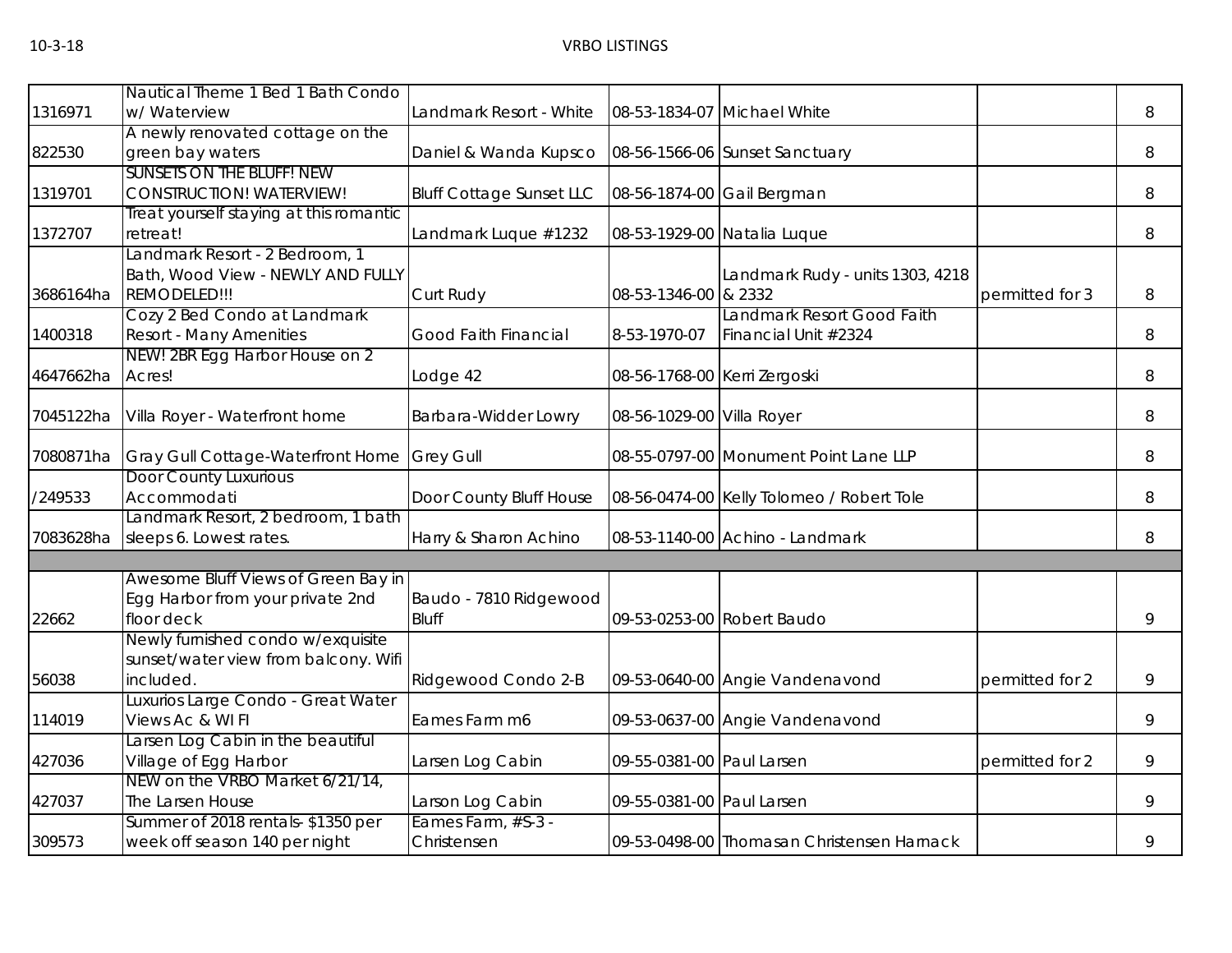|        |                                                | Derse's White Cliff Condo           |                              |                                                                     |                 |   |
|--------|------------------------------------------------|-------------------------------------|------------------------------|---------------------------------------------------------------------|-----------------|---|
| 429685 | Waterfront Town Home in Egg Harbor Unit 5      |                                     |                              | 09-53-1100-05 Arthur R. Derse                                       |                 | 9 |
|        | Door County three bedroom                      |                                     |                              |                                                                     |                 |   |
| 449353 | vacation home                                  | Bluffside                           | 09-56-0361-00 Shallows, Inc. |                                                                     |                 | 9 |
|        | Three bedroom cottage in Point                 |                                     |                              |                                                                     |                 |   |
| 827151 | Beach area of Egg Harbor                       | Bertschinger Investments            |                              | 09-55-0317-00 Bertschinger Investments                              | permitted for 8 | 9 |
|        | Spacious four bedroom house near               |                                     |                              |                                                                     |                 |   |
|        | Alpine Golf Course and Egg Harbor              |                                     |                              |                                                                     |                 |   |
| 452105 | beach.                                         | Bertschinger Investments            |                              | 09-55-0317-00 Bertschinger Investments                              | permitted for 8 | 9 |
|        | White Cliff Water Front Home, the              |                                     |                              |                                                                     |                 |   |
| 236719 | Finest in Door County!                         | White Cliff Cottage                 |                              | 09-56-0894-06 Michael & Dawn McCole                                 |                 | 9 |
|        | Best Waterview of Egg Harbor -                 |                                     |                              |                                                                     |                 |   |
|        | Beautiful, Fully Appointed Ground              |                                     |                              |                                                                     |                 |   |
| 515418 | Level Condo                                    | JRCH, LLC                           |                              | 09-59-1345-00 Eames Farm Condo - #M5 - JRCH                         |                 | 9 |
|        | Roomy Two Bedroom House Near                   |                                     |                              |                                                                     |                 |   |
| 562683 | Egg Harbor Marina                              | <b>Bertschinger LLC</b>             |                              | 09-55-0316-00 Bertschinger LLC                                      | permitted for 8 | 9 |
|        | The Yellow House in Egg Harbor -               |                                     |                              |                                                                     |                 |   |
| 570970 | beautifully remodeled & ready for              |                                     |                              |                                                                     |                 |   |
|        | you!                                           | The Yellow House                    |                              | 09-56-1404-00 R Lynn & Sandi Rowe                                   |                 | 9 |
|        | Sleepy Hollow Cottage, the Perfect<br>Location | Sleepy Hollow Cottage -<br>Peterson |                              | 09-56-1349-00 Paula W Peterson                                      |                 | 9 |
| 571420 |                                                |                                     |                              |                                                                     |                 |   |
|        | Luxurious Door County Waterfront               |                                     |                              |                                                                     |                 |   |
| 591007 | Home with Private Beach                        | <b>RPO Holdings</b>                 | 09-56-1417-00 Mariner        |                                                                     |                 | 9 |
|        | Door County Waterfront Home with               |                                     |                              |                                                                     |                 |   |
| 626232 | Private Beach                                  | <b>RPO Holdings</b>                 | 09-56-1460-00 Mariner II     |                                                                     |                 | 9 |
|        |                                                |                                     |                              |                                                                     |                 |   |
|        | 3 Bedroom, 2 Bath Ranch Home With              |                                     |                              |                                                                     |                 |   |
| 647346 | A Great Egg Harbor Location.                   | <b>Falun House</b>                  |                              | 09-56-1453-00 Shallows Resort                                       |                 | 9 |
|        | arge Five Bedroom on the Water in              |                                     |                              |                                                                     |                 |   |
| 672228 | Egg Harbor.                                    | Bertschinger Investments            |                              | 09-55-0317-00 Bertschinger Investments                              | permitted for 8 | 9 |
|        |                                                |                                     |                              |                                                                     |                 |   |
| 672229 | One Bedroom Cottage on the Water               | <b>Bertschinger LLC</b>             |                              | 09-55-0316-00 Bertschinger LLC                                      | permitted for 8 | 9 |
|        | 'YOUR PLACE" 3-bedroom, 2-bath                 |                                     |                              |                                                                     |                 |   |
|        | ranch style home in the village of             |                                     |                              |                                                                     |                 |   |
| 705682 | Egg Harbor                                     | Your Place                          | 09-56-1537-00 Joe Nimmer     |                                                                     |                 | 9 |
|        | One Bedroom Cottage Near Central               |                                     |                              |                                                                     |                 |   |
| 827152 | Egg Harbor                                     |                                     |                              | Bertschinger Investments   09-55-0317-00   Bertschinger Investments | permitted for 8 | 9 |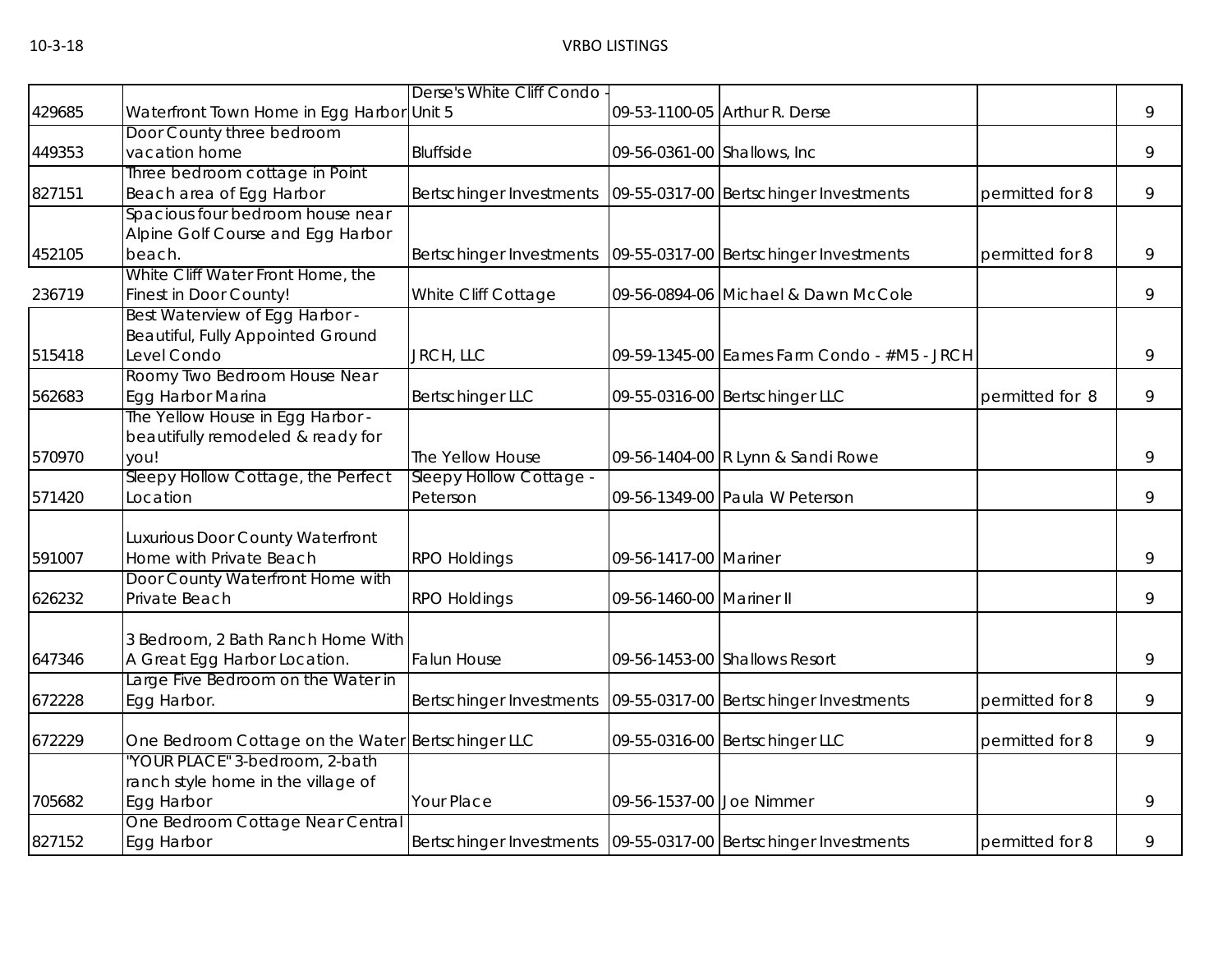| 881025    | Egg Harbor Log Cabin, Door County     | Egg Harbor Log Cabin       | 09-56-1646-00 Karen Berndt  |                                 |                 | 9  |
|-----------|---------------------------------------|----------------------------|-----------------------------|---------------------------------|-----------------|----|
|           | We offer "country-quiet" a short walk |                            |                             |                                 |                 |    |
|           | from the village center and town      |                            |                             |                                 |                 |    |
| 889272    | dock.                                 | Woldts Intowm Farmette     |                             | 09-55-0365-00 Richard Woldt     |                 | 9  |
|           | Spacious four bedroom house on the    |                            |                             |                                 |                 |    |
| 899706    | bay of Green Bay.                     | Bertschinger LLC           |                             | 09-55-0316-00 Bertschinger LLC  | permitted for 8 | 9  |
|           |                                       | <b>Secluded Waterfront</b> |                             |                                 |                 |    |
|           | Secluded, water front home on the     | Home on the Bay in Egg     |                             |                                 |                 |    |
| 1005094   | Bay in Egg Harbor                     | Harbor                     |                             | 09-56-1738-00 Julie Kowalkowski |                 | 9  |
|           | 3 Bedroom Cape Cod-style Cottage      |                            |                             |                                 |                 |    |
| 1008132   | in Egg Harbor, WI                     | <b>Bertschinger LLC</b>    |                             | 09-55-0316-00 Bertschinger LLC  | permitted for 8 | 9  |
|           | Meadow Ridge of Door County           |                            |                             |                                 |                 |    |
| 1015419   | Resort                                | Peri Brown                 | 09-59-1717-00 Peri Jackson  |                                 |                 | 9  |
|           | Roomy Two Bedroom House Near          |                            |                             |                                 |                 |    |
| 1221143   | Central Egg Harbor                    | <b>Bertschinger LLC</b>    |                             | 09-55-0316-00 Bertschinger LLC  | permitted for 8 | 9  |
|           | Roomy Two Bedroom House Near          |                            |                             |                                 |                 |    |
| 1221144   | Egg Harbor Marina                     | Bertschinger LLC           |                             | 09-55-0316-00 Bertschinger LLC  | permitted for 8 | 9  |
|           | Spacious four bedroom house near      |                            |                             |                                 |                 |    |
|           | Alpine Golf Course and Egg Harbor     |                            |                             |                                 |                 |    |
| 1221145   | beach.                                | <b>Bertschinger LLC</b>    |                             | 09-55-0316-00 Bertschinger LLC  | permitted for 8 | 9  |
|           | Lighthouse Place is the perfect place |                            |                             |                                 |                 |    |
|           | to enjoy Egg Harbor and all of Door   |                            |                             |                                 |                 |    |
| 1341621   | County                                | Lighthouse Place           |                             | 09-56-1830-16 Claire Murphy     |                 | 9  |
|           | Breathtaking views of the bay         | Scenic Home in Egg         |                             |                                 |                 |    |
| 1357071   | walking distance to town!             | Harbor                     |                             | 09-56-1086-06 Massoud Maleki    |                 | 9  |
| 1357675   | Sounds of the Bay                     | Sounds of the Bay          |                             | 09-56-1725-06 Brian Fecteau     |                 | 9  |
|           | Spacious waterfront home in Egg       |                            |                             |                                 |                 |    |
| 4728373ha | Harbor                                | Point Beach House          | 09-56-1882-00 Mary Zeller   |                                 |                 | 9  |
|           | Majestic Sunsets and Incredible       |                            |                             |                                 |                 |    |
| 4916534ha | <b>Views</b>                          | Majestic Sunsets           | 09-56-1897-00 Trevor Farell |                                 |                 | 9  |
|           | The 5th Hole- On a 36 hole golf       |                            |                             |                                 |                 |    |
| 7081743ha | course                                | The Fifth Hole             |                             | 09-55-0753-00 Kevin Murphy      |                 | 9  |
|           |                                       |                            |                             |                                 |                 |    |
|           | Modern Log Home In The Heart Of       |                            |                             |                                 |                 |    |
| 94986     | Ephraim                               | Cassidy's Cottages         | 11-56-1574-00 Kim Cassidy   |                                 |                 | 11 |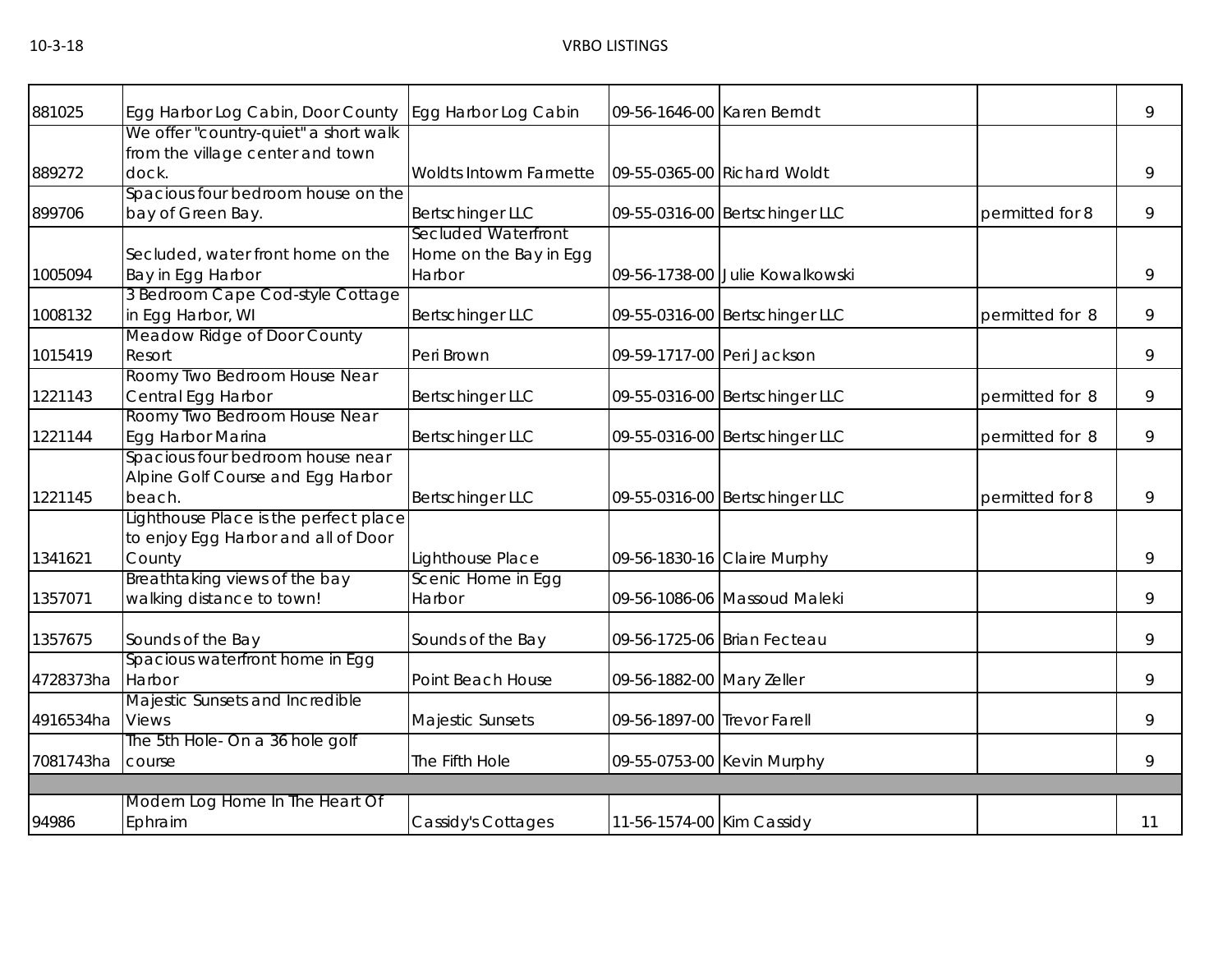| 795001 | Adorable Cottage in the heart of<br>Ephraim!                     | Cassidy's Cottages        | 11-56-1574-00 Kim Cassidy  |                                          |                   | 11 |
|--------|------------------------------------------------------------------|---------------------------|----------------------------|------------------------------------------|-------------------|----|
|        |                                                                  |                           |                            |                                          |                   |    |
| 177706 | Kulma Cottage in the Heart of<br>Ephraim, blocks away from beach | Gregg & Janice Kulma      |                            | 11-55-0276-06 Kulma Cottages             | permitted for 3   | 11 |
|        | The beach across from public                                     |                           |                            |                                          |                   |    |
| 247187 | beach, views of eagle harbor                                     | Chris & Kirsten Bungener  |                            | 11-56-0954-06 Beach - Bungener           |                   | 11 |
|        | Door County Log Cabin in Ephraim,                                |                           |                            |                                          |                   |    |
| 249849 | #1 Small Town in Midwest                                         | Log Cabin Place           |                            | 11-56-1993-00 Steve & Susan Schroeder    | permitted for 2   | 11 |
|        | Door County Log Cabin in Ephraim,                                |                           |                            |                                          |                   |    |
| 424825 | #1 Small Town in Midwest                                         | Log Cabin Place           |                            | 11-56-1993-00 Steve & Susan Schroeder    | permitted for 2   | 11 |
| 307617 | Historic - Waterfront - Family/Pet<br>Friendly                   | Brad & Amy Russell        |                            | 11-56-1265-00 Arbor Cottage              |                   | 11 |
|        | 5 Star Rating! Check Out Our                                     |                           |                            |                                          |                   |    |
| 309251 | Reviews! Pet Friendly, Too!                                      | mingary Cottage           |                            | 11-56-1381-00 Kevin & Janell Hoey        |                   | 11 |
|        | Family getaway by the beach in                                   |                           |                            |                                          |                   |    |
| 349721 | beautiful Ephraim<br>Waterfront Historic Home, Views,            | Larson Lane LLC           |                            | 11-56-1119-00 Kathy & Glenn Pentler      |                   | 11 |
| 390442 | Private Beach, Walk to Town                                      | Yeoman Cottage            |                            | 11-56-1185-00 Charles Falwell            |                   | 11 |
| 442496 | Enjoy Door County at its finest!!                                | Evans Woods               |                            | 11-56-1373-00 PKJ2 LLC - Jim Blair       |                   | 11 |
|        | Quaint and Quiet Cottage North of                                |                           |                            |                                          | permitted for two |    |
| 475131 | Ephraim, Just of HWY 42 Easy to Find                             | <b>Frances Richter</b>    |                            | 11-56-1386-00 Tuckaway Cottage/RBs House | units             | 11 |
| 485111 | Experience True Door County Charm                                | <b>BD Thorp</b>           | 11-56-0809-06 Thorp        |                                          |                   | 11 |
|        | Private Waterfront Property in the                               | Robert Beart/Beart Family |                            |                                          |                   |    |
| 502544 | Woods                                                            | <b>LLC</b>                |                            | 11-56-1072-00 All American Green House   |                   | 11 |
|        | Private Sand Beach /5 Bedroom.                                   |                           |                            | <b>Harbor House and Guest</b>            |                   |    |
| 514956 | Harbor House & Guest Cottage                                     | Randall & Elizabeth Frink | 11-56-1383-00 Cottage      |                                          | permitted for 2   | 11 |
|        | Beautiful Private, Modern Home,                                  |                           |                            |                                          |                   |    |
| 555709 | Sleeps 12                                                        | Coral Hill Sexton         |                            | 11-56-1448-00 Patricia Sexton            |                   | 11 |
|        | Comfy Remodeled House a mile                                     |                           |                            |                                          |                   |    |
| 617107 | north of downtown Ephraim on Hwy<br>42. Great Location           | Tuckaway Cottage          | 11-56-1386-00 Fran Richter |                                          |                   | 11 |
|        |                                                                  |                           |                            |                                          |                   |    |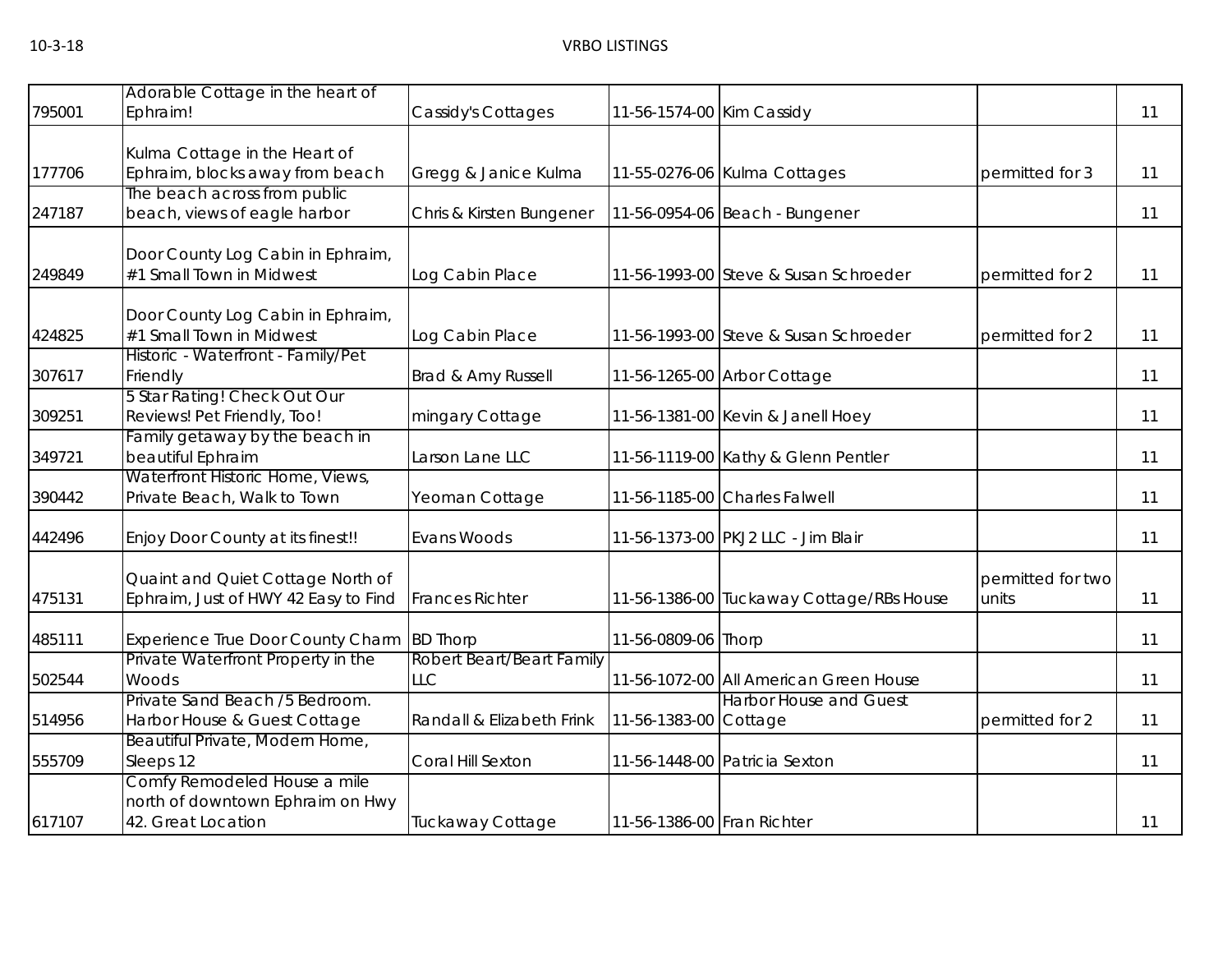| 677492    | Ephraim Home Away from Home                                    | Ephraim Lodge                                               | 11-56-1528-00 John Maher |                                          |                    | 11 |
|-----------|----------------------------------------------------------------|-------------------------------------------------------------|--------------------------|------------------------------------------|--------------------|----|
| 690840    | Pine Cone Cottage, Ideal Location!                             | Pine Cone Cottage                                           | 11-56-1517-00 Pam Mache  |                                          |                    | 11 |
|           | Cedar Glen, a fresh, ephraim                                   |                                                             |                          |                                          |                    |    |
|           | cottage, one block from water and                              |                                                             |                          |                                          |                    |    |
| 185458    | sunset                                                         | John & Rachel Rothschild 11-55-0758-06 Cedar Glen           |                          |                                          |                    | 11 |
|           | Enjoy Views Of Ephraim And Eagle                               |                                                             |                          |                                          |                    |    |
|           | Harbor While Sitting On The Porch Of                           |                                                             |                          |                                          |                    |    |
| 710960    | Bayview                                                        | Parks Edge Lakeshore LLC 11-55-0411-06 Park's Edge Cottages |                          |                                          |                    | 11 |
|           | Location Location Location between                             |                                                             |                          |                                          |                    |    |
| 711105    | Sister Bay and Ephraim<br>Cozy Cottage nestled on the bluff in | <b>Bungert Haven</b>                                        |                          | 11-56-1515-00 Cynthia Bungert            |                    | 11 |
| 794087    | the heart of ephraim                                           | Phil & Alison Tatlow                                        |                          | 11-56-1568-06 Moravia Bluff Nest         |                    | 11 |
|           | Spacious Home On 1.5 Acres                                     |                                                             |                          |                                          |                    |    |
| 823896    | Overlooking The Bay In Ephraim                                 | <b>Hobby Horse</b>                                          |                          | 11-55-0057-00 Sandy Van Sickle           |                    | 11 |
|           |                                                                |                                                             |                          |                                          |                    |    |
|           | Newly Remodeled And Only Blocks                                |                                                             |                          |                                          |                    |    |
| 879597    | From Public Beach And Town!                                    | Cedar Barn Rental                                           |                          | 11-56-1635-06 Jennifer & Bjorn Larson    |                    | 11 |
|           | Professionally decorated home in                               |                                                             |                          |                                          |                    |    |
| 882561    | Ephraim!                                                       | Elegant Home Ephraim                                        |                          | 11-56-1656-00 Daniel & Laurel Simons     |                    | 11 |
|           | Ephraim Waterfront Cottage With                                |                                                             |                          |                                          |                    |    |
| 894251    | Private Dock On Green Bay                                      | The Shore - Schmeltz                                        | 11-56-1662-00 Jaco Mgmt  |                                          |                    | 11 |
| 926758    | Charming and Historic Log Home                                 | Moretti - 10438 Water St                                    |                          | 11-56-1677-00 Thomas & Donna Moretti     |                    | 11 |
|           | Beach Access /2BR/ Harbor House                                | <b>Harbor House &amp; Guest</b>                             |                          |                                          |                    |    |
| 982888    | <b>Guest Cottage</b>                                           | Cottage                                                     |                          | 11-56-1383-00 Randal and Elizabeth Frink | permitted for 2    | 11 |
|           | Newly renovated in the heart of                                | <b>Ephraim Boat House</b>                                   |                          |                                          |                    |    |
| 1427259   | Ephraim, one block from water!                                 | Cottage                                                     | 11-56-1708-06 Collins    |                                          |                    | 11 |
|           |                                                                | <b>Blue Shutter and Mooring</b>                             |                          |                                          |                    |    |
| 1003855   | Ephraim waterfront with sand beach                             | Cottage                                                     |                          | 11-56-1718-00 Tony Schmeltz              |                    | 11 |
|           |                                                                | <b>Blue Shutter and Mooring</b>                             |                          |                                          |                    |    |
| 1003860   | <b>Mooring Cottage</b>                                         | Cottage                                                     |                          | 11-56-1718-00 Tony Schmeltz              |                    | 11 |
|           | NEW! Ephraim Cottage w/Green Bay                               | <b>Blue Shutter and Mooring</b>                             |                          |                                          |                    |    |
| 7353778ha | View - Near Beach                                              | Cottage                                                     |                          | 11-56-1718-00 Tony Schmeltz              | new evolve listing | 11 |
|           | NEW! Lakefront Ephraim Cottage -                               | <b>Blue Shutter and Mooring</b>                             |                          |                                          |                    |    |
|           | 7353874ha Walk to Beach!                                       | Cottage                                                     |                          | 11-56-1718-00 Tony Schmeltz              | new evolve listing | 11 |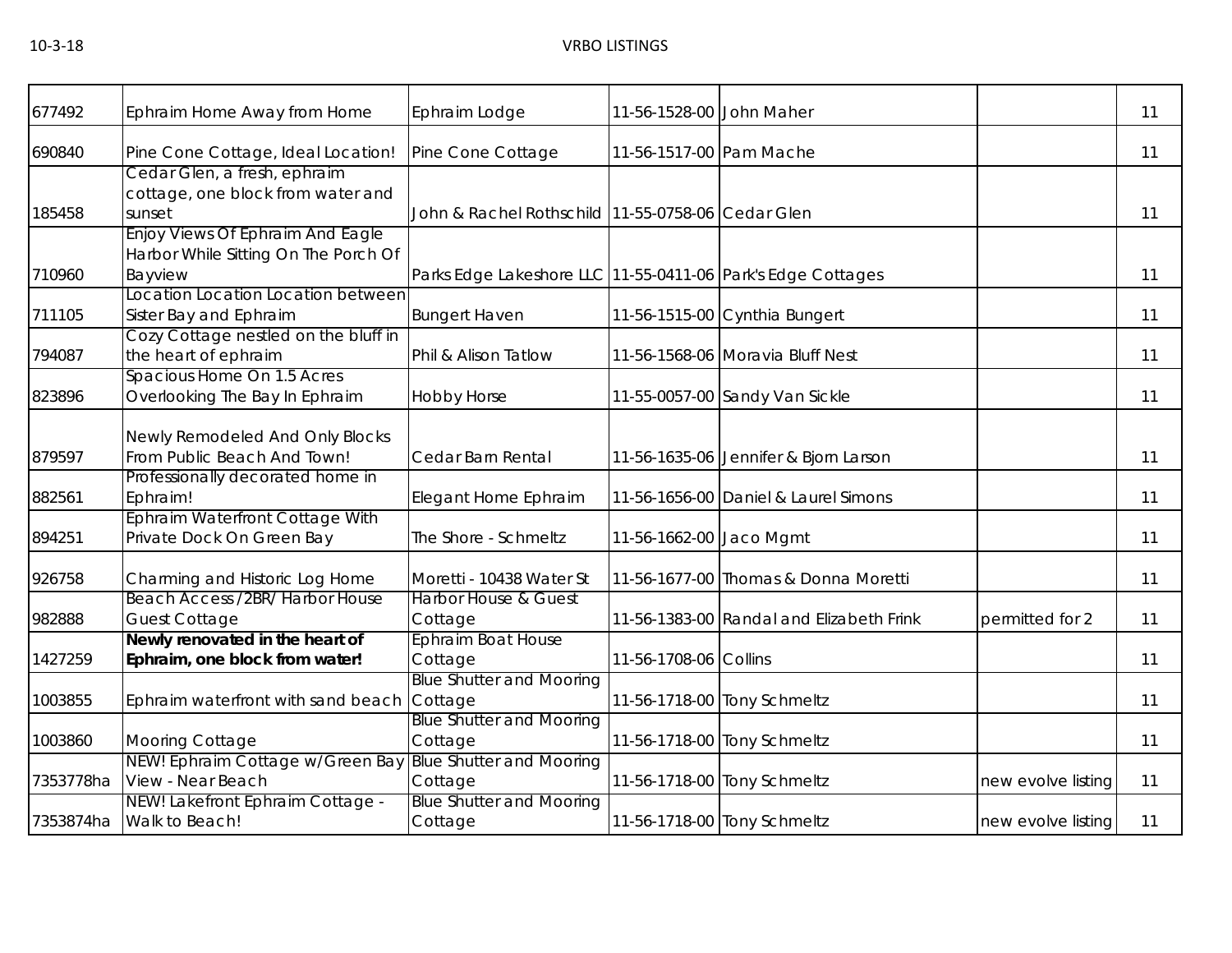|           | 4 bedroom home on the water with    | <b>Harbor View on</b>      |                           |                                         |                 |    |
|-----------|-------------------------------------|----------------------------|---------------------------|-----------------------------------------|-----------------|----|
| 1050003   | westerly views of sunset            | Northshore                 |                           | 11-56-1724-06 Windsor McCutcheon        |                 | 11 |
|           | Enjoy gorgeous lakeviews from both  |                            |                           |                                         |                 |    |
|           | bedrooms and the screened-in        | Parks Edge Lakeshore       |                           |                                         |                 |    |
| 1076803   | porch!                              | <b>Beach House</b>         |                           | 11-56-1818-06 Jacob and Greta Odders    |                 | 11 |
|           | New Listing: Unequaled Door County  |                            |                           |                                         |                 |    |
|           | Harborview Location For Family Or   |                            |                           |                                         |                 |    |
| 1221684   | Couples                             | Heritage House             |                           | 11-56-1595-00 Tim Christofferson        |                 | 11 |
|           | Newly renovated in the heart of     |                            |                           |                                         |                 |    |
| 1427259   | Ephraim, one block from water!      | Ephraim Boat House, The    |                           | 11-56-1708-06 Robert & Nicole Collins   |                 | 11 |
| 1323313   | Natures Window                      | <b>Natures Window</b>      |                           | 11-56-1958-00 Bill and Heather Anderson |                 | 11 |
| 7339901ha | County - Norra Skogen               | Norra Skogen               |                           | 11-56-1407-02 Brian & Amanda Jenkins    |                 | 11 |
|           | Experience the feel of staying in a |                            |                           |                                         |                 |    |
|           | century old farm house with modern  | Townline - 9895 Townline   |                           |                                         |                 |    |
| 1371859   | amenities                           | Rd                         | 11-56-1069-06 Roy Elquist |                                         |                 | 11 |
|           | NEW! 3BR Ephraim House w/ Harbor    | Harbor View Ephraim -      |                           |                                         |                 |    |
| 4712540ha | Views!                              | Corbett                    |                           | 11-56-1806-00 Carol Corbet              |                 | 11 |
|           | Ideally located between the towns   |                            |                           |                                         |                 |    |
| 836338    | of Ephraim and Sister Ba            | Coral Hill Cottage         |                           | 11-56-1258-06 Leslee and Morrie Goldman |                 | 11 |
|           | NEW! 'Butternut Cottage' in Central |                            |                           |                                         |                 |    |
| 7181473ha | Door County!                        | Deborah Eckert             |                           | 11-55-0680-00 Park's Place Cottages     | permitted for 5 | 11 |
|           | NEW! Cozy Ephraim 'Cedar Cottage'   |                            |                           |                                         |                 |    |
| 7181476ha | w/Private Deck!                     | Deborah Eckert             |                           | 11-55-0680-00 Park's Place Cottages     | permitted for 5 | 11 |
|           | NEW! 'Cherry Cottage' near          |                            |                           |                                         |                 |    |
| 7181482ha | Peninsula State Park!               | Deborah Eckert             |                           | 11-55-0680-00 Park's Place Cottages     | permitted for 5 | 11 |
|           | NEW! Updated Ephraim 'Pine          |                            |                           |                                         |                 |    |
| 7181486ha | Cottage' w/Deck!                    | Deborah Eckert             |                           | 11-55-0680-00 Park's Place Cottages     | permitted for 5 | 11 |
|           | NEW 'The Carriage House' Walk to    |                            |                           |                                         |                 |    |
| 7181525ha | Peninsula St Park                   | Deborah Eckert             |                           | 11-55-0680-00 Park's Place Cottages     | permitted for 5 | 11 |
|           |                                     |                            |                           |                                         |                 |    |
|           |                                     | <b>Hasenjagers Country</b> |                           |                                         |                 |    |
| 29393     | Vacation Chalet in Door County      | Chalet                     |                           | 12-55-0230-00 Leon Hasenjager           |                 | 12 |
|           | Gingerbread Cottage - Forest        |                            |                           |                                         |                 |    |
| 42183     | Setting - Available Winter Too!     | <b>Gingerbread Cottage</b> |                           | 12-56-1266-00 Daryle Capelle            |                 | 12 |
|           | The Perfect Year-Round Vacation     |                            |                           |                                         |                 |    |
| 90461     | Home for All to Enjoy               | <b>Fish Creek Retreat</b>  |                           | 12-56-0645-00 Donald Rubin              |                 | 12 |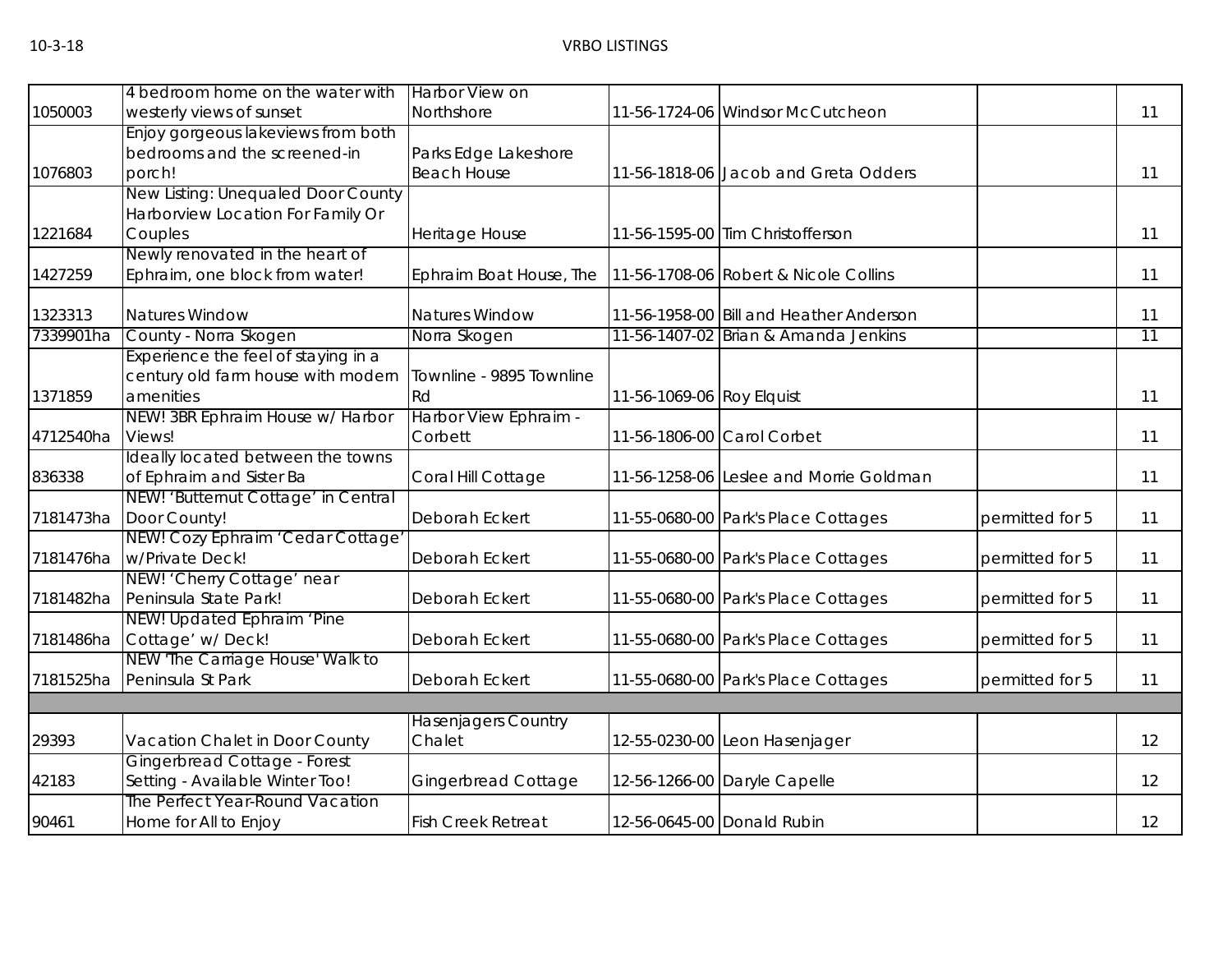|        |                                                             | <b>Birch Grove Condo</b>   |                          |                                             |                 |    |
|--------|-------------------------------------------------------------|----------------------------|--------------------------|---------------------------------------------|-----------------|----|
| 224945 | Down town Fish Creek                                        | Stanton                    | 12-53-0929-12            | Kathleen & Danny Stanton                    |                 | 12 |
|        | Country Chalet, Sleeps 6 Adults, Book                       |                            |                          |                                             |                 |    |
| 118184 | Your Mid-week Getaway!!                                     | Country Chalet             |                          | 12-55-0830-00 Dennis & Marla Sunstrom       |                 | 12 |
|        | A deluxe vacation rental home in fish                       | <b>Hasenjagers Country</b> |                          |                                             |                 |    |
| 144492 | creek area open all year                                    | Home                       |                          | 12-56-0588-00 Leon Hasenjager               |                 | 12 |
|        | Cedarwood, Rent 3 Nights & Get                              |                            |                          |                                             |                 |    |
| 182426 | One Night Free through June 1                               | Cedarwood Marr             | 12-55-0778-00 Carla Marr |                                             |                 | 12 |
|        | Quiet Cottage in the Woods - Door                           | Eckhardt - 3003 Sugar      |                          |                                             |                 |    |
| 223983 | County Remote Seclusion                                     | <b>Bush Rd</b>             |                          | 12-56-0910-00 Charlie Eckhardt              |                 | 12 |
| 238110 | Unique Setting - Built on Quarry Bed                        | Quarry House               |                          | 12-56-0805-00 Mitchel & Mary Heinrichs      | permitted for 2 | 12 |
|        | <b>Heart of Fish Creek! Newer</b>                           |                            |                          |                                             |                 |    |
|        | Construction - 4BR, 4.5BA Condo-                            |                            |                          |                                             |                 |    |
| 257802 | Sleeps 8-10                                                 | Jason Martone              |                          | 12-53-1989-00 Bluffs at Cottage Row Court   |                 | 12 |
|        | The Log Home at Fish Creek-In the                           | The Log Home at Fish       |                          |                                             |                 |    |
| 272736 | <b>Heart of Door County</b>                                 | Creek                      |                          | 12-56-1023-00 David & Linda Horne           |                 | 12 |
|        |                                                             |                            |                          |                                             |                 |    |
|        |                                                             | Rohde - 3693 S             |                          |                                             |                 |    |
| 287993 | Welcome to Paradise                                         | Northhaven - Unit 29007    |                          | 12-53-1034-00 Northhaven Rohde - Unit 29007 |                 | 12 |
| 317348 | Waterfront Apartment in Fish Creek                          | <b>Ed James</b>            |                          | 12-52-0247-00 Harbor Guest House            | permitted for 6 | 12 |
|        | Fish Creek, 4 Bed, Near Ymca/                               | Ripley - 3802 & 3806       |                          |                                             |                 |    |
| 347567 | Peninsula State Park.                                       | Gibraltar Rd               |                          | 12-56-1114-00 Ripley Properties, LLC        | permitted for 2 | 12 |
|        | <b>Beautiful Cottage Across from State</b>                  | Bentley's Place - 4005     |                          |                                             |                 |    |
| 347943 | Park and Public Beach                                       | Riley's Lane               |                          | 12-56-1104-06 Heather Baumgarten-Sanchez    |                 | 12 |
|        | Modernized Classic Log Home Close                           | Modern Classic Log         |                          |                                             |                 |    |
| 348054 | to Shopping and Sunset Walks                                | Home                       |                          | 12-56-1294-00 James Graham                  |                 | 12 |
|        | This is the best place we have ever                         |                            |                          |                                             |                 |    |
| 353378 | stayed at by far!'                                          | <b>R &amp; R</b>           |                          | 12-53-0424-00 Jennifer & Michael Briggs     |                 | 12 |
|        | Walking distance to everything in                           |                            |                          |                                             |                 |    |
|        | Heart of Fish Creek! 3BR/4BA Sleeps 8-Bluffs at Cottage Row |                            |                          |                                             |                 |    |
| 354913 |                                                             | Court                      |                          | 12-53-0898-00 Kurt Doman et al              |                 | 12 |
|        | Wooded Chalet in Fish Creek - Pet                           |                            |                          |                                             |                 |    |
|        | Friendly, small dogs only, no more                          |                            |                          |                                             |                 |    |
| 365869 | then 40 $#$                                                 | <b>High Ridge Chalet</b>   |                          | 12-55-0021-00 Allen & Emelie Franke         |                 | 12 |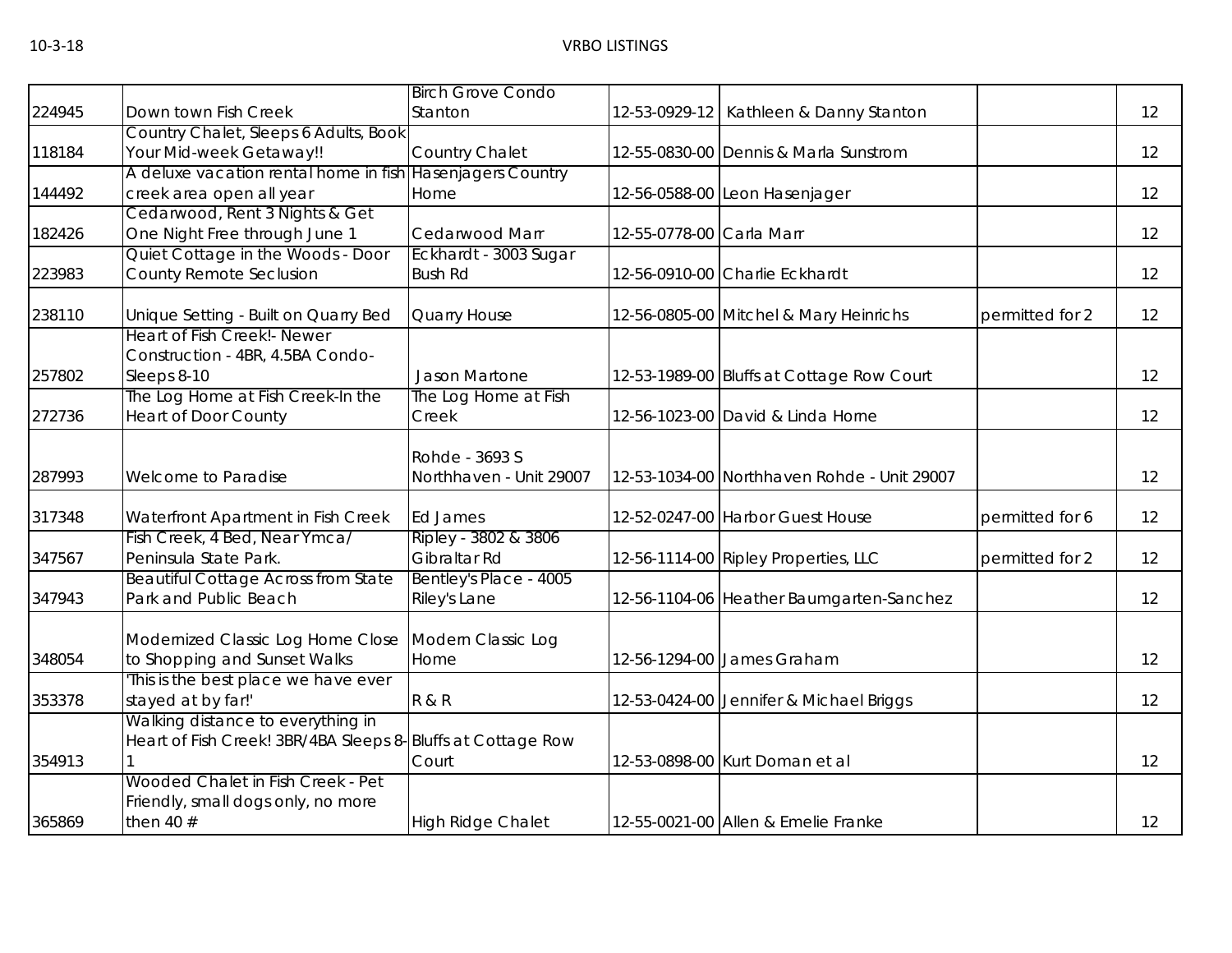|           | <b>Great Family Vacation Spot! Across</b> |                                                           |                            |                                                                   |                 |    |
|-----------|-------------------------------------------|-----------------------------------------------------------|----------------------------|-------------------------------------------------------------------|-----------------|----|
|           | from Fish Creek Beach. Sept/Oct           | Marlin Volz Jr.-Karen Volz                                |                            |                                                                   |                 |    |
| 385243    | Available!                                | Campbell                                                  | 12-56-0321-00 Louisvilla   |                                                                   |                 | 12 |
|           | Water View in Downtown Fish Creek         | Cookery Suites &                                          |                            |                                                                   |                 |    |
| 391901    | The Cookery's Lodging.                    | Cottages                                                  | 12-55-0122-00 Cookery Inc  |                                                                   | permitted for 2 | 12 |
|           | Cozy Cabin in the Woods: Between          |                                                           |                            |                                                                   |                 |    |
|           | Fish Creek and Ephraim-- Perfect          |                                                           |                            |                                                                   |                 |    |
| 396135    | location!                                 |                                                           |                            | Cozy Cabin in the Woods 12-56-1206-00 Michelle and Kurt Van Thiel |                 | 12 |
|           | Brook Point Luxurious 2 Bedroom 2         | Don Jr & Rosemarie                                        |                            |                                                                   |                 |    |
| 402228    | 1/2 Bath Home in Fish Creek               | Tschannon                                                 |                            | 12-53-0755-10 Brook Point Condo Unit 1 -BRK1                      |                 | 12 |
|           | Remodeled Cottage in Downtown             | Cookery Suites &                                          |                            |                                                                   |                 |    |
| 410989    | Fish Creek-the Cookery's Lodging          | Cottages                                                  |                            | 12-55-0122-00 Richard Skare                                       | permitted for 2 | 12 |
|           | Perfect for Family Reunions &             | Kenneth and Maxine                                        |                            |                                                                   |                 |    |
| 418193    | Weekend Getaways, sleeps 12               | Riche                                                     |                            | 12-56-1241-00 Riche - 9419 Tree Top                               |                 | 12 |
|           |                                           |                                                           |                            | Coffee & Crossbones LLC/Carina                                    |                 |    |
| 424315    | The Java Hut, a cottage with 'perks'      | Java Hut, The                                             | 12-56-1188-00 Helm         |                                                                   |                 | 12 |
| 426335    | Log Retreat At Fish Creek                 | Log Retreat at Fish Creek   12-56-1225-06   Bill Anderson |                            |                                                                   |                 | 12 |
|           | Bay View Lodge - Log Home                 |                                                           |                            |                                                                   |                 |    |
| 431472    | Overlooking Harbor                        | <b>Bayview Lodge</b>                                      |                            | 12-56-0476-00 Bay Breeze Resort Deb Krause                        |                 | 12 |
|           | As seen in Door County Magazine!          |                                                           |                            |                                                                   |                 |    |
| 453464    | Private, Family Friendly, Sat TV, WIFI    | <b>Todd and Lisa Mion</b>                                 | 12-56-1261-00 Five Birches |                                                                   |                 | 12 |
|           | 'Cliff Cottage' Door County Home -        |                                                           |                            |                                                                   |                 |    |
| 4961062ha | Walk to Bay!                              | Cliff Cottage LLC                                         |                            | 12-56-1979-00 Jennifer Ciesar                                     |                 | 12 |
| 469264    | Irish Hospitality In County Door!         | O'Meara's Cottage Loft                                    |                            | 12-54-0685-00 Megan O'Meara                                       |                 | 12 |
|           | SPRING ROAD HOME, JUST MINUTES            |                                                           |                            |                                                                   |                 |    |
| 473918    | FROM FISH CREEK                           | Herbst Spring Road                                        | 12-56-1318-00 Jeff Herbst  |                                                                   |                 | 12 |
|           |                                           | Ripley - 3802 & 3806                                      |                            |                                                                   |                 |    |
| 503056    | Fish Creek- Near Peninsula State Park     | Gibraltar Rd                                              | 12-56-1114-00 Rick Ripley  |                                                                   | permitted for 2 | 12 |
|           | Perfect Location for Family, spotlessly   |                                                           |                            |                                                                   |                 |    |
| 503970    | clean sleeps 18 friendly owners           | <b>Michael Servais</b>                                    |                            | 12-56-1357-00 Cedar Creek Lodge II                                |                 | 12 |
| 559794    |                                           | 30+ day rental - no permit needed                         |                            |                                                                   |                 | 12 |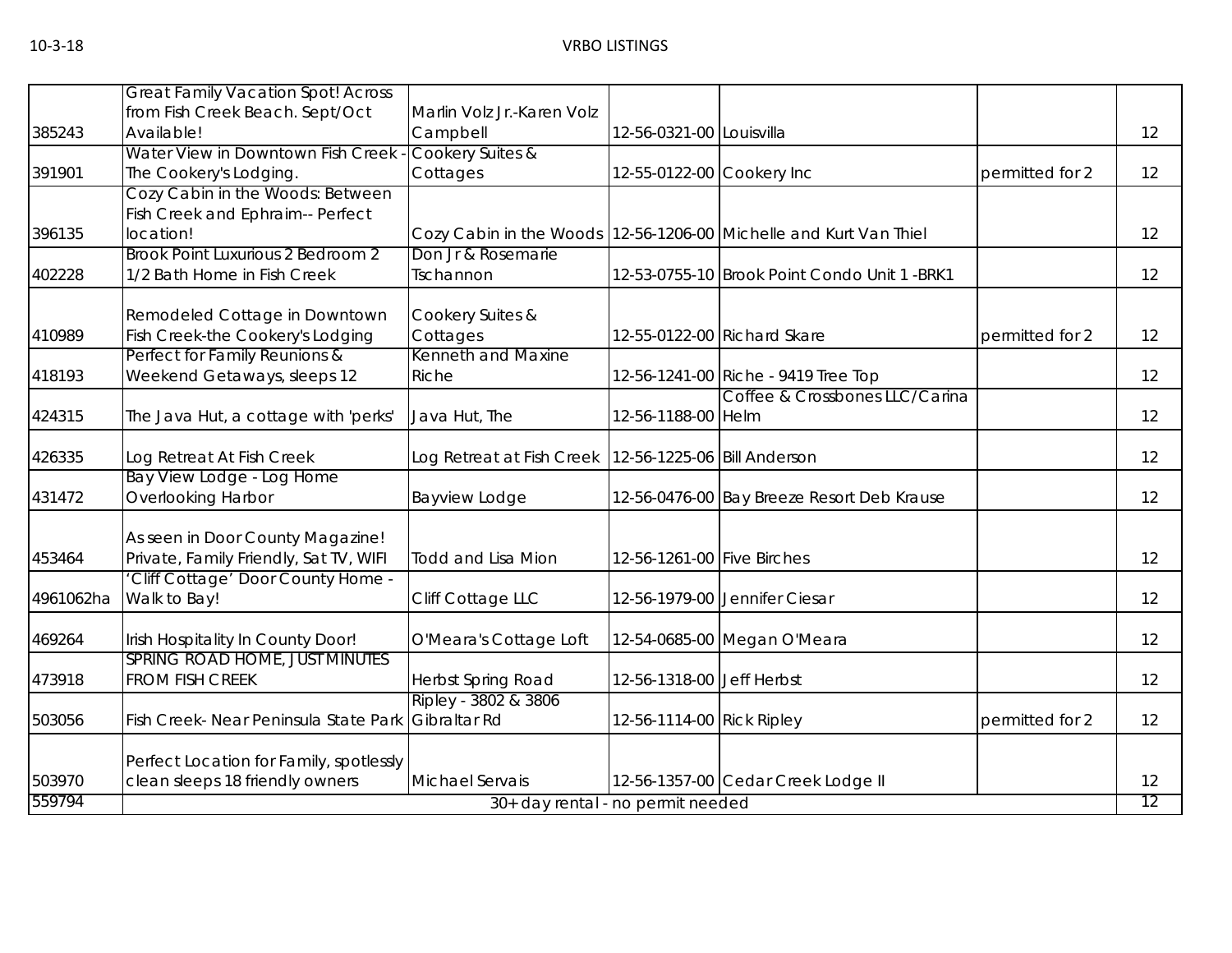| 569210 | Great vacation property with<br>PrivacyExactly What We Wanted!                         | <b>Fish Creek Beginnings</b>                          |                           | 12-56-1719-00 Mark Schneider                                 |                          | 12 |
|--------|----------------------------------------------------------------------------------------|-------------------------------------------------------|---------------------------|--------------------------------------------------------------|--------------------------|----|
| 587031 | Immaculate, spacious 3 bedroom, 2<br>full bath condo. Family friendly.                 | Northhaven #39004-<br>Gunderson                       |                           | 12-53-1423-00 Mary & Bryan Gunderson                         |                          | 12 |
| 587050 | Walk to downtown Fish Creek and<br>Peninsula State Park!                               | Birch Grove II - Unit #2                              |                           | 12-56-1410-00 Michael & Diane Cotter                         |                          | 12 |
| 602669 | 4 Bedroom home fully furnished<br>wooded lot                                           | Troy and Carolee Lasecki 12-56-1450-00 The Treeport   |                           |                                                              | permitted for 3<br>units | 12 |
| 614537 | Home on 5 acres just 1 mile from<br>town                                               | <b>Gibraltar House</b>                                |                           | 12-56-1439-06 Paul & Amy Devine                              |                          | 12 |
| 619373 | 2 bedroom, Across from the YMCA                                                        | Troy and Carolee Lasecki   12-56-1450-00 The Treeport |                           |                                                              | permitted for 3<br>units | 12 |
| 642394 | Memorial Day & Last Week in June<br>Just Opened Up!                                    | Little Spring Cottage                                 |                           | 12-56-1275-00 Pam Olafsson/ Beth Collins                     |                          | 12 |
| 698240 | Enjoy picture perfect sunsets on the<br>deck of Cottage Row On the Rocks               | Cottage Row on the<br><b>Rocks</b>                    |                           | 12-56-1494-06 Apfelbach Family Trust, LLC                    |                          | 12 |
| 707952 | Absolute Delight! Private wooded lot<br>in downtown Fish Creek                         | A Rileys Retreat                                      |                           | 12-56-1482-06 Bryan and Traci Bigari                         |                          | 12 |
| 710547 | Fish Creek/Northhaven-3bd/2.5bt -<br>in/Outdr Pools! - Like New-Great<br>Location-Wifi | <b>Heather Paulis</b>                                 |                           | Door County Retreat -<br>12-53-1511-00 Northhaven Unit 17006 |                          | 12 |
| 715374 | Woodlands 3 Bedroom, 1 1/2 Bath<br>Fish Creek, Vacation Getaway                        | Tim & Bonnie Mirkiewicz                               | 12-56-1363-00 Woodlands   |                                                              |                          | 12 |
| 723814 | Pine Cone Guest House                                                                  | Pine Cone Guest House                                 |                           | 12-56-0525-00 Minerva & Armando Mejia                        |                          | 12 |
| 813262 | Fish Creek- Gibraltar Rd.- Near YMCA                                                   | <b>Gibraltar Road Ripley</b>                          |                           | 12-56-1618-00 Roger & Jeni Ripley                            |                          | 12 |
| 824134 | Spectacular Views of Eagle Harbor<br>and Ephraim                                       | Eagle Harbor View                                     |                           | 12-56-1570-06 Nancy Claypool                                 |                          | 12 |
| 833837 | Large Guest House located within<br>the town of Fish Creek                             | Lawler Guest House                                    | 12-56-1573-00 Greg Lawler |                                                              |                          | 12 |
| 882273 | Northhaven - Great Family Value<br>Retreat! Free WiFi                                  | Northhaven Fountain<br>View                           |                           | 12-53-1643-00 Carolyn Ahmad                                  |                          | 12 |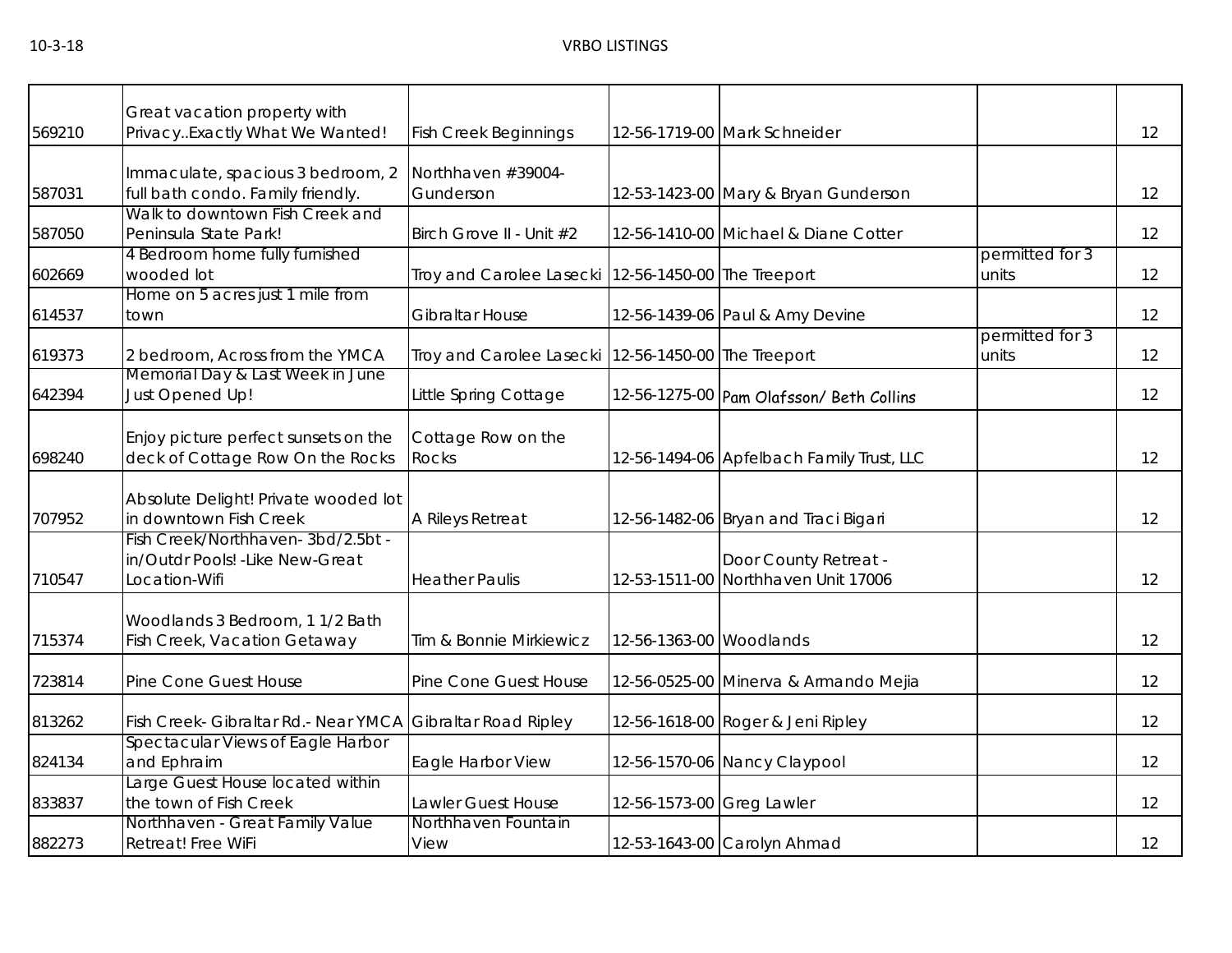|         | <b>Family Friendly Cabin With Modern</b>                                                            |                                                     |                            |                                          |                          |    |
|---------|-----------------------------------------------------------------------------------------------------|-----------------------------------------------------|----------------------------|------------------------------------------|--------------------------|----|
|         | Kitchen, Working Fireplace, Wrap                                                                    |                                                     |                            |                                          |                          |    |
| 896105  | Around Porch!                                                                                       | <b>DC Thunder</b>                                   |                            | 12-56-1572-00 Eric Simonson              |                          | 12 |
|         | Walking distance to downtown Fish                                                                   |                                                     |                            |                                          |                          |    |
|         | Creek and Minutes From Peninsula                                                                    | Top of the Hills Shops -                            |                            |                                          |                          |    |
| 920769  | State Park!                                                                                         | Holzman                                             |                            | 12-53-1687-00 Jack & Diane Holzman       |                          | 12 |
|         | Fish Creek Condo/Town Home at                                                                       | Brook Point Condo - Unit                            |                            |                                          |                          |    |
| 946469  | <b>Brook Point, Door County</b>                                                                     | 5 - Berndt                                          | 12-53-1681-00 Karen Berndt |                                          |                          | 12 |
|         | <b>DOOR COUNTY HOME RETREAT IN</b>                                                                  |                                                     |                            |                                          |                          |    |
| 976203  | <b>FISH CREEK</b>                                                                                   | DC Home - Pachonphai                                |                            | 12-56-1692-00 Steven and Lisa Pachonphai |                          | 12 |
|         |                                                                                                     | Fish Creek Country Home                             |                            |                                          |                          |    |
| 988506  | Fish Creek Country Home!                                                                            | DC Vacation Rentals LLC                             | 12-56-1706-00 Kyle Ripley  |                                          |                          | 12 |
|         | Spacious Custom 4bedroom a Mile                                                                     |                                                     |                            |                                          |                          |    |
| 997318  | from Fish Creek                                                                                     | Gibraltar Lodge                                     | 12-56-1033-00 Ross Lunn    |                                          |                          | 12 |
|         | Fish Creek/Northhaven - Beautiful,                                                                  |                                                     |                            |                                          |                          |    |
|         | newly furnished 3 bed, 2.5 bath                                                                     | Northhaven Condo -                                  |                            |                                          |                          |    |
| 997926  | condo                                                                                               | Peiffer                                             |                            | 12-53-1703-00 Nicholas M Peiffer         |                          | 12 |
|         | Retro, Cozy Cottage - Peninsula St.<br>Park, Family/Pet Friendly - Open year<br>around              |                                                     |                            |                                          |                          |    |
| 1060002 |                                                                                                     | Lille Cottage                                       | 12-56-1744-00 Brad Russell |                                          |                          | 12 |
|         |                                                                                                     | Manistique Stone                                    |                            |                                          |                          |    |
| 1071057 | Fish Creek WIFI Fire Pit                                                                            | Cottage                                             |                            | 12-56-1743-13 Ryan and Karilyn Dayton    |                          | 12 |
| 1080095 | Private 3 BR 3 Bath condo on the Fish Creekside Cove Unit 11 -<br>Creek, overlooking private harbor | <b>RRRP LLC</b>                                     |                            | 12-53-1712-00 Peter C Diltz, Sole Member |                          | 12 |
|         | NEW home. GREAT location across                                                                     |                                                     |                            |                                          |                          |    |
| 1127055 | from YMCA. Can accommodate<br>LARGE groups                                                          | Troy and Carolee Lasecki 12-56-1450-00 The Treeport |                            |                                          | permitted for 3<br>units | 12 |
|         |                                                                                                     |                                                     |                            |                                          |                          |    |
| 1141807 | Quiet condo in heart of Fish Creek                                                                  | Cedar Court Condo #17                               |                            | 12-53-1657-10 Richard Rupiper            |                          | 12 |
|         | Luxury Tri-Level Condo Downtown                                                                     | <b>Luxury Tri-Level Fish Creek</b>                  |                            |                                          |                          |    |
| 1151019 | <b>Fish Creek</b>                                                                                   | Glapa                                               |                            | 12-53-1791-00 Jon and Katie Glapa        |                          | 12 |
| 1216466 | New Construction - 2 Story - 4<br>bedroom, 3.5 bath                                                 | <b>DCLife LLC</b>                                   |                            | 12-56-1840-00 DCLife LLC - Pamela Hoppe  |                          | 12 |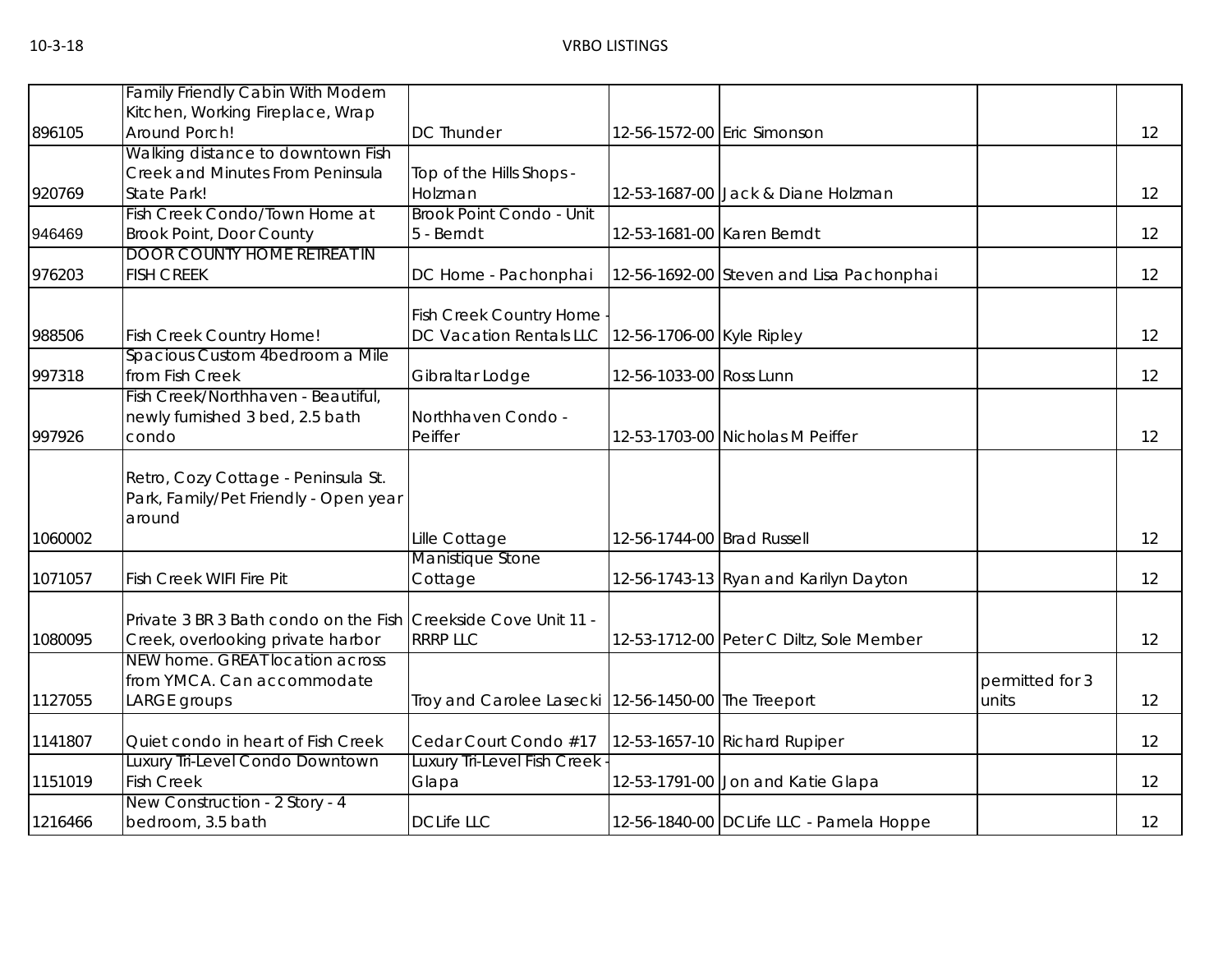|           | Cozy Cottage in the woods: perfect                         |                             |                            |                                           |                 |    |
|-----------|------------------------------------------------------------|-----------------------------|----------------------------|-------------------------------------------|-----------------|----|
| 1219104   | location fish creek                                        | Cozy Cabin in the Woods     |                            | 12-56-1206-00 Michelle and Kurt Van Thiel |                 | 12 |
|           |                                                            | Country Farm House -        |                            |                                           |                 |    |
| 1219483   | Country Farm House With 38 Acres.                          | Ripley                      | 12-56-1833-00 Rick Ripley  |                                           |                 | 12 |
|           |                                                            | <b>Eckert Vacation Home</b> |                            |                                           |                 |    |
| 1262366   | Charming Cape Cod in Fish Creek                            | Cape House                  | 12-56-0679-00 Deb Eckert   |                                           | <sub>S</sub>    | 12 |
|           | Island View! Beautiful View Of The                         |                             |                            |                                           |                 |    |
|           | Bay! Perfect Location. Hot Tub and                         | <b>Island View Vacation</b> |                            |                                           |                 |    |
| 1292282   | <b>Boat Too!</b>                                           | Home - 8750 Island View     |                            | 12-56-1894-00 Charles Paschke             |                 | 12 |
| 1328037   | Guest Bedroom at the Quarry House                          | Quarry House                |                            | 12-56-0805-00 Mitchel & Mary Heinrichs    | permitted for 2 | 12 |
|           | Newly Furnished Home Close to                              |                             |                            |                                           |                 |    |
|           | Everything, 5 Acres with majestic                          |                             |                            |                                           |                 |    |
| 1329353   | woods & meadows                                            | <b>Highland House</b>       |                            | 12-56-1887-00 Chris Warecki               |                 | 12 |
|           |                                                            |                             |                            |                                           |                 |    |
| 1351038   | A Truly Luxurious Door County Retreat Carraig Cottages LLC |                             |                            | 12-56-1277-00 Carruag Nua                 |                 | 12 |
|           | <b>Exceptional Home in Tranquil Door</b>                   |                             |                            |                                           |                 |    |
| 1351075   | <b>County Setting</b>                                      | Carraig Cottages LLC        |                            | 12-56-1276-00 Carriag Dale                |                 | 12 |
|           | 4190 Cottage Row Ct. - New                                 |                             |                            |                                           |                 |    |
|           | <b>Contruction Downtown Fish Creek -</b>                   |                             |                            |                                           |                 |    |
| 1360182   | Walk Everywhere!<br>4188 Cottage Row Ct. - Beautiful       |                             |                            | 12-53-1981-00 Kurt Doman et al            |                 | 12 |
|           | New Construction Condo Downtown                            |                             |                            |                                           |                 |    |
| 1361191   | <b>Fish Creek</b>                                          |                             |                            | 12-56-0898-00 Kurt Doman et al            |                 | 12 |
|           | Button Marsh Farm is a 75 acre,                            |                             |                            |                                           |                 |    |
| 1371664   | private wooded retreat                                     | <b>Button Marsh Farm</b>    | 12-56-1919-06 David Harris |                                           |                 | 12 |
|           | Bed & Breakfast: Thorp House Inn                           | Thorp House Inn &           |                            |                                           |                 |    |
| 5372492   | & Cottages - Eliza                                         | Cottages                    |                            | 12-53-1109-00 Melanie Camp                |                 | 12 |
|           |                                                            |                             |                            |                                           |                 |    |
| /993369   | 30+ day rental - no permit needed                          |                             |                            |                                           |                 | 12 |
| 1444754   | 30+ day rental - no permit needed                          |                             |                            |                                           |                 | 12 |
|           | Water view from Beach House! Walk                          | Fish Creek Beach House,     |                            |                                           |                 |    |
| 3010889ha | anywhere in town.                                          | The                         |                            | 12-53-1764-00 Scott Schmitz & Karin Skare |                 | 12 |
| 1451363   |                                                            |                             |                            |                                           |                 | 12 |
|           | <b>EW-GREAT LOCATION-SLEEPS 14-</b>                        |                             |                            |                                           |                 |    |
| 4713533ha | <b>INDOOR &amp; OUTDOOR POOLS</b>                          | Park House                  |                            | 12-56-1801-00 PDW Rentals LLC             |                 | 12 |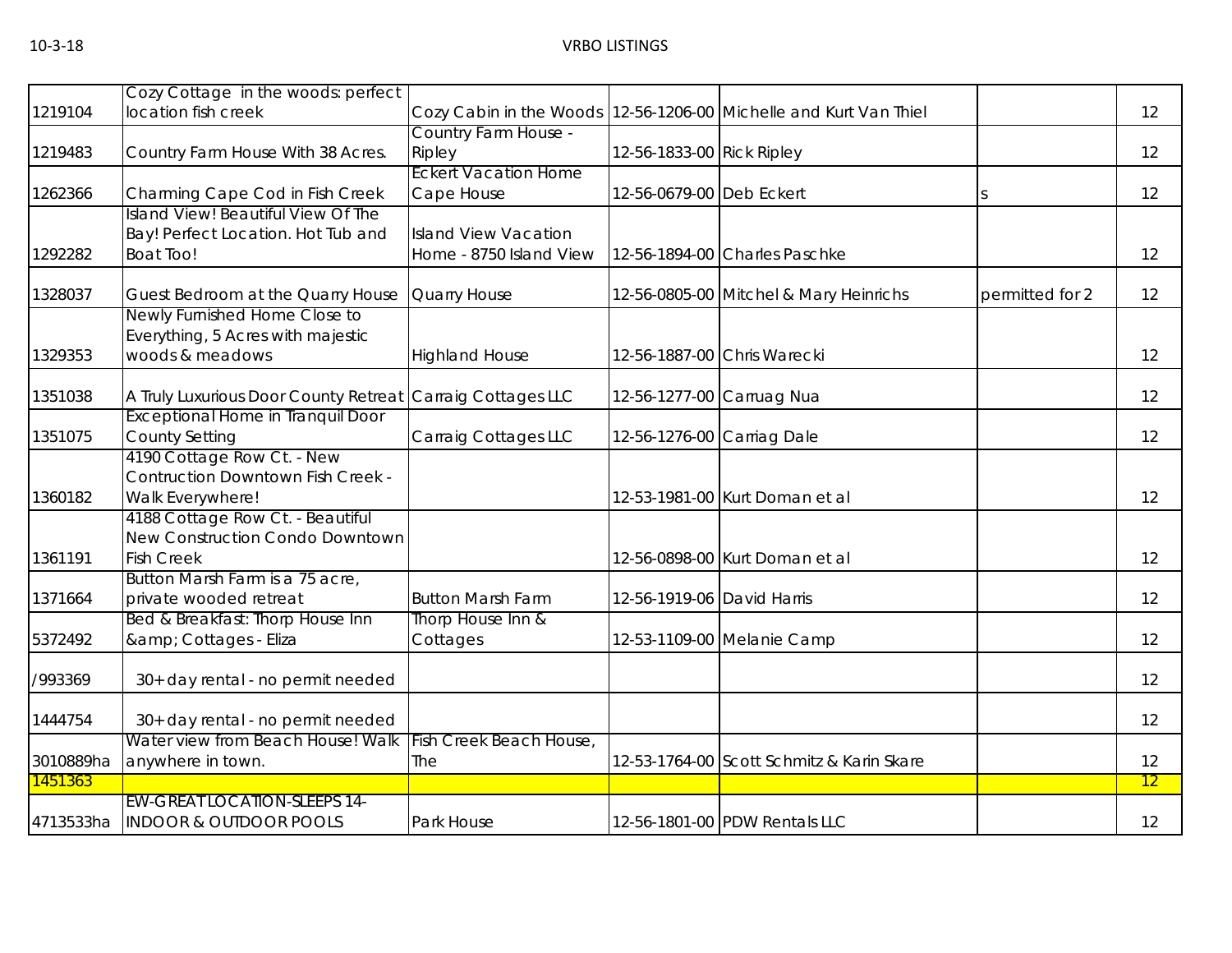|           | TOWN HOUSE STYLE CONDO-                                   |                                                       |                          |                                               |                   |    |
|-----------|-----------------------------------------------------------|-------------------------------------------------------|--------------------------|-----------------------------------------------|-------------------|----|
| 4736484ha | ENTRANCE TO PENINSULA STATE PARK                          | Evergreen B-8                                         |                          | 12-56-1800-00 PDWE Rentals LLC (Paul Woerfel) |                   | 12 |
|           |                                                           | Downtown Fish Creek                                   |                          | <b>Magnificent Memories - Stacey</b>          |                   |    |
| 4840082ha | Downtown Fish Creek with a view                           | with a view - Berndt                                  | 12-53-1855-00 Berndt     |                                               |                   | 12 |
|           | NEW! Custom 3BR Home 3 Min from                           |                                                       |                          |                                               |                   |    |
| 4841776ha | <b>Fish Creek Harbor</b>                                  | <b>Bluff Barn</b>                                     |                          | 12-56-1858-00 Beth and Karen Ciesar           |                   | 12 |
|           | NEW Family-Friendly Fish Creek 'Cape Eckert Vacation Home |                                                       |                          |                                               |                   |    |
| 7181479ha | House' w/Yard                                             | Cape House                                            | 12-56-0679-00 Deb Eckert |                                               | duplicate listing | 12 |
|           |                                                           |                                                       |                          |                                               |                   |    |
|           | Quintessential Door County Cabin on                       |                                                       |                          |                                               |                   |    |
| 34399     | Lake Michigan                                             | Carolyn Brzezinski                                    |                          | 15-56-0713-00 Killasonna Lodge - Brzezinski   |                   | 15 |
|           | Book Summer '18 Now! - Prime Weeks                        |                                                       |                          |                                               |                   |    |
| 97026     | <b>Book Quickly!</b>                                      | Jump Inn                                              |                          | 15-56-1263-04 Mary Jo Jump                    | permitted for 2   | 15 |
|           | Sand beach retreat. Play in the sand                      |                                                       |                          |                                               |                   |    |
|           | or just look at the water. Great                          |                                                       |                          |                                               |                   |    |
| 114970    | location!                                                 | <b>Emerald Surf</b>                                   |                          | 15-56-0501-00 Eugene Takle                    |                   | 15 |
|           | Door County June 1-8 2 bedroom 2                          |                                                       |                          |                                               |                   |    |
|           | bath Condo at The Rushes Baileys                          |                                                       |                          |                                               |                   |    |
| 1335047   | <b>Harbor</b>                                             |                                                       |                          | owner info unfound                            |                   | 15 |
|           |                                                           |                                                       |                          | Beautiful Waterfront Cottage on               |                   |    |
| 1432604   | Beautiful Clark Lake Cottage                              | Scot and Kerri Hunt                                   | 15-56-1998-00 Clark Lake |                                               |                   | 15 |
| 333509    | Dock and Boats                                            | Vans Log Home                                         |                          | 15-56-0308-06 Vans Log Home on Clark Lake     |                   | 15 |
|           | Sunrise Shores Condo 3, Beautiful                         |                                                       |                          |                                               |                   |    |
| 125749    | Sand Beach, CLEAN condo                                   | <b>Sunrise Shores ASH</b>                             | 15-53-0492-00 Mark Ash   |                                               |                   | 15 |
|           | Special \$150/nt Thru 6/17:                               |                                                       |                          |                                               |                   |    |
|           | Beautiful, Clean, Sand Beach Condo,                       |                                                       |                          |                                               |                   |    |
| 171303    | Amazing Views, Wifi                                       | Sunrise Shores #4                                     |                          | 15-53-1153-00 Jeanne & Paul Wiesner           |                   | 15 |
|           | 4 Bedroom, 4 Bath, 2 Story Home,                          |                                                       |                          |                                               |                   |    |
|           | Sand Beach, Handicapped Access,                           | Sunrise Shores #7 -                                   |                          |                                               |                   |    |
| 585337    | Wifi, sleeps 12                                           | <b>DCRMAALLC</b>                                      |                          | 15-53-1431-00 DCRMAA LLC                      |                   | 15 |
|           | <b>CEDAR SHORES IS EXPANDING!-ON</b>                      |                                                       |                          |                                               |                   |    |
|           | SCHEDULE!1 Aug Wk Open. Book                              | Cedar Shores - Beach                                  |                          |                                               |                   |    |
| 216654    | <b>CHOICE FALL DATES.</b>                                 | Front                                                 |                          | 15-55-0831-00 Linda Schaap                    |                   | 15 |
|           |                                                           |                                                       |                          |                                               |                   |    |
|           | Lakefront Home, Architect Designed                        |                                                       |                          |                                               |                   |    |
| 244227    | for His Family and Friends                                | Lakeside Paradise - Slater 15-56-1085-00 Janet Slater |                          |                                               |                   | 15 |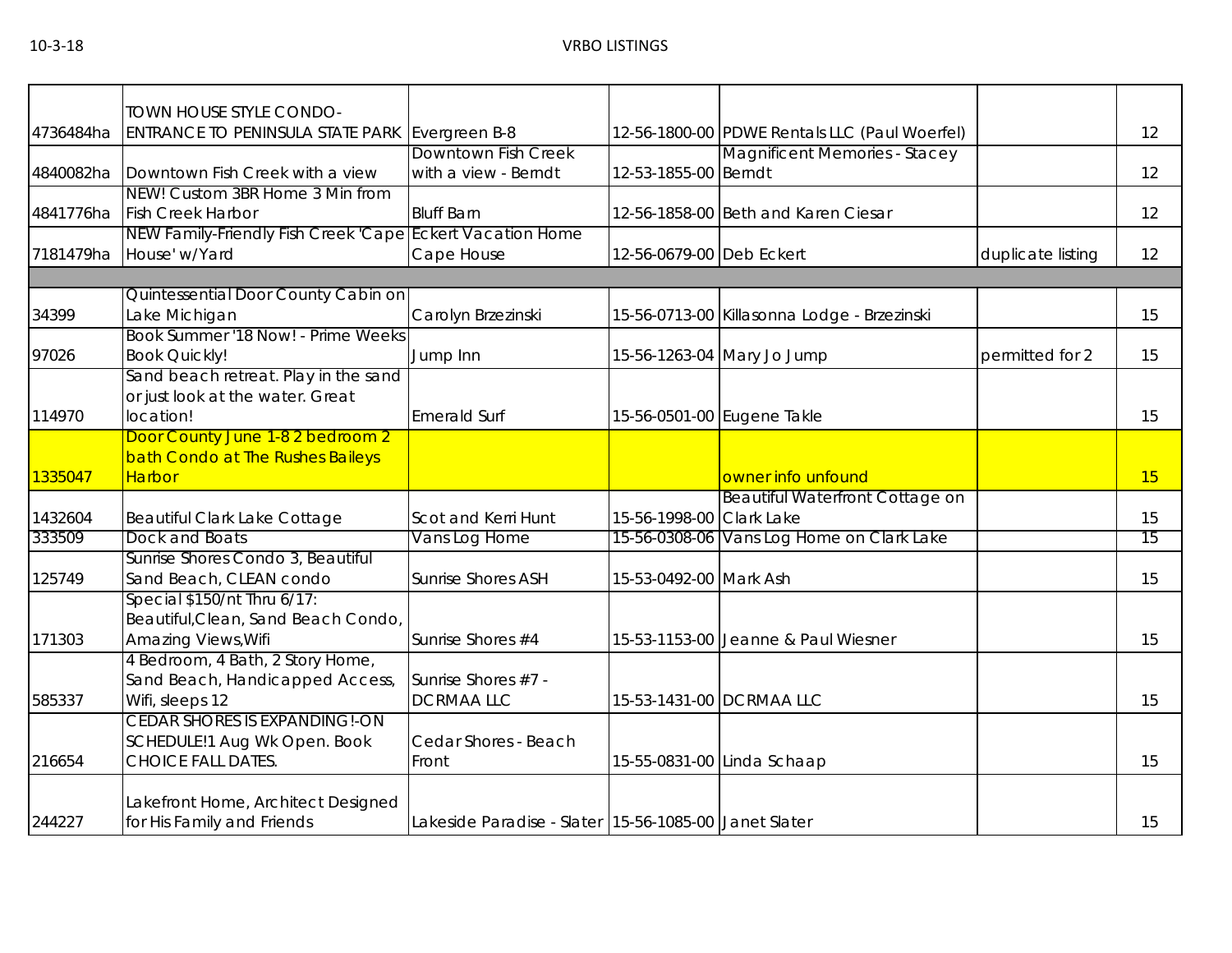| 346952  | SAND BEACH on Lake Michigan                                                             |                                                 |                           | Sandy Beach Lake House 15-56-0340-12 Carrington Family Trust c/o Fergus |                                                                                                                 | 15 |
|---------|-----------------------------------------------------------------------------------------|-------------------------------------------------|---------------------------|-------------------------------------------------------------------------|-----------------------------------------------------------------------------------------------------------------|----|
|         | Beachfront Cottage, Spring 2018                                                         | Quietside Cottages "the                         |                           |                                                                         |                                                                                                                 |    |
| 352035  | Special 3 nights w/ 4th night free                                                      | beach house"                                    |                           | 15-55-0398-00 Quietside Leadership LLC                                  | permitted for 2                                                                                                 | 15 |
| 369476  | Stella Maris Beach House                                                                | Michael & Valerie Schierl                       |                           | Stella Maris Beach House/Stella<br>15-56-1170-00 Vista Beach House      | permitted for 2                                                                                                 | 15 |
| 414043  | Prime Time Going Fast! May/June<br>Dates Still Available!                               | Shoreline Ventures Inc &<br>Jump Inn            |                           | 15-56-1263-04 Kris Zeile et al & Mary Jo Jump                           | permitted for 2                                                                                                 | 15 |
| 418651  | Updated A-Frame Cottage with<br><b>Great Swimming</b>                                   | Kangaroo South Shore                            |                           | 15-56-1157-06 Michael K & Mary Lou H Serchen                            |                                                                                                                 | 15 |
| 432667  | Stella Vista Beach House                                                                | Michael & Valerie Schierl                       |                           | Stella Maris Beach House/Stella<br>15-56-1170-00 Vista Beach House      | permitted for 2                                                                                                 | 15 |
| 505152  | Fantastic Sandy Beach Condo for<br>Family and Friends. Spectacular<br>Sunrises!         | Sanata & Catherine Lau                          |                           | 15-53-1362-00 Sunrise Shores #6 - Lau                                   |                                                                                                                 | 15 |
| 717637  | Lake Michigan Sand Beach!!                                                              | The Beach at Lakeside<br>Park                   | 15-56-1531-12 Les Kiehnau |                                                                         |                                                                                                                 | 15 |
| 744695  | Beautiful Sunsets On Clark Lake<br>Located in Door County, Wi                           | Kaufman - 5543 Clark<br>Lake Dr                 | 15-56-1536-00 Kaufman     |                                                                         |                                                                                                                 | 15 |
| 746483  | Www.Door-County-Rentals.Com Best<br>Info-Three Cottages on the Lake<br>Michigan Shore   | Sommer Property Mgmt<br><b>LLC</b>              |                           | All about the lake shore Door<br>15-56-0023-00 County Cottages          | permitted for 3:<br>1) Shadow of<br>Seagulls 2) It's All<br>About the<br>Lakeshore<br>3) same time<br>next year | 15 |
| 825405  | New Rental w/Lake & Beach Access                                                        | Cottage at Trails End                           |                           | Dan Rehberg - Rehberg<br>15-56-1593-12 Boathouse LLC                    |                                                                                                                 | 15 |
| 848144  | Lakefront Cottage with Sensational<br>Sunsets!                                          | Kaye Cottage                                    |                           | 15-56-1621-00 Paul & Tricia Kaye                                        |                                                                                                                 | 15 |
| 852534  | Lake Michigan Beachfront Cottage<br>Springl Special 3 Nights/4th free                   | Quietside Cottages "the<br>beach house"         |                           | 15-55-0398-00 Quietside Leadership LLC                                  | permitted for 2                                                                                                 | 15 |
| 1055782 | Neat Cottage Getaway On The Lake<br>Michigan Rugged Shore=relax-<br>romantic-restore-ah | All about the lakeshore<br>Door County Cottages |                           | 15-56-0023-00 Sommer Property Mgmt LLC                                  |                                                                                                                 | 15 |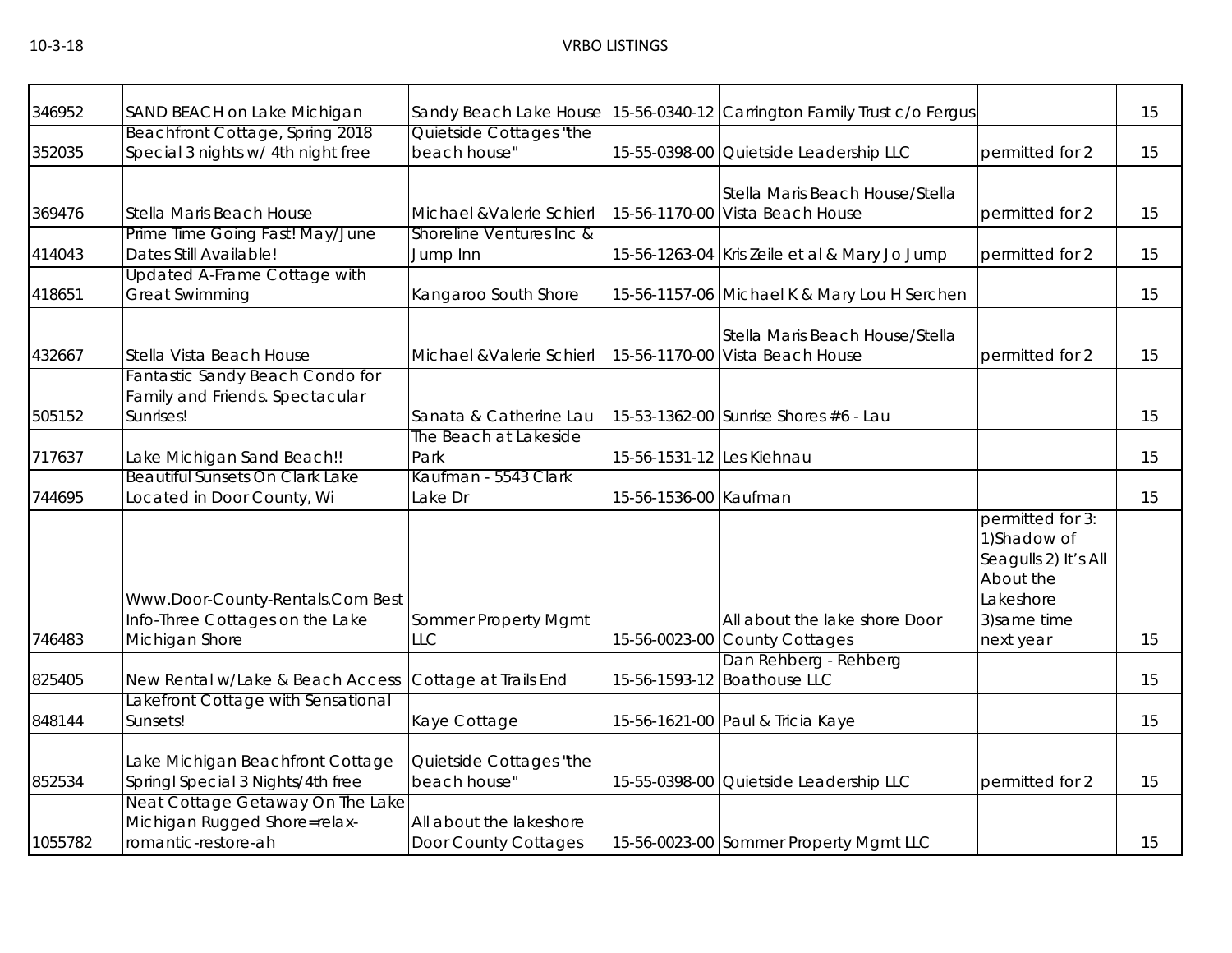|         | Romantic Classic Cedar Cottage-                                        |                                |                            |                                          |    |
|---------|------------------------------------------------------------------------|--------------------------------|----------------------------|------------------------------------------|----|
|         | door-county-rentals.com//-                                             | All about the lakeshore        |                            |                                          |    |
| 1055804 | Brochure.pdf                                                           | Door County Cottages           |                            | 15-56-0023-00 Sommer Property Mgmt LLC   | 15 |
| 414415  | Arts & Crafts Masterpiece                                              | Craig Nelson                   |                            | 15-56-0235-00 Nelson House               | 15 |
|         | <b>NEW LISTING: Spacious Cottage</b>                                   |                                |                            |                                          |    |
|         | Close to Lake Michigan with Heated                                     | Cottage at Cave Point,         |                            |                                          |    |
| 1361580 | Pool!                                                                  | The                            |                            | 15-56-1948-00 Michael and Amanda Warecki | 15 |
|         | Door County June 1-8 2 bedroom 2                                       |                                |                            |                                          |    |
|         | bath Condo at The Rushes Baileys                                       |                                |                            |                                          |    |
| 335047  | <b>Harbor</b>                                                          |                                | unpermitted                |                                          | 15 |
|         |                                                                        | Door County Country            |                            |                                          |    |
| 112606  | Country setting just outside the city!!!                               | Home                           | 27-55-0737-00 Terry Kinney |                                          | 27 |
|         | Waterfront Swedish-style Log Cabin                                     |                                |                            |                                          |    |
|         | on Sand Bay, Door County -                                             |                                |                            |                                          |    |
| 135683  | Moonlight Magic                                                        | Moonlight Magic                |                            | 27-56-1014-00 Tammy M Leemon             | 27 |
|         | Waterside Retreat -- Swedish Stuga                                     |                                |                            |                                          |    |
| 154010  | (Cottage)                                                              | <b>Wilson Sherwood Point</b>   |                            | 27-56-0948-00 Barbro & Glen Wilson       | 27 |
|         |                                                                        |                                |                            |                                          |    |
| 1405853 | Family friendly updated home in<br>Idlewild Peninsula, Door County, WI | <b>Uncle Bob's Guest House</b> |                            | 27-56-1995-00 Richard and Judith Laessig | 27 |
|         | One of a Kind Door County                                              | One of a kind Door             |                            |                                          |    |
| 267726  | <b>Boathouse Waiting for Your Visit</b>                                | County Boat House              |                            | 27-56-1050-00 Deb Robinson               | 27 |
|         | Eagle View a Year-Round Country                                        |                                |                            |                                          |    |
| 409619  | Home Sleeps 8                                                          | Lisa B Goldney                 | 27-56-1228-00 Eagleview    |                                          | 27 |
|         |                                                                        |                                |                            |                                          |    |
| 735264  | Spectacular Water View                                                 | Karen Hyttel                   |                            | 27-56-1540-00 Bay House - Hyttel         | 27 |
|         | Trinity Retreat - Family Friendly                                      |                                |                            |                                          |    |
|         | Cottage On Sand Bay Point in Door                                      |                                |                            |                                          |    |
| 743964  | County                                                                 | <b>Trinity Retreat</b>         |                            | 27-56-1538-00 Leo and Holly Michael      | 27 |
| 1450867 | only minutes from Potawatomi State                                     | Park-Isaacson                  |                            | 27-56-2011-00 Andrew and Erin Isaacson   | 27 |
| 642598  | ba/beaches/fishing/sunsets/wineries                                    | Sand Bay Lodge                 | 27-55-0667-00 Dan Farah    |                                          | 27 |
| 312662  | <b>Waterfront Sleeps 23</b>                                            | Sand Bay Lodge                 | 27-55-0667-00 Dan Farah    |                                          | 27 |
|         |                                                                        | <b>Hideaway Cottage</b>        |                            |                                          |    |
| 747958  | Cozy retreat Off the beaten path.                                      | Smola                          | 27-56-1542-0               | Connel Smola                             | 27 |
|         | Waterfront Cottage: 2 bedroom, 1.5                                     | McComb's= 4143 Snake           |                            |                                          |    |
| 802382  | bathrooms                                                              | <b>Island Road</b>             |                            | 27-56-1598-00 John McCombs               | 27 |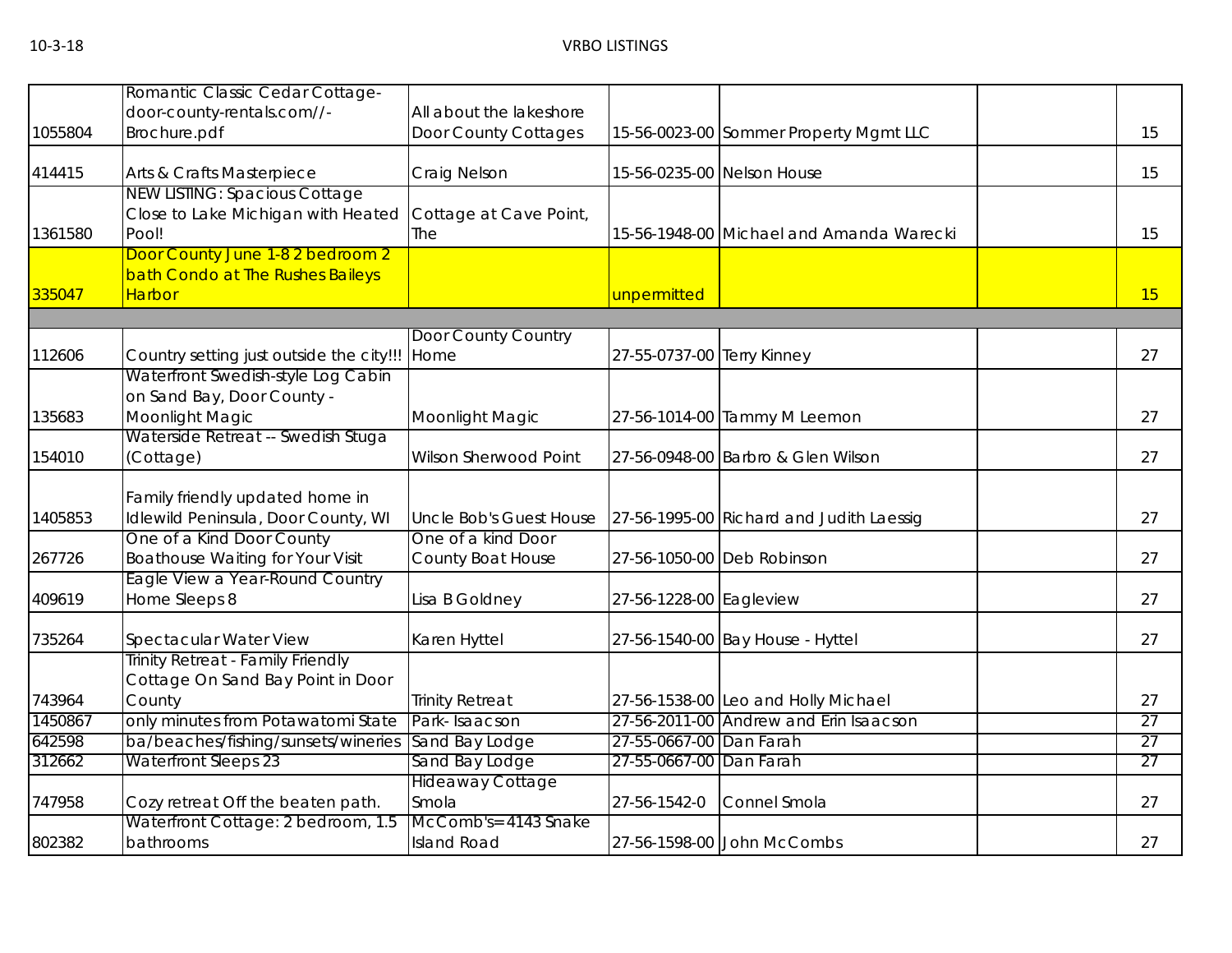|          | Beach House Cottage with Water                                                       |                                            |                            |                                               |    |
|----------|--------------------------------------------------------------------------------------|--------------------------------------------|----------------------------|-----------------------------------------------|----|
| 921026   | View                                                                                 | <b>Beach Harbor Resort</b>                 | 27-51-0807-00 Jon Hanson   |                                               | 27 |
| 921123   | Cozy Studio Cottage Near Water                                                       | <b>Beach Harbor Resort</b>                 | 27-51-0807-00 Jon Hanson   |                                               | 27 |
| 1062307  | Located at the end of the road,<br>waterfront home with quiet feel of<br>northwoods! | Cabot's Point                              |                            | 27-56-1729-06 Cabot's Point Properties LLC    | 27 |
| 1368363  | Nasewaupee Trail Log Home                                                            | Nasewaupee Trail Log<br>Home react 5/29/18 | 27-56-1841-00 Terry Kinney |                                               | 27 |
| 902029ha | <b>Outback Cottages in Door County -</b><br>near beach, modern, private,<br>peaceful | <b>Outback Cottages</b>                    |                            | 27-56-1143-00 Galen & Pam Carpenter           | 27 |
|          |                                                                                      |                                            |                            |                                               |    |
| 51415    | Classic Waterfront Estate,<br>Spectacular Sunset Views, Sleeps 20                    | Shadow Lawn                                |                            | 32-56-0190-06 John Peterson                   | 32 |
| 724130   | Enjoy Your Own Private View Of Sister<br>Bay Sunsets on the Waterfront               | <b>The Nest</b>                            |                            | 32-56-1514-06 Paul O'Keeffe & Tiffany Hubbard | 32 |
| 84278    | Great Waterview Home in Door<br>County. Fabulous Home Sleeps 14!!                    | Hale - 1615 Big Pine Ln                    | 32-53-0717-00 Lyn Hale     |                                               | 32 |
| 109367   | CLASSIC ANTIQUE LOG HOME, RUSTIC<br>SOPHISTICATION, TOTAL PRIVACY!                   | Whyte                                      |                            | 32-56-0608-00 Patricia Whyte                  | 32 |
| 116351   | Beautiful Log Home on 5 quiet acres                                                  | The Refuge/Appleport<br>Enterprises        |                            | 32-55-0623-00 Marc & Lori Maillefer           | 32 |
| 133165   | Beautiful Cottage on the Green Bay<br>Waterfront                                     | Schwandt Cottage                           |                            | 32-55-0177-00 Georgina Schwandt               | 32 |
| 141874   | Secluded Cape Cod Home in Ellison<br>Bay, Door County                                | <b>Brooke Haven</b>                        |                            | 32-56-0265-00 Jim & Nadine Brooke             | 32 |
| 181532   | Marina Breeze, Spectacular Ellison<br>Bay View & Dbl Master Suites                   | Marina Breeze                              |                            | 32-55-0759-00 Robert & Sherry Stein           | 32 |
| 241353   | Waterfront Cottage Nestled in<br>Picturesque Setting, Gills Rock                     | <b>Teskies Cottage</b>                     | 32-56-0962-00 Lyle Teskie  |                                               | 32 |
| 254081   | Historic Log Cabin(winter rate)                                                      | Docs Hideaway                              |                            | 32-55-0770-00 Terry & Kermit Bott             | 32 |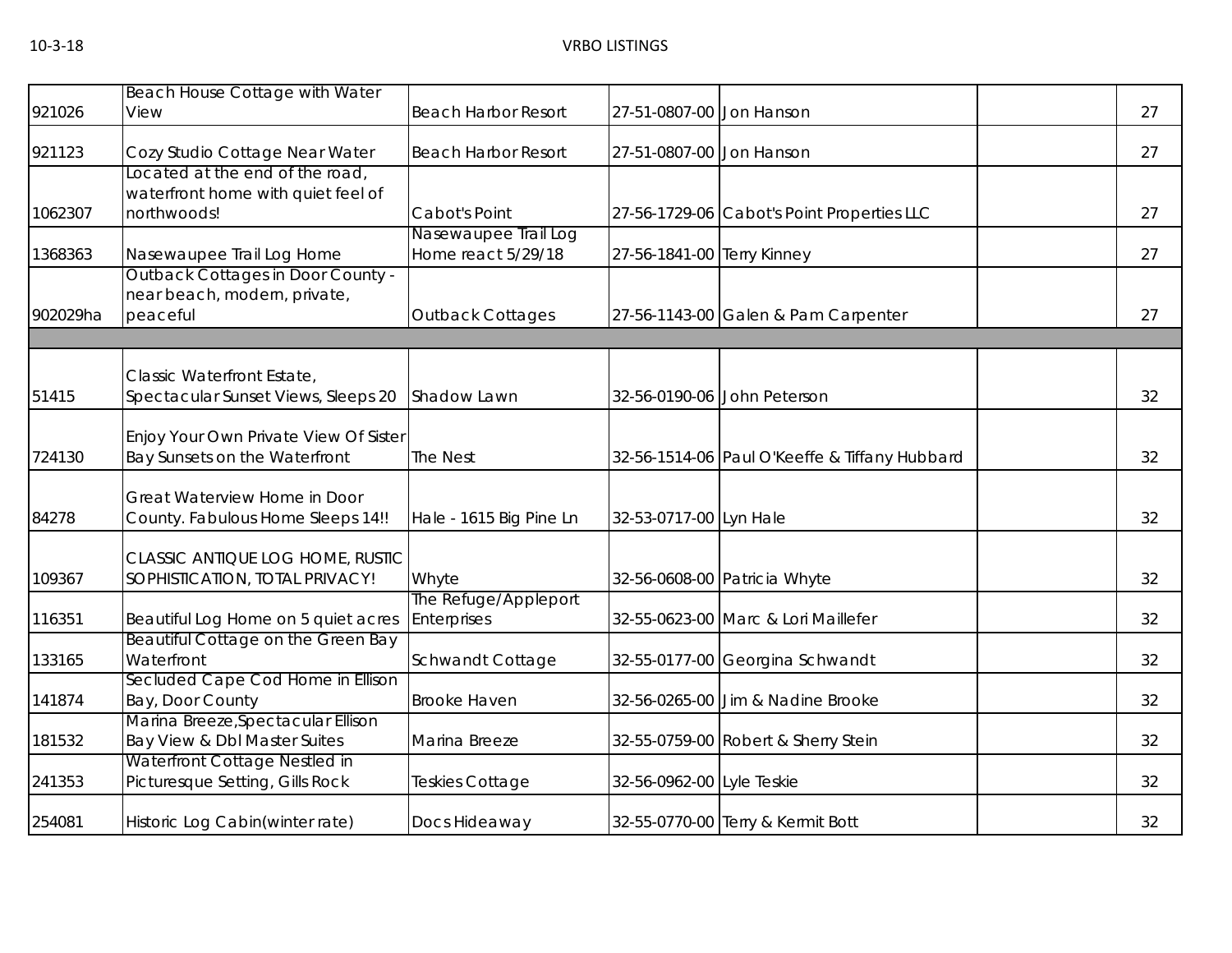|        | Wisconsin - Door County - Very        |                             |                             |                                          |                 |    |
|--------|---------------------------------------|-----------------------------|-----------------------------|------------------------------------------|-----------------|----|
| 271720 | Special Home with Bay Views           | Villa Villekulla            | 32-55-0691-00               | Kathryn Brown                            |                 | 32 |
|        | Cappy Cottage, Over 300 Ft. of        |                             |                             |                                          |                 |    |
| 340765 | Private Shoreline on North Bay        | Cappy Cottage               |                             | 32-56-1132-06 Hakes Family Trust         |                 | 32 |
|        | The Hideaway: New Construction        |                             |                             |                                          |                 |    |
| 340966 | walk to Beach and Town                | Hideaway the Herman         |                             | 32-53-0955-06 Greg Herman                |                 | 32 |
|        | <b>Charming Traditional Cottages</b>  |                             |                             |                                          |                 |    |
| 343690 | Affordable and Travel Green           | Terra Cottages              |                             | 32-55-0124-00 Deborah Taubert Gehan      | permitted for 5 | 32 |
|        | Waterfront Cottage with Views of      | Bells Cottage - 12748 N     |                             |                                          |                 |    |
| 350098 | Deaths Door, New Kitchen              | Port Des Mortes             |                             | 32-56-1131-06 Matt & Ryan Bell           |                 | 32 |
|        | Waterfront Dream Cottage with a       | Dan's Fish, Inc. d/b/a      |                             |                                          |                 |    |
| 403462 | Million Dollar View (Apple)           | Hedgehog Harbor Rental      |                             | 32-56-1195-00 Daniel and Sherrie Schwarz |                 | 32 |
|        |                                       |                             |                             |                                          |                 |    |
|        | Romantic Waterfront Suite with        | Dan's Fish, Inc. d/b/a      |                             |                                          |                 |    |
| 403817 | amazing water views (Cherry)          | Hedgehog Harbor Rental      |                             | 32-56-1195-00 Daniel and Sherrie Schwarz |                 | 32 |
|        | Two person efficiency cottage on      | <b>Door County Vacation</b> |                             |                                          |                 |    |
| 431068 | green bay                             | Cottage                     |                             | 32-56-0932-00 John Finn & Carol Molepske | permitted for 2 | 32 |
|        | Water Front Home With Spectacular     |                             |                             |                                          |                 |    |
| 660427 | Sunset View!                          | On the Water Escape         |                             | 09-55-0817-06 Jan and Craig Bilgen       |                 | 32 |
| 567511 |                                       | <b>Arnies Sanctuary</b>     |                             | 32-56-1352-06 James Arneson              |                 | 32 |
|        | Summer Joy Cottage in Sister Bay,     |                             |                             |                                          |                 |    |
|        | WIYou Can't Get Any Closer to the     | Northern Lights Properties  |                             |                                          |                 |    |
| 482130 | Water                                 | Summer Joy & Windsong       | 32-56-1325-00 Alan Frisoni  |                                          | permitted for 2 | 32 |
|        | Classic 1927 Shore Log Home. Sleeps   |                             |                             |                                          |                 |    |
|        | 8. Enjoy water views from 7 of 9      | Northern Lights Properties  |                             |                                          |                 |    |
| 571419 | rooms!                                | Summer Joy & Windsong       | 32-56-1325-00 Alan Frisoni  |                                          | permitted for 2 | 32 |
|        | Ellison Bay bluff retreat with water  | The Refuge/Appleport        |                             |                                          |                 |    |
| 571451 | views                                 | Enterprises                 |                             | 32-55-0623-00 Marc & Lori Maillefer      |                 | 32 |
|        | Cedar Dell Chalet is the              |                             |                             |                                          |                 |    |
| 601468 | quintessential Door county cabin      | Cedar Dell Chalet           |                             | 32-56-1203-06 Vicky Kalscheur            |                 | 32 |
|        | <b>Totally Remodeled 2012 Brenner</b> |                             |                             |                                          |                 |    |
| 611204 | Tower!                                | <b>Brenner Tower</b>        |                             | 32-56-1227-06 Brenner Tower, LLC         |                 | 32 |
|        | Charming, Warm, and Naturally Well-   | Wagon Trail #26 Lengh-      |                             |                                          |                 |    |
| 706539 | Lit with Wooded Privacy               | Little House in the Woods   |                             | 32-56-1589-00 Carolyn Lengh              |                 | 32 |
|        | <b>Sister Bay Door County Private</b> |                             |                             |                                          |                 |    |
| 59435  | <b>Vacation Paradise</b>              | <b>Dovetail Acres</b>       | 32-55-0422-00 Terry Wurster |                                          |                 | 32 |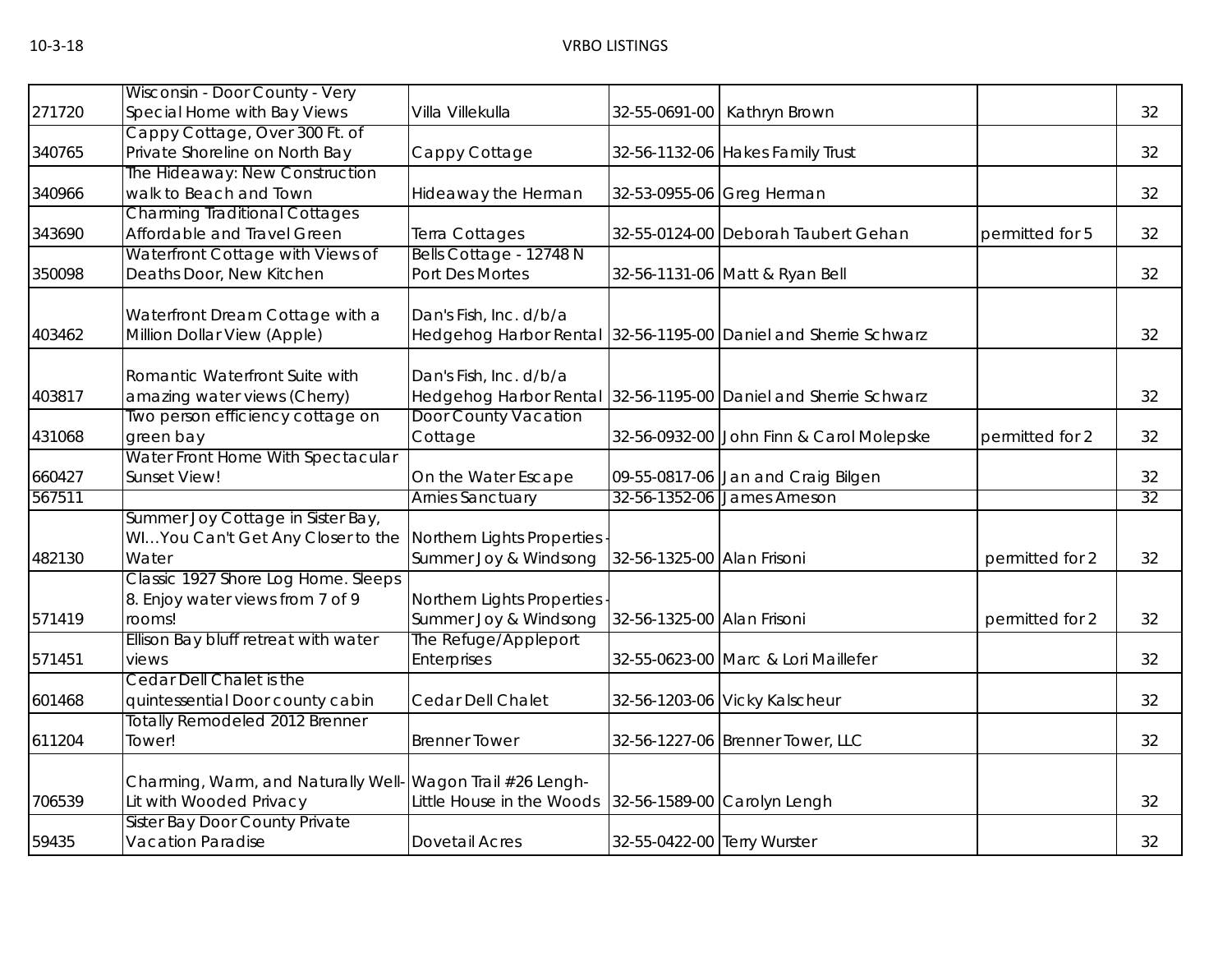| 468070  | Lake Front Home At The End Of The<br>Road On Peninsula                                  | Point, The                                |                            | 32-56-1292-06 Heather Erickson            |                 | 32 |
|---------|-----------------------------------------------------------------------------------------|-------------------------------------------|----------------------------|-------------------------------------------|-----------------|----|
| 1409799 | NEW! DOOR 42- minutes away from<br>the hustle and bustle of Sister Bay!                 | Door 42                                   |                            | 32-56-1976-00 Shawn and Kim Marshall      |                 | 32 |
| 738760  | Sunny Cottage in Ellison Bay                                                            | Terra Cottages                            |                            | 32-55-0124-00 Deborah Taubert Gehan       | permitted for 5 | 32 |
| 788481  | Beautiful, Newly Renovated Peaceful<br>Place                                            | <b>Beach Road Rentals</b>                 |                            | 32-56-1541-00 Alma Vaicekauskas           |                 | 32 |
| 821538  | Located in Ellison Bay, less than 1/4<br>mile from a public boat launch on<br>beautiful | <b>Beechers Cabin</b>                     |                            | 32-56-1571-06 Susan Szabo & Mark Beecher  |                 | 32 |
| 835033  | Premier Vacation Rental, Pet<br>Friendly, Walk to Water, Restaurant,<br>Shopping, WiFi  | Door Stop                                 |                            | 32-56-1612-00 Terrence Rogers             | permitted for 2 | 32 |
| 839291  | Water Front Log Cabin!                                                                  | East Haven                                |                            | 32-56-1592-06 Barbara Moline              |                 | 32 |
| 844600  | <b>Ideally Located Across Form The</b><br>Beach And Park! Walking Distance<br>To Town!  | Parkside Inn                              |                            | 32-50-0050-00 Andy & Erin Isaacson        |                 | 32 |
| 886997  | Porcupine Shores Has An Elevated<br>View And Access To The Water                        | Porcupine Shores                          |                            | 32-56-1603-06 Brian Bartell & Kim Winburn |                 | 32 |
| 981731  | Serenity House located in quiet<br>Rowleys Bay offering water, woods<br>and beauty      | Serenity House                            |                            | 32-56-0438-00 James K Larson              |                 | 32 |
| 996903  | Beautiful Home With Water Views in<br><b>Peaceful Gills Rock</b>                        | <b>Hedgehog Harbor House</b><br>& Cottage |                            | 32-56-1506-00 David & Patricia Bernhard   |                 | 32 |
| 998960  | Great water view in peaceful<br>Northern Door                                           | <b>Hedgehog Harbor House</b><br>& Cottage |                            | 32-56-1506-00 David & Patricia Bernhard   | permitted for 2 | 32 |
| 1022944 | amily Retreat Lake Front Wifi Bikes<br><b>Grill Lakeshore Fire Pits</b>                 | <b>Sunset Shore Cottages</b>              |                            | 32-56-1720-00 David & Deborah Cresto      | permitted for 2 | 32 |
| 1030461 | Enjoy Water Views from this Luxurious<br>4 bedroom home!                                | Le Jardin                                 |                            | 32-56-1705-06 Marianne Roppuld            |                 | 32 |
| 1032665 | On the Shore of Deaths Door                                                             | On the Shore of Deaths<br>Door            | 32-56-1745-00 Todd Frisoni |                                           |                 | 32 |
|         |                                                                                         |                                           |                            |                                           |                 |    |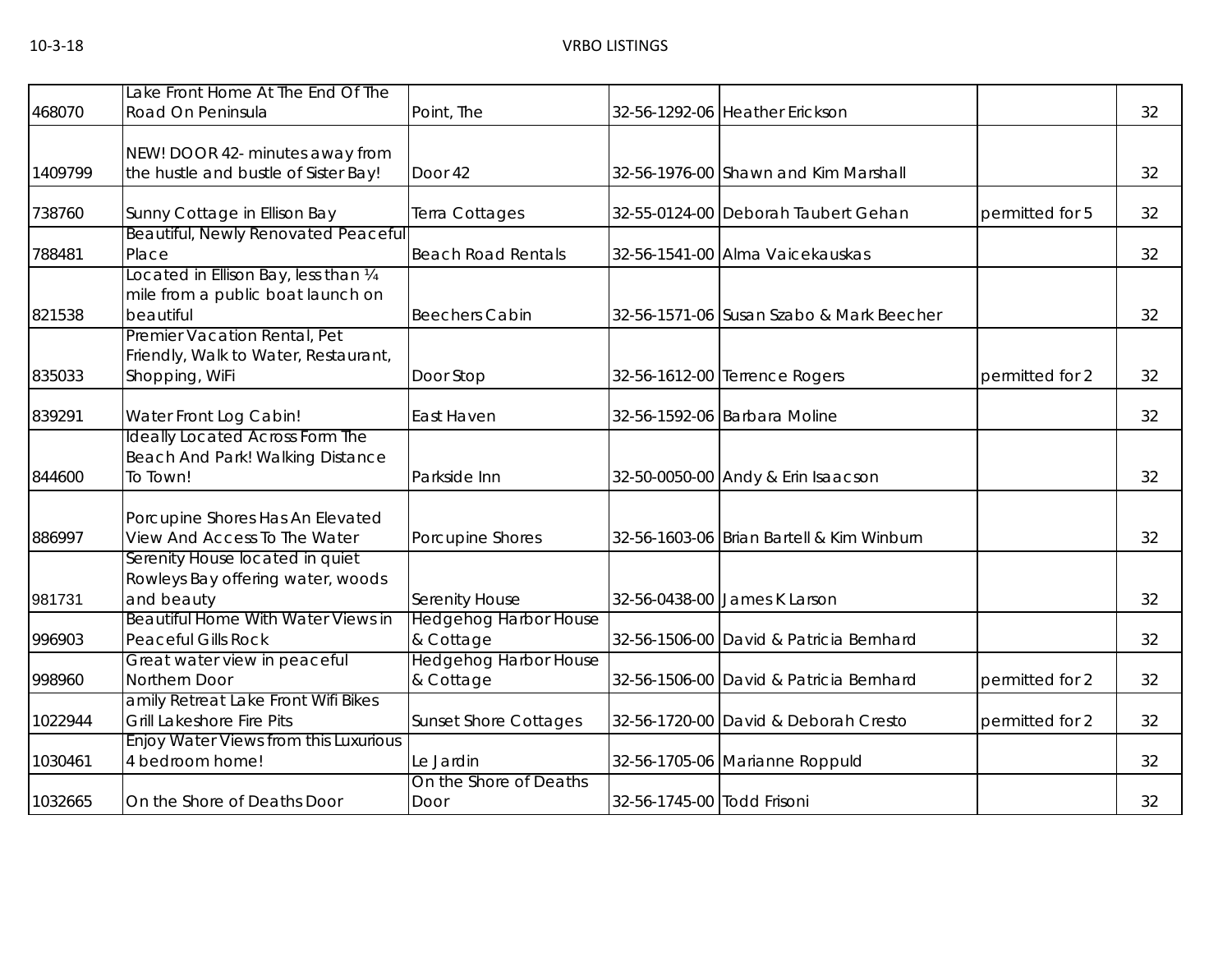|         | Family Retreat Lake View Wifi Cable                                       |                                                  |                       |                                                                 |                 |    |
|---------|---------------------------------------------------------------------------|--------------------------------------------------|-----------------------|-----------------------------------------------------------------|-----------------|----|
|         | Tv Grill Lakeshore Fire Pits Dog                                          |                                                  |                       |                                                                 |                 |    |
| 1036054 | Friendly                                                                  | <b>Sunset Shore Cottages</b>                     |                       | 32-56-1720-00 David & Deborah Cresto                            | permitted for 2 | 32 |
|         | Beautiful 3 Bedroom Door County,                                          |                                                  |                       |                                                                 |                 |    |
|         | Heavily Wooded, Pet Friendly, NOW                                         |                                                  |                       |                                                                 |                 |    |
| 1140156 | <b>OFFERS WIFI</b>                                                        | Door Stop                                        |                       | 32-56-1612-00 Terrence Rogers                                   | permitted for 2 | 32 |
|         |                                                                           |                                                  |                       |                                                                 |                 |    |
|         | New! Enjoy sunrise on Lake Michigan                                       |                                                  |                       |                                                                 |                 |    |
| 1152974 | in a 1969 Lakefront A-Frame                                               | Hazen Cabbage                                    |                       | 32-56-1496-00 Kimberly Hazen                                    |                 | 32 |
|         | <b>Spacious Lakefront Home Minutes</b>                                    |                                                  |                       |                                                                 |                 |    |
| 1153343 | From Sister Bay                                                           |                                                  |                       | Wagon Trail #20 - DiSalvo 32-56-1786-08 Michah & August DiSalvo |                 | 32 |
|         |                                                                           |                                                  |                       |                                                                 |                 |    |
| 1177141 | Premier Vacation Rental Just a Short<br>Walk to The Heart of Sister Bay!! | Sister Bay Respite                               |                       | 32-56-1838-00 Todd and Michelle Cox                             |                 | 32 |
|         | 4 Bedrm, 3 Bath! Between Sister Bay                                       |                                                  |                       |                                                                 |                 |    |
|         | & Ellison Bay. New on VRBO, Spring,                                       |                                                  |                       |                                                                 |                 |    |
| 1161665 | 2018.                                                                     | Woodfield House                                  |                       | 32-56-1710-00 Susanne Beaumont                                  |                 | 32 |
|         |                                                                           |                                                  |                       |                                                                 |                 |    |
| 1185191 | Murphy's "KipDee" Cottage                                                 | Murphy's Kipdee Cottage 32-56-1827-00 Jon Murphy |                       |                                                                 |                 | 32 |
|         |                                                                           |                                                  |                       |                                                                 |                 |    |
|         | Beautiful log home on 5 acres just                                        |                                                  |                       | Hoffman's Up North LLC - Matthel                                |                 |    |
| 659326  | steps away from Lake Michigan                                             | Hoffmans Up North                                | 32-56-1463-06 Hoffman |                                                                 |                 | 32 |
|         | Charming cedar log cabin nestled in                                       |                                                  |                       |                                                                 |                 |    |
|         | the woods, footsteps from Rowley's                                        | Wagon Trail Dombrowski                           |                       |                                                                 |                 |    |
| 1217459 | Bay                                                                       | Unit 1                                           |                       | 32-56-1831-00 Edward and Jill Dombrowski                        |                 | 32 |
|         | New Listing: Nostalgic on the water                                       |                                                  |                       |                                                                 |                 |    |
|         | Cottage for your family in Northern                                       |                                                  |                       |                                                                 |                 |    |
| 1221685 | Door Cty                                                                  | <b>Bay Lane</b>                                  |                       | 32-56-1524-00 Tim Christofferson                                |                 | 32 |
|         |                                                                           |                                                  |                       |                                                                 |                 |    |
|         | Your own sandy shore on the most                                          |                                                  |                       |                                                                 |                 |    |
| 1351557 | pleasant bay in Door County!                                              | Vandelay Shore                                   |                       | 32-56-1870-06 Matthew P Shumway                                 |                 | 32 |
|         |                                                                           |                                                  |                       |                                                                 |                 |    |
|         | Enjoy your own lake front cabin that                                      | Sand Bay Beach Cabin                             |                       |                                                                 |                 |    |
| 1351902 | has a private (Soft) Sandy Beach!                                         | LLC - Wismar                                     |                       | 32-56-1880-06 Tom & Tanya Wismar                                |                 | 32 |
|         |                                                                           |                                                  |                       |                                                                 |                 |    |
|         | NEW IN 2018! Serendipity Meadow:                                          |                                                  |                       |                                                                 |                 |    |
| 1362190 | Family-friendly, 7-acre oasis                                             | Serendipity Meadow                               |                       | 32-56-1963-00 Cecilia & Dennis Lindell                          |                 | 32 |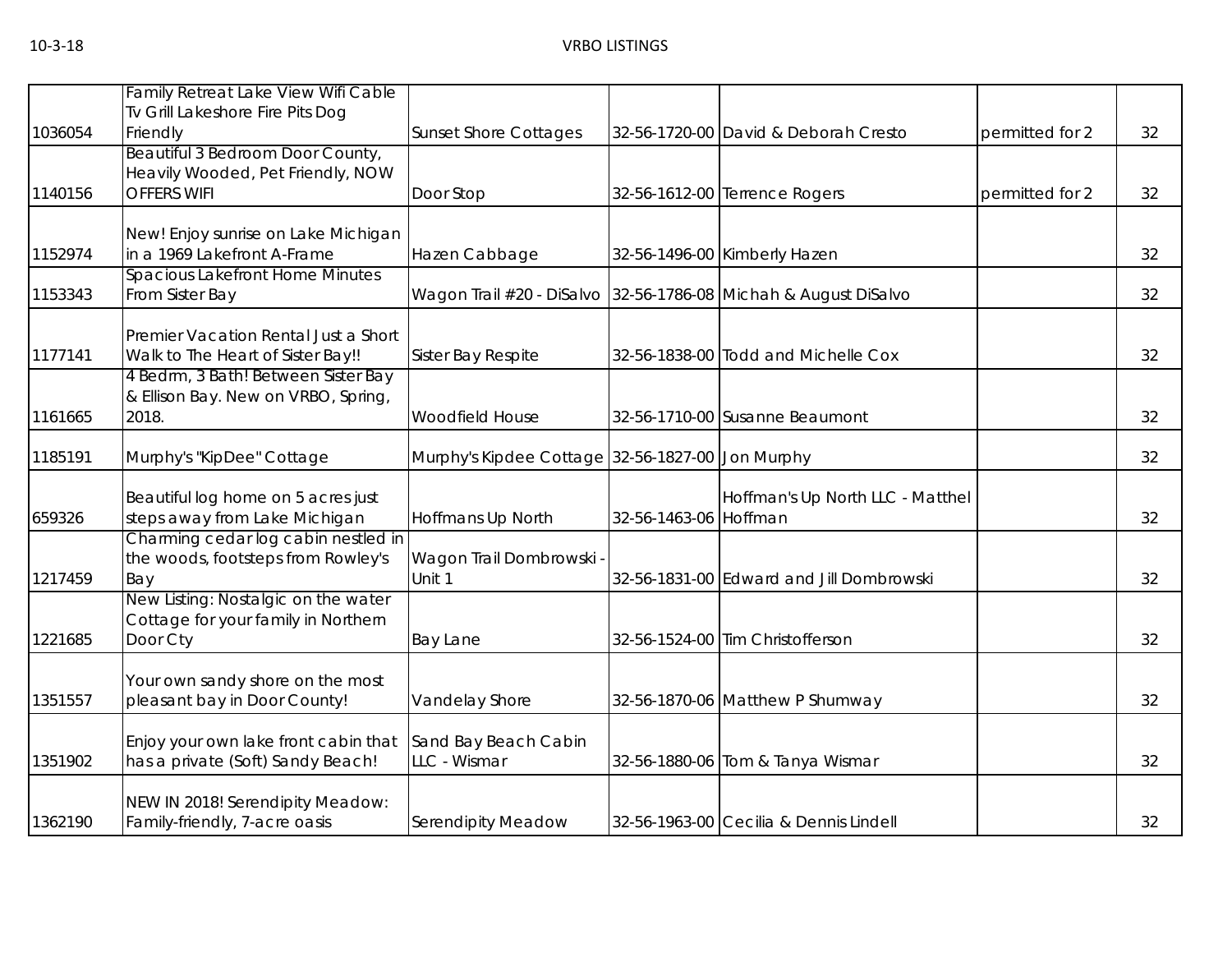|           | Ellison Bay Condominium at the          |                                                 |                             |                                          |                 |    |
|-----------|-----------------------------------------|-------------------------------------------------|-----------------------------|------------------------------------------|-----------------|----|
| 1373547   | heart of town.                          | Hideaway Condos, The                            | 32-53-1904-00 Bruce Peissig |                                          |                 | 32 |
|           | Beach @ Sky Ledge - Spectacular         |                                                 |                             |                                          |                 |    |
| 177327ha  | <b>Water Views</b>                      | Beach at Sky Ledge                              |                             | 32-56-0403-00 Daniel & Cynthia Schaulis  |                 | 32 |
|           | Ellison Bay Bluff Waterview Condo       |                                                 |                             | Daniel & Cynthia Shaulis                 |                 |    |
| 3915169ha | Retreat                                 | Ellison Bay Bluff Retreat                       |                             | 32-53-1533-00 Revocable Trust            |                 | 32 |
|           | Little House on the Bay---Door          |                                                 |                             | Schaulis & Schaulis & Werdeard &         |                 |    |
| 396817ha  | County Retro Style/ Comfortable--       | Little House on the Bay                         | 32-56-1142-00 Schaulis      |                                          |                 | 32 |
|           |                                         | On the Rocks - Gills Rock-                      |                             |                                          |                 |    |
| 4039459ha | <b>Beautiful Bayfront Sunset Views</b>  | Steeno                                          |                             | 32-56-1464-00 David and Susan Steeno     |                 | 32 |
|           | The Cro's Nest - The Rat Race Stops     |                                                 |                             |                                          |                 |    |
| 45293ha   | here!                                   | The Cros Nest                                   |                             | 32-56-0486-00 Nicholas J Kerpan          |                 | 32 |
| 45293ha   | views of Garrett Bay and Gills Rock!    | <b>Garret Bay Bluff</b>                         | 32-56-1641-06 William Berry |                                          |                 | 32 |
|           |                                         |                                                 |                             |                                          |                 |    |
|           | Ellison Bay tranquility close to Europe |                                                 |                             |                                          |                 |    |
| 4555418ha | Lake and Newport State Park!            | Country Comfot                                  |                             | 32-56-1753-00 Daniel & Valerie Austgen   |                 | 32 |
|           | Luxurious and spacious Door County      | <b>Waterfront Home</b>                          |                             |                                          |                 |    |
| 1236321   | Waterfront Home                         | <b>Bruckner</b>                                 | 32-56-1865-00 Dan Brucker   |                                          |                 | 32 |
| 7064918ha | Country Haven on Mink River Road        | Country Haven                                   |                             | 32-55-0329-00 Myron & Andrea Beard       | permitted for 2 | 32 |
|           | Charming Cottage On The Shore Of        |                                                 |                             |                                          |                 |    |
| 482895    | Lake Michigan!                          | <b>Appleport Sunrise</b>                        |                             | 32-56-1913-06 Kathleen & Edward Callahan |                 | 32 |
|           |                                         |                                                 |                             |                                          |                 |    |
|           | <b>Hidden Glidden Cottage Now</b>       |                                                 |                             |                                          |                 |    |
| 26252     | Booking 2016 dates                      | Kevin & Laura Forrest                           |                             | 35-55-0619-00 Hidden Glidden             |                 | 33 |
|           | <b>Featured in Door County Magazine</b> |                                                 |                             |                                          |                 |    |
| 113217    | Luxuy                                   | Travis & Jolyn Boland                           | 33-56-0620-00 Boland        |                                          |                 | 33 |
|           | <b>Beachfront Cottage with Rustic</b>   |                                                 |                             |                                          |                 |    |
| 114234    | Charm and Beautiful Sunsets             | BayShore Sunset Cottage 33-55-0240-00 Paul Peot |                             |                                          |                 | 33 |
|           | A Waterfront Home for All-Seasons in    |                                                 |                             |                                          |                 |    |
| 137311    | Door County!                            | Killkare                                        | 33-55-0483-00 Tom Nebel     |                                          | 369083ha        | 33 |
| 306175    | Executive Style Waterfront Home         | Jorns Harbor Retreat                            | 33-56-0333-00 Donna Jorns   |                                          |                 | 33 |
|           | At-The-Lake Lake Michigan Cape          |                                                 |                             |                                          |                 |    |
|           | Cod Home with Sand Beach Access         |                                                 |                             |                                          |                 |    |
| 371719    | to Lake Mich.                           | At the Lake                                     | 33-56-0350-00 Sally Jilot   |                                          |                 | 33 |
|           |                                         |                                                 |                             |                                          |                 |    |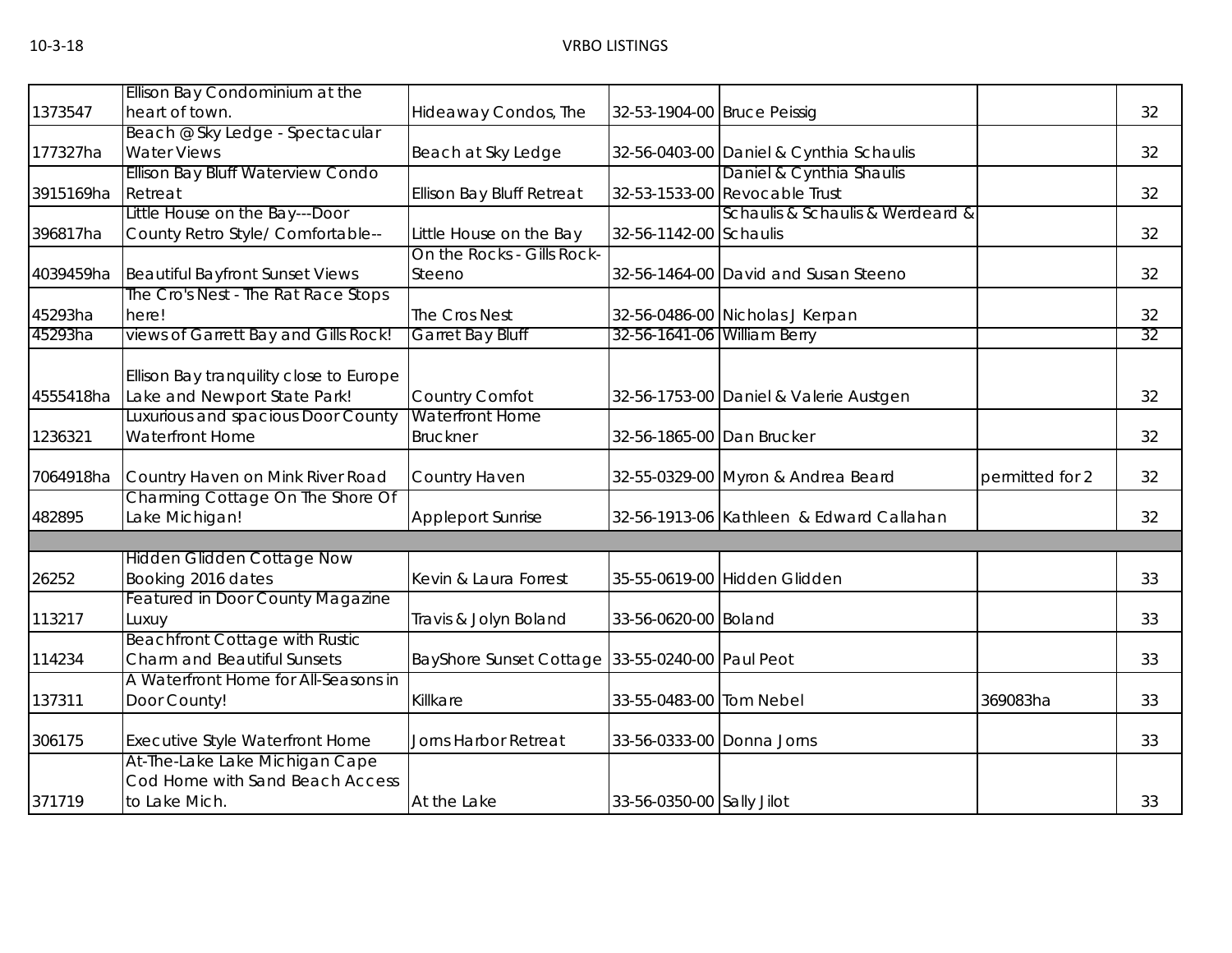# 10-3-18 VRBO LISTINGS

| 33<br>433696<br>waterfront Lake Michigan Views<br>Lakeside Haven<br>33-56-1240-06 Kathy Richmond<br>On the Water. In the Woods. Close to<br>Everything. Perfect for Two.<br><b>Gmamas Place</b><br>33-56-1246-00 Diane Knutson<br>33<br>476585<br>Waterfront with a great beach,<br>fireplace and large yard<br>480899<br>33<br><b>Thenells Cottage</b><br>33-55-0063-13 John Thenell<br>Family Friendly Glidden Drive Beach<br>Glidden Drive Beach<br>Retreat on Lake Michigan<br>Retreat<br>33-56-1405-00 Jill Parak & Ryan Cantzler<br>33<br>567961<br>Country Charm- North Of Sturgeon<br>Bay On Hwy 42<br>569474<br>Country Charm<br>33-56-1436-00 Nancy Raye<br>33<br>Cozy Fireplace, Waterfront Grill,<br>Jon Hanson / Snug<br>Campfires & Gorgeous Sunsets<br>Harbor<br>33<br>579668<br>33-56-0906-00 Little Harbor Cottages<br>Sit on the Dock of the Bay, Watching<br>Boats Float by, Sunsets Sizzle on the<br>Jon Hanson / Snug<br>Water<br>Harbor<br>33<br>580389<br>33-56-0906-00 Little Harbor Cottages<br>Waterfront+Grill+Campfire+S'Mores+<br>Jon Hanson / Snug<br>Sunsets = Starboard Cottage<br>33<br>580438<br>Harbor<br>33-56-0906-00 Little Harbor Cottages<br>pemitted for 3<br>Prancing Pony - Norwegian<br>Timberframe Home in Whitefish<br><b>Bay/Family Friendly</b><br>Laura Siebert<br>33-56-0283-00 Prancing Pony<br>33<br>676548<br>Clark Lanke - Door County's Best<br>804324<br>Kept Secret<br>Chuck & Kathy Steinmetz 33-56-1581-12 Steinmetz Home<br>33<br>Enjoy beautiful sunset on the bay in<br>this large lakefront family retreat<br>33<br>813345<br>33-56-1584-00 Camp Sunset<br>lan & Lindsey Kazian<br>240' of Lake Michigan Sandy Beach<br>awaits! Have some fun in the sun<br>847672<br>and sand!<br>Linzmeier's on Glidden<br>33<br>33-56-1604-00 Mark & Margaret Linzmeier<br>Newly Constructed 1900 sq foot |                                    |  |  |  |
|-------------------------------------------------------------------------------------------------------------------------------------------------------------------------------------------------------------------------------------------------------------------------------------------------------------------------------------------------------------------------------------------------------------------------------------------------------------------------------------------------------------------------------------------------------------------------------------------------------------------------------------------------------------------------------------------------------------------------------------------------------------------------------------------------------------------------------------------------------------------------------------------------------------------------------------------------------------------------------------------------------------------------------------------------------------------------------------------------------------------------------------------------------------------------------------------------------------------------------------------------------------------------------------------------------------------------------------------------------------------------------------------------------------------------------------------------------------------------------------------------------------------------------------------------------------------------------------------------------------------------------------------------------------------------------------------------------------------------------------------------------------------------------------------------------------------------------------------------------------|------------------------------------|--|--|--|
|                                                                                                                                                                                                                                                                                                                                                                                                                                                                                                                                                                                                                                                                                                                                                                                                                                                                                                                                                                                                                                                                                                                                                                                                                                                                                                                                                                                                                                                                                                                                                                                                                                                                                                                                                                                                                                                             | Enjoy the best of Door County with |  |  |  |
|                                                                                                                                                                                                                                                                                                                                                                                                                                                                                                                                                                                                                                                                                                                                                                                                                                                                                                                                                                                                                                                                                                                                                                                                                                                                                                                                                                                                                                                                                                                                                                                                                                                                                                                                                                                                                                                             |                                    |  |  |  |
|                                                                                                                                                                                                                                                                                                                                                                                                                                                                                                                                                                                                                                                                                                                                                                                                                                                                                                                                                                                                                                                                                                                                                                                                                                                                                                                                                                                                                                                                                                                                                                                                                                                                                                                                                                                                                                                             |                                    |  |  |  |
|                                                                                                                                                                                                                                                                                                                                                                                                                                                                                                                                                                                                                                                                                                                                                                                                                                                                                                                                                                                                                                                                                                                                                                                                                                                                                                                                                                                                                                                                                                                                                                                                                                                                                                                                                                                                                                                             |                                    |  |  |  |
|                                                                                                                                                                                                                                                                                                                                                                                                                                                                                                                                                                                                                                                                                                                                                                                                                                                                                                                                                                                                                                                                                                                                                                                                                                                                                                                                                                                                                                                                                                                                                                                                                                                                                                                                                                                                                                                             |                                    |  |  |  |
|                                                                                                                                                                                                                                                                                                                                                                                                                                                                                                                                                                                                                                                                                                                                                                                                                                                                                                                                                                                                                                                                                                                                                                                                                                                                                                                                                                                                                                                                                                                                                                                                                                                                                                                                                                                                                                                             |                                    |  |  |  |
|                                                                                                                                                                                                                                                                                                                                                                                                                                                                                                                                                                                                                                                                                                                                                                                                                                                                                                                                                                                                                                                                                                                                                                                                                                                                                                                                                                                                                                                                                                                                                                                                                                                                                                                                                                                                                                                             |                                    |  |  |  |
|                                                                                                                                                                                                                                                                                                                                                                                                                                                                                                                                                                                                                                                                                                                                                                                                                                                                                                                                                                                                                                                                                                                                                                                                                                                                                                                                                                                                                                                                                                                                                                                                                                                                                                                                                                                                                                                             |                                    |  |  |  |
|                                                                                                                                                                                                                                                                                                                                                                                                                                                                                                                                                                                                                                                                                                                                                                                                                                                                                                                                                                                                                                                                                                                                                                                                                                                                                                                                                                                                                                                                                                                                                                                                                                                                                                                                                                                                                                                             |                                    |  |  |  |
|                                                                                                                                                                                                                                                                                                                                                                                                                                                                                                                                                                                                                                                                                                                                                                                                                                                                                                                                                                                                                                                                                                                                                                                                                                                                                                                                                                                                                                                                                                                                                                                                                                                                                                                                                                                                                                                             |                                    |  |  |  |
|                                                                                                                                                                                                                                                                                                                                                                                                                                                                                                                                                                                                                                                                                                                                                                                                                                                                                                                                                                                                                                                                                                                                                                                                                                                                                                                                                                                                                                                                                                                                                                                                                                                                                                                                                                                                                                                             |                                    |  |  |  |
|                                                                                                                                                                                                                                                                                                                                                                                                                                                                                                                                                                                                                                                                                                                                                                                                                                                                                                                                                                                                                                                                                                                                                                                                                                                                                                                                                                                                                                                                                                                                                                                                                                                                                                                                                                                                                                                             |                                    |  |  |  |
|                                                                                                                                                                                                                                                                                                                                                                                                                                                                                                                                                                                                                                                                                                                                                                                                                                                                                                                                                                                                                                                                                                                                                                                                                                                                                                                                                                                                                                                                                                                                                                                                                                                                                                                                                                                                                                                             |                                    |  |  |  |
|                                                                                                                                                                                                                                                                                                                                                                                                                                                                                                                                                                                                                                                                                                                                                                                                                                                                                                                                                                                                                                                                                                                                                                                                                                                                                                                                                                                                                                                                                                                                                                                                                                                                                                                                                                                                                                                             |                                    |  |  |  |
|                                                                                                                                                                                                                                                                                                                                                                                                                                                                                                                                                                                                                                                                                                                                                                                                                                                                                                                                                                                                                                                                                                                                                                                                                                                                                                                                                                                                                                                                                                                                                                                                                                                                                                                                                                                                                                                             |                                    |  |  |  |
|                                                                                                                                                                                                                                                                                                                                                                                                                                                                                                                                                                                                                                                                                                                                                                                                                                                                                                                                                                                                                                                                                                                                                                                                                                                                                                                                                                                                                                                                                                                                                                                                                                                                                                                                                                                                                                                             |                                    |  |  |  |
|                                                                                                                                                                                                                                                                                                                                                                                                                                                                                                                                                                                                                                                                                                                                                                                                                                                                                                                                                                                                                                                                                                                                                                                                                                                                                                                                                                                                                                                                                                                                                                                                                                                                                                                                                                                                                                                             |                                    |  |  |  |
|                                                                                                                                                                                                                                                                                                                                                                                                                                                                                                                                                                                                                                                                                                                                                                                                                                                                                                                                                                                                                                                                                                                                                                                                                                                                                                                                                                                                                                                                                                                                                                                                                                                                                                                                                                                                                                                             |                                    |  |  |  |
|                                                                                                                                                                                                                                                                                                                                                                                                                                                                                                                                                                                                                                                                                                                                                                                                                                                                                                                                                                                                                                                                                                                                                                                                                                                                                                                                                                                                                                                                                                                                                                                                                                                                                                                                                                                                                                                             |                                    |  |  |  |
|                                                                                                                                                                                                                                                                                                                                                                                                                                                                                                                                                                                                                                                                                                                                                                                                                                                                                                                                                                                                                                                                                                                                                                                                                                                                                                                                                                                                                                                                                                                                                                                                                                                                                                                                                                                                                                                             |                                    |  |  |  |
|                                                                                                                                                                                                                                                                                                                                                                                                                                                                                                                                                                                                                                                                                                                                                                                                                                                                                                                                                                                                                                                                                                                                                                                                                                                                                                                                                                                                                                                                                                                                                                                                                                                                                                                                                                                                                                                             |                                    |  |  |  |
|                                                                                                                                                                                                                                                                                                                                                                                                                                                                                                                                                                                                                                                                                                                                                                                                                                                                                                                                                                                                                                                                                                                                                                                                                                                                                                                                                                                                                                                                                                                                                                                                                                                                                                                                                                                                                                                             |                                    |  |  |  |
|                                                                                                                                                                                                                                                                                                                                                                                                                                                                                                                                                                                                                                                                                                                                                                                                                                                                                                                                                                                                                                                                                                                                                                                                                                                                                                                                                                                                                                                                                                                                                                                                                                                                                                                                                                                                                                                             |                                    |  |  |  |
|                                                                                                                                                                                                                                                                                                                                                                                                                                                                                                                                                                                                                                                                                                                                                                                                                                                                                                                                                                                                                                                                                                                                                                                                                                                                                                                                                                                                                                                                                                                                                                                                                                                                                                                                                                                                                                                             |                                    |  |  |  |
|                                                                                                                                                                                                                                                                                                                                                                                                                                                                                                                                                                                                                                                                                                                                                                                                                                                                                                                                                                                                                                                                                                                                                                                                                                                                                                                                                                                                                                                                                                                                                                                                                                                                                                                                                                                                                                                             |                                    |  |  |  |
|                                                                                                                                                                                                                                                                                                                                                                                                                                                                                                                                                                                                                                                                                                                                                                                                                                                                                                                                                                                                                                                                                                                                                                                                                                                                                                                                                                                                                                                                                                                                                                                                                                                                                                                                                                                                                                                             | home, located on Private road and  |  |  |  |
| 983613<br>6 wooded acres<br>33-56-1691-06 Jeffrey & Lana Pray<br>33<br>Serenity in the Woods                                                                                                                                                                                                                                                                                                                                                                                                                                                                                                                                                                                                                                                                                                                                                                                                                                                                                                                                                                                                                                                                                                                                                                                                                                                                                                                                                                                                                                                                                                                                                                                                                                                                                                                                                                |                                    |  |  |  |
| <b>Camelot Cliffs- Making Magical</b>                                                                                                                                                                                                                                                                                                                                                                                                                                                                                                                                                                                                                                                                                                                                                                                                                                                                                                                                                                                                                                                                                                                                                                                                                                                                                                                                                                                                                                                                                                                                                                                                                                                                                                                                                                                                                       |                                    |  |  |  |
| <b>Brian Dougal</b><br>33-56-1740-00 Camelot Cliffs<br>1024399<br><b>Memories</b><br>33                                                                                                                                                                                                                                                                                                                                                                                                                                                                                                                                                                                                                                                                                                                                                                                                                                                                                                                                                                                                                                                                                                                                                                                                                                                                                                                                                                                                                                                                                                                                                                                                                                                                                                                                                                     |                                    |  |  |  |
| Fantastic Family Cottage on Sand<br>Nicola Kaftan<br>194419<br>Beach<br>33-55-0777-00 Kaftan<br>33                                                                                                                                                                                                                                                                                                                                                                                                                                                                                                                                                                                                                                                                                                                                                                                                                                                                                                                                                                                                                                                                                                                                                                                                                                                                                                                                                                                                                                                                                                                                                                                                                                                                                                                                                          |                                    |  |  |  |
| 33<br>1437885<br>beach in Door County<br>Best Sand Beach in Do<br>33-56-2009-00 Gary and Marion Ciepluch                                                                                                                                                                                                                                                                                                                                                                                                                                                                                                                                                                                                                                                                                                                                                                                                                                                                                                                                                                                                                                                                                                                                                                                                                                                                                                                                                                                                                                                                                                                                                                                                                                                                                                                                                    |                                    |  |  |  |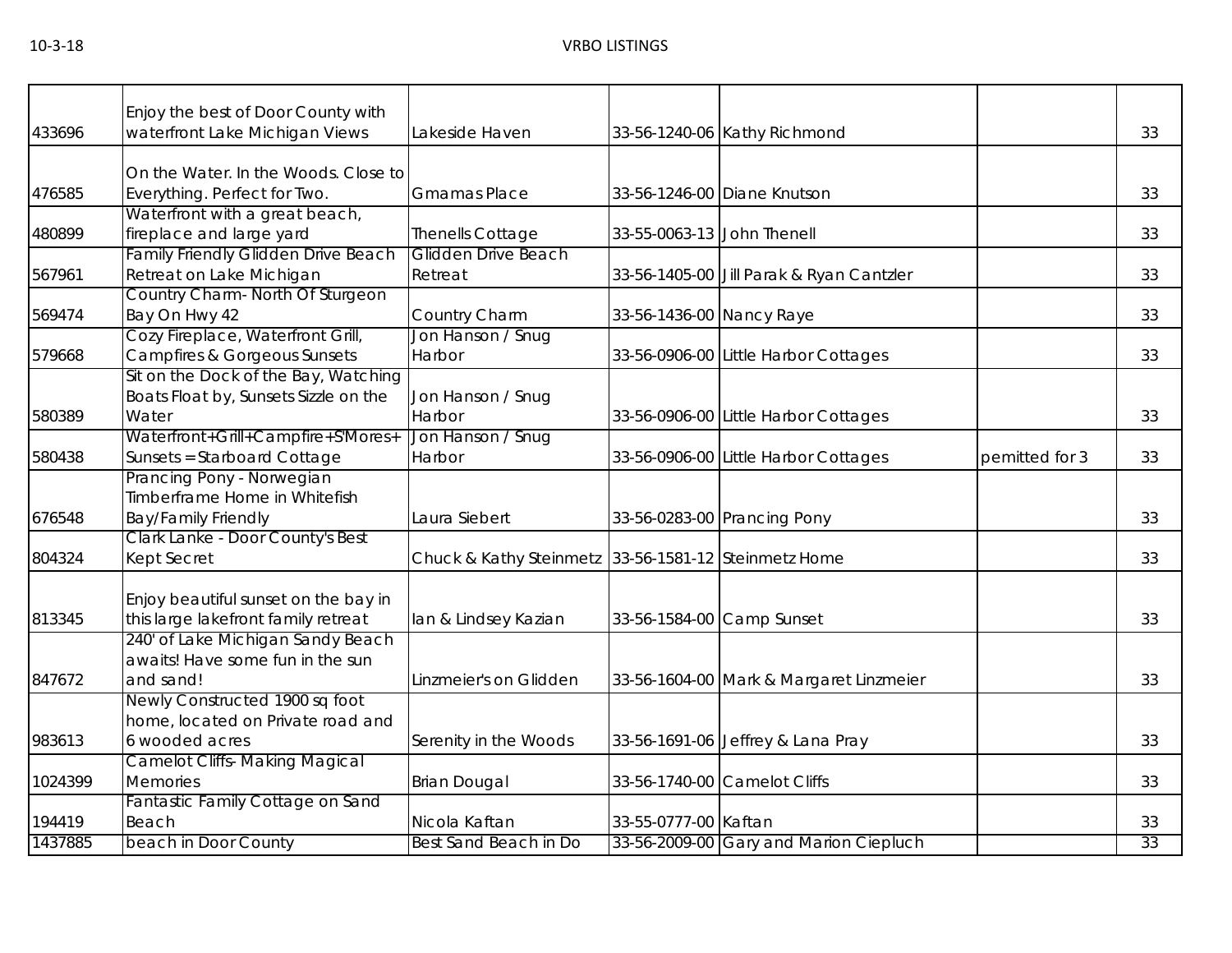| 705536   | Just a short walk or bike ride to<br>downtown Sturgeon Bay.                          | The Green House                      |                          | 33-56-1493-06 A&J Properties, LLC                                |                 | 33 |
|----------|--------------------------------------------------------------------------------------|--------------------------------------|--------------------------|------------------------------------------------------------------|-----------------|----|
| 1070197  | New Rental! SAND BEACH!                                                              | Quinn's Crescent Beach               |                          | 33-56-1750-12 Tami and Brian Quinn                               |                 | 33 |
| 1108105  | Coastal Cottage Resort. Comfy Cozy<br>Cottage. Sleeps upto 5, Free WiFi,<br>secluded | Andropolis Waterfront<br>Cottages    |                          | 33-55-0030-00 Andrew J & Annette J Andropolis permitted for 4    |                 | 33 |
| 1123981  | Clean Cozy Door County Cottage.<br>Waterfront Property, Free row boat<br>use + WiFi. | Andropolis Waterfront<br>Cottages    |                          | 33-55-0030-00 Andrew J & Annette J Andropolis Permitted for 4    |                 | 33 |
| 1154198  | Clean Cozy Door County Cottage<br>On A Quiet Resort Property                         | Andropolis Waterfront<br>Cottages    |                          | 33-55-0030-00 Andrew J & Annette J Andropolis permitted for 4    |                 | 33 |
| 1154220  | Clean Cozy Cottage On Waterfront<br>Property Privacy Yet Close To Town               | Andrew J & Annette J<br>Andropolis   |                          | Andropolis Waterfront Cottages -<br>33-55-0030-00 4309 Bay Shore | permitted for 4 | 33 |
| 1326854  | Lake House - Spacious Newly<br>Renovated with Relaxing Wave<br>Ambiance              | Garth Kolterjahn & Greg<br>Powlowski | 33-56-1380-04 Lake House |                                                                  |                 | 33 |
| 1331712  | New Listing! Sand beach and<br>Amazing views on Lake Michigan                        | Sand Beach Cottage -<br>Anderson     | 33-56-1942-00 Anderson   | Greg, Mary, Nick and Jennelle                                    |                 | 33 |
| 1352380  | New As Of June '18 - Sunrise Cove -<br>Sandy Beach                                   | Sunrise Cove - Cecchini              |                          | 33-56-1871-04 Jill and Tony Cecchini                             |                 | 33 |
| 130307ha | 8 miles of Sand Beach and 1/2 price<br>rates Monday - Thurs                          | Mary Spangler                        |                          | 33-56-0400-00 Mary's Beach House                                 |                 | 33 |
| 163557ha | Dogg House Cottage in Door County<br>Private, Unique, Set on 20 Scenic<br>Acres      | Dogg House Cottages                  |                          | 33-55-0700-00 Connie Rockwell                                    | permitted for 2 | 33 |
| 235306ha | 'Dream Home' Borders Whitefish<br>Dunes Park, Private Sand Beach - Wifi Fred Suchy   |                                      |                          | 33-56-0695-00 Door County Dream Home                             |                 | 33 |
| 236281ha | The Cottage on Lake Michigan-sand<br>beach, wooded lot, family friendly              | Stehling Cottage                     |                          | 33-56-0970-00 Susan M Stehling                                   |                 | 33 |
| 241956ha | Log Cabin on the Water-Best Beach<br>in Door County - Wifi                           | Fred Suchy                           |                          | 33-56-1447-00 Log Cabin on the Water                             |                 | 33 |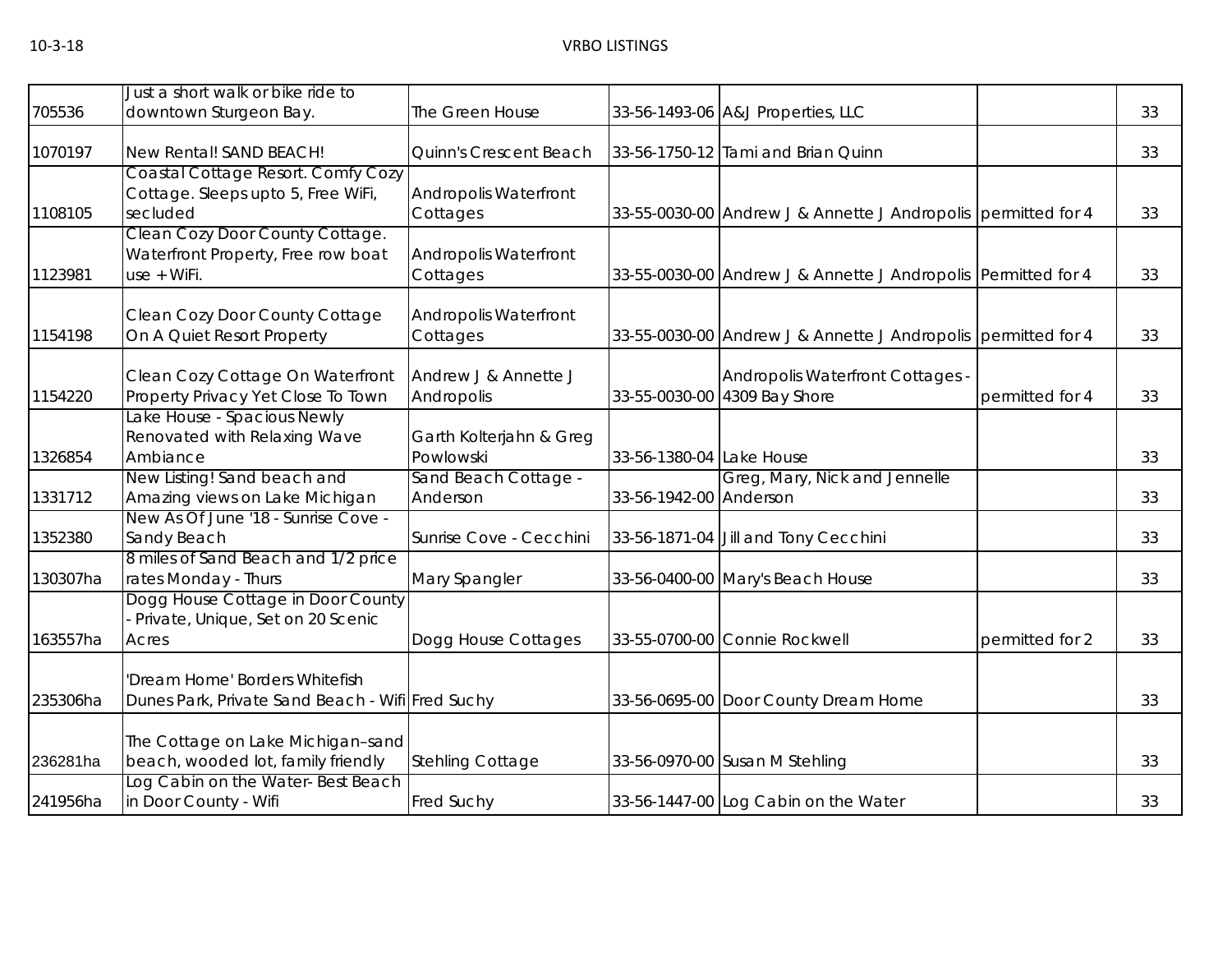|           | Borders the Whitefish Dunes State         |                            |                          |                                          |                   |    |
|-----------|-------------------------------------------|----------------------------|--------------------------|------------------------------------------|-------------------|----|
|           | Park, Private Sand Beach - Best           |                            |                          |                                          |                   |    |
| 327497ha  | Beach in Dc!!                             | William Thornton           |                          | 33-55-0726-00 Door County Beach Retreat  |                   | 33 |
|           | Big Sully's Bay Shore House! July is      |                            |                          |                                          |                   |    |
|           | Booked. August Has Limited                |                            |                          |                                          |                   |    |
| 3554564ha | Availability.                             | Tim Sullivan               |                          | 33-55-0829-00 Hidden Gem Cottages        |                   | 33 |
|           | A Waterfront Home for All-Seasons in      |                            |                          |                                          |                   |    |
| 369083ha  | Door County!                              | Killkare                   | 33-55-0483-00 Tom Nebel  |                                          | duplicate listing | 33 |
|           |                                           |                            |                          |                                          |                   |    |
| 127227    | An inn all your own                       | Sweetbriar                 | 34-55-0743-00 Deb Homan  |                                          |                   | 34 |
|           | Walk to town! Newly furnished 4           |                            |                          |                                          |                   |    |
| 1022700   | bedrooom home in Sister Bay               | Hidden Gem on Trillium     |                          | 34-56-1702-06 Julie & Nathan Slovin      |                   | 34 |
| 188785    | Copper Moon Cottage                       | Copper Moon Cottage        |                          | 34-55-0761-06 Donald & Linda Denny       |                   | 34 |
| 849698    | Walk to the Beach & Downtown              | Kings Landing              |                          | 34-56-1602-06 Wiswell Property Group LLC |                   | 34 |
|           | Port New, One Block from Downtown         |                            |                          |                                          |                   |    |
| 286713    | and Public Beach                          | Port New                   |                          | 34-56-0075-06 Andrew Boockmeier          |                   | 34 |
|           | <b>Beautiful and Cozy Condo in Sister</b> |                            |                          |                                          |                   |    |
| 297305    | Bay!                                      | Sarah George               |                          | 34-53-1039-00 George's Getaway           |                   | 34 |
|           | Door County Church Restored to a          |                            |                          |                                          |                   |    |
| 299942    | <b>Beautiful Home</b>                     | Maple Manor                | 34-56-1055-00 Kurt Reetz |                                          |                   | 34 |
|           | Amazing winter deals!!! Thanksgiving      |                            |                          |                                          |                   |    |
| 347875    | 4 nights for the price of 3 nights!!      | Skogland Weber             |                          | 34-53-0392-00 Richard & Ellen Weber      |                   | 34 |
|           | 3800 Sq Ft Home On Wood Lot,              |                            |                          |                                          |                   |    |
| 482635    | <b>Walking Distance To Town!</b>          | Wall to Wall Retreat       |                          | 34-56-1335-06 Jack and Teresa Wall       |                   | 34 |
|           | Amazing Water Views from the              |                            |                          |                                          |                   |    |
| 598039    | moment you drive up                       | <b>Evening Star</b>        |                          | 34-56-1433-00 Evening Starr LLC          |                   | 34 |
| 611236    | Right Across From Beach And Park!         | Sister Bay View            |                          | 34-56-1422-06 James Johnson              |                   | 34 |
| 656591    | Close to Downtown!!!                      | North Spring Rentals       |                          | 34-56-1350-00 Alma & Vilius Vaicekauskas |                   | 34 |
|           | Downtown-Walking Distance to              |                            |                          |                                          |                   |    |
| 788504    | Everything                                | Alma Vaicekauskas          |                          | 34-56-1597-00 Parkview Rental            |                   | 34 |
|           | In Town Sister Bay, Completely            |                            |                          |                                          |                   |    |
|           | Renovated In 2015 With Excellent          |                            |                          | Jeff & Alicia Wiswell - Wiswell          |                   |    |
| 810432    | Upgrades                                  | <b>High Garden Wiswell</b> |                          | 34-56-1888-06 Property Group LLC         |                   | 34 |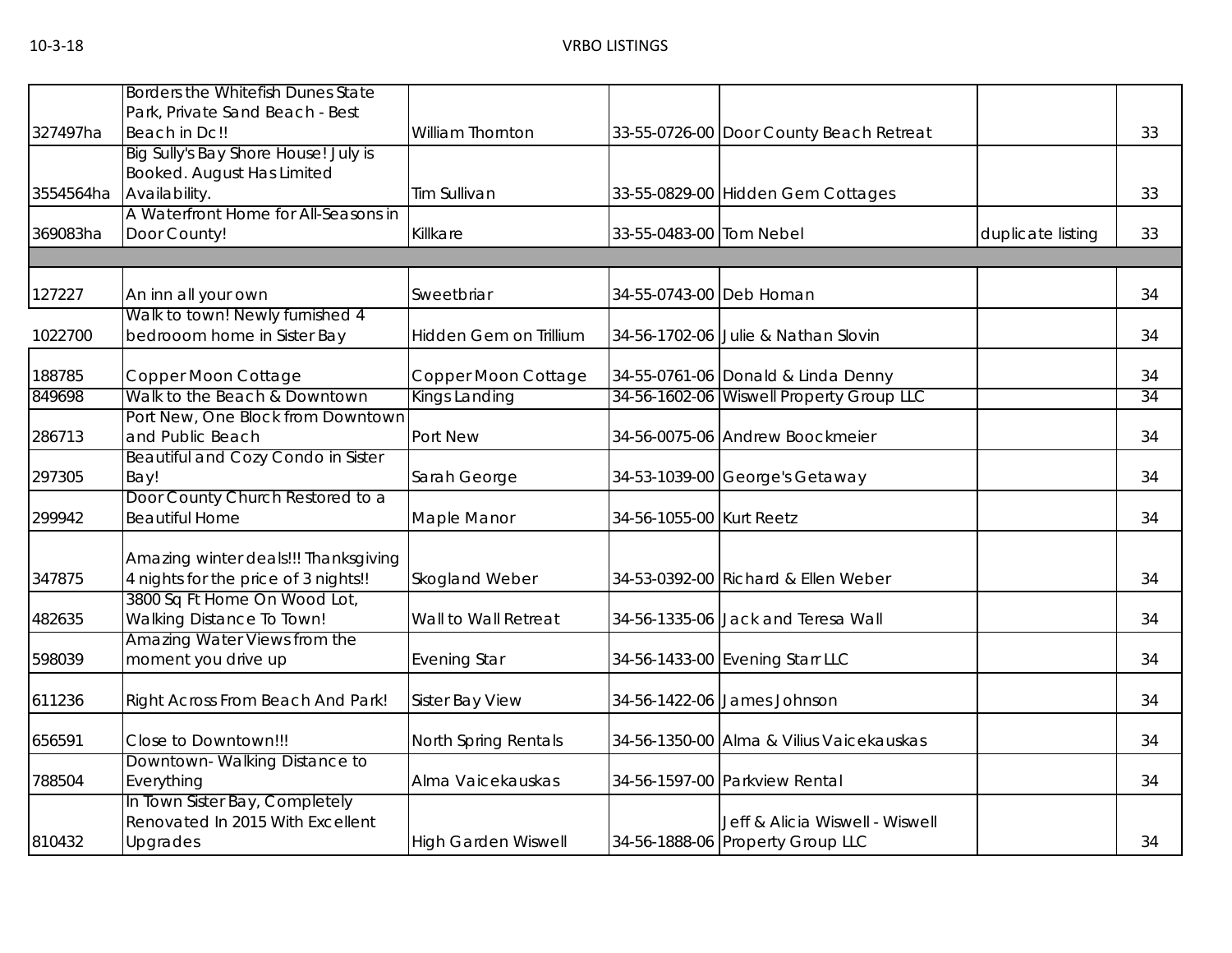| 854329    | Beach Views, Waterfront Park<br>Access, Downtown Convenience!      | The Sister Bay Getaway                            |                             | 34-56-1620-00 Dawn and Walter Nawrot                                     |                 | 34 |
|-----------|--------------------------------------------------------------------|---------------------------------------------------|-----------------------------|--------------------------------------------------------------------------|-----------------|----|
|           | Enjoy the holidays in the heart of                                 |                                                   |                             |                                                                          |                 |    |
| 1098719   | Sister Bay.                                                        | Sunset Drive - Bushre                             |                             | 34-56-1771-00 David and Karen Bushre                                     |                 | 34 |
|           |                                                                    | Sister Bay Cottage -                              |                             |                                                                          |                 |    |
|           |                                                                    | <b>Berndt</b>                                     | 34-56-1788-00 Karen Berndt  |                                                                          |                 | 34 |
| 1158494   | Sister Bay Cozy Cottage<br>Family Friendly Retreat in the Heart of |                                                   |                             |                                                                          |                 |    |
| 4444671ha | <b>Sister Bay</b>                                                  |                                                   | 34-56-1695-00 Pam Schmitz   |                                                                          |                 | 34 |
|           |                                                                    | Sister Bay Chalet                                 |                             |                                                                          |                 |    |
|           | Marina View 104! High End<br><b>Downtown New Construction Now</b>  |                                                   |                             |                                                                          |                 |    |
|           |                                                                    |                                                   |                             |                                                                          |                 |    |
| 1434839   | <b>Renting For Summer 2019!</b>                                    |                                                   |                             |                                                                          |                 | 34 |
|           | Marina View 101! Water View                                        |                                                   |                             |                                                                          |                 |    |
|           | <b>Downtown New Construction Now</b>                               |                                                   |                             |                                                                          |                 |    |
| 1432397   | <b>Renting Summer 2019!</b>                                        |                                                   |                             |                                                                          |                 | 34 |
|           |                                                                    | Harborview Condo -                                |                             |                                                                          |                 |    |
| 1166404   | Downtown Sister Bay!                                               | Schieble                                          |                             | 34-53-1795-00 Susan Schlieble                                            |                 | 34 |
|           |                                                                    |                                                   |                             |                                                                          |                 |    |
| 1179558   | Door County Sunsets in Sister Bay!                                 |                                                   |                             | Woldts Waterfront Retreat 34-56-1675-00 Corrine B. Vieth Survivors Trust |                 | 34 |
|           |                                                                    |                                                   |                             |                                                                          |                 |    |
| 1201340   | IN THE HEART OF SISTER BAY!!!                                      | <b>Waterview Place</b>                            |                             | 34-56-1289-00 Dan and Chris Murphy                                       | permitted for 3 | 34 |
|           | Sister Bay Parkview Beach Cottage                                  |                                                   |                             |                                                                          |                 |    |
| 1208896   | #1                                                                 | Parkview Beach Cottage 34-55-1385-00 Kim Erzinger |                             |                                                                          | permitted for 2 | 34 |
|           | New Condo in the heart of Sister Bay                               |                                                   |                             |                                                                          |                 |    |
| 1215728   | Waterview!!!                                                       | <b>Water View Place</b>                           |                             | 34-56-1289-00 Chris and Dan Murphy                                       | permitted for 3 | 34 |
|           | Sister Bay Parkview Beach Cottage                                  |                                                   |                             |                                                                          |                 |    |
| 1218114   | #2                                                                 | Parkview Beach Cottage 34-55-1385-00 Kim Erzinger |                             |                                                                          | permitted for 2 | 34 |
|           | New 2018 Condo - Water View -                                      |                                                   |                             |                                                                          |                 |    |
| 1239848   | Walk To Everything                                                 | <b>Waterview Place</b>                            |                             | 34-56-1289-00 Dan & Chris Murphy                                         | permitted for 3 | 34 |
|           | Walking Distance to beach, shops                                   |                                                   |                             | Tom Ahlbeck - Daisy Ahlbeck                                              |                 |    |
| 1357055   | and Sister Bay!                                                    | Door in the Woods                                 | 34-56-1892-06 Trust         |                                                                          |                 | 34 |
|           |                                                                    | My Door County Home -                             |                             |                                                                          |                 |    |
| 1282834   | Door County Farm House Sister Bay                                  | Colcer                                            | 34-56-1945-00 Dorin Colcer  |                                                                          |                 | 34 |
|           | Sister Bay Condo, Walk to the Beach                                |                                                   |                             |                                                                          |                 |    |
| 1335838   | and Village                                                        | Rosio Condo                                       | 34-56-1941-00 Jean Rosio    |                                                                          |                 | 34 |
|           | Remodeled Cottage only steps                                       | Salinsky's Domicile -                             |                             |                                                                          |                 |    |
| 1359612   | away from Sister Bay!                                              | Cottage                                           | 34-56-1757-06 Jim Sailinsky |                                                                          |                 | 34 |
|           |                                                                    |                                                   |                             |                                                                          |                 |    |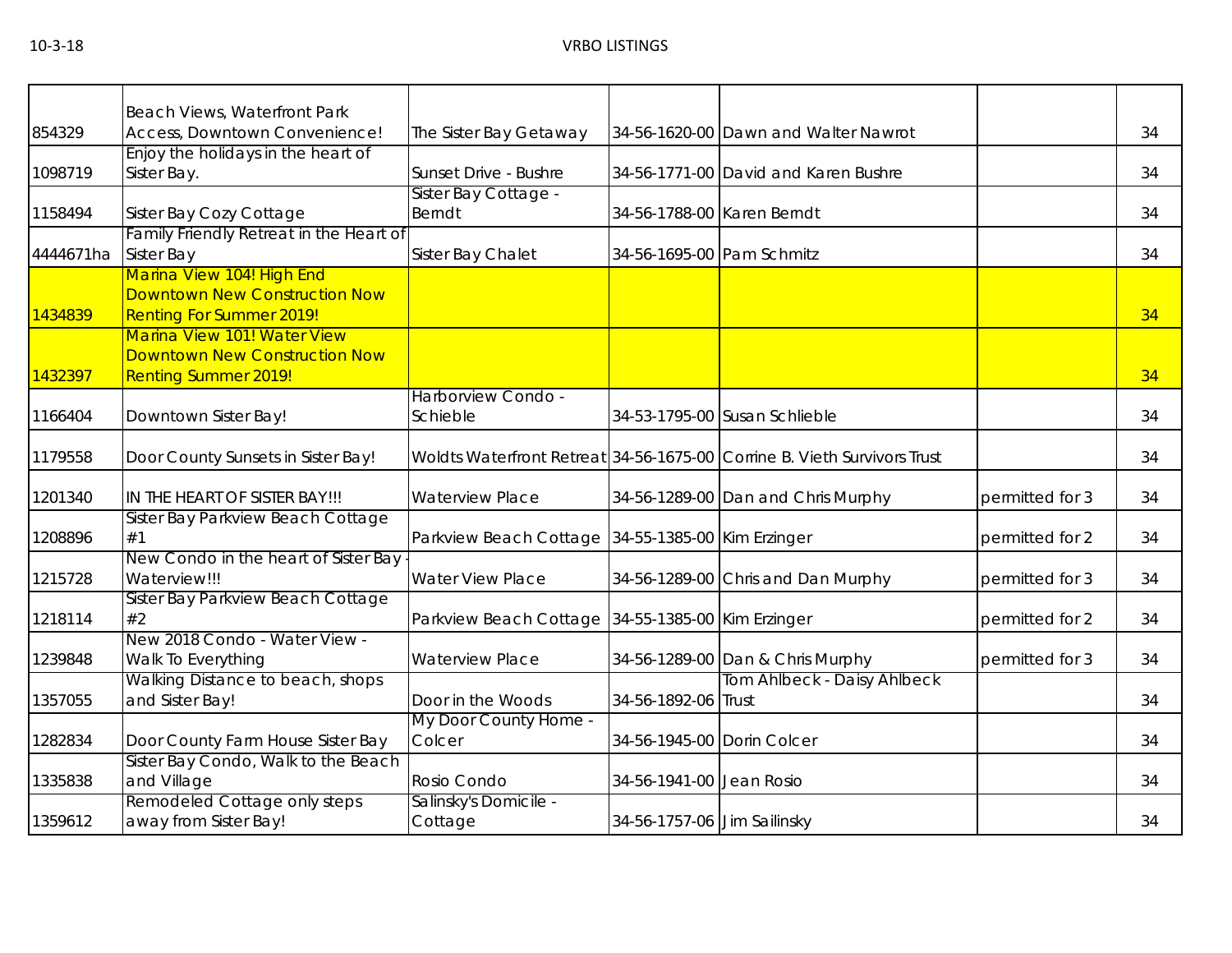| 1359639   | Enjoy this restored, old log home with<br>recently completed renovations | Another Thyme             |                           | 34-56-1805-06 David R Peterson                                |                          | 34 |
|-----------|--------------------------------------------------------------------------|---------------------------|---------------------------|---------------------------------------------------------------|--------------------------|----|
|           |                                                                          |                           |                           |                                                               |                          |    |
|           | Trillium Retreat is conveniently                                         |                           |                           |                                                               |                          |    |
| 1360790   | located in the Village of Sister Bay                                     | <b>Trillium Retreat</b>   |                           | 34-56-0495-06 Dennis & Maribeth Dorn                          |                          | 34 |
|           | Downtown Sister Bay Cottage (walk                                        |                           |                           |                                                               |                          |    |
|           | to everything), Sleeps 15, Open Year                                     |                           |                           |                                                               |                          |    |
| 4941549ha | Round.                                                                   | Cotter Cottage            |                           | 34-56-1885-00 Brandon Cotter                                  |                          | 34 |
|           | The Magnolia Suite- Romantic                                             |                           |                           |                                                               |                          |    |
| 360120    | Victorian Elegance                                                       | Diane Allen & Mike Perski |                           | 35-53-1096-00 The Magnolia Suite                              |                          | 35 |
|           |                                                                          |                           |                           |                                                               |                          |    |
|           | The Postcard: Modern Comfort in the RME Holdings - Robert                |                           |                           |                                                               |                          |    |
| 483699    | Heart of Downtown Sturgeon Bay                                           | Esposito                  |                           | 35-53-1452-00 Arbor & Postcard - RME Holdings                 | permitted for 2          | 35 |
|           | The Arbor Suite - Modern Comfort In<br>The Heart Of Downtown Sturgeon    | The Arbor & Postcard -    |                           |                                                               |                          |    |
| 746476    | Bay                                                                      | <b>RME Holdings</b>       |                           | 35-53-1452-00 Robert Esposito RME Holdings                    | permitted for 2          | 35 |
|           | Historic Luxurious Suite, Modern                                         |                           |                           |                                                               |                          |    |
|           | Amenitites, Downtown, One block to                                       |                           |                           |                                                               | permitted for 6          |    |
| 794064    | waterfront                                                               | Tami Dal Santo            |                           | 35-54-1544-00 Diplomat B&B                                    | units                    | 35 |
|           | Historic Luxurious Suite, Modern                                         |                           |                           |                                                               |                          |    |
| 814648    | Amenitites, Downtown, One block to<br>waterfront                         | Tami Dal Santo            |                           |                                                               | permitted for 6<br>units | 35 |
|           |                                                                          |                           |                           | 35-54-1544-00 Diplomat B&B                                    |                          |    |
|           | The Corner Suite: Modern Comfort in                                      | Robert and Teresa         |                           |                                                               |                          |    |
| 862730    | the Heart of Downtown Sturgeon Bay Esposito                              |                           |                           | 35-56-1628-00 Villa and Corner Suite                          | permitted for 3          | 35 |
|           | Rustic Italian Charm In Downtown                                         |                           |                           |                                                               |                          |    |
| 862731    | Sturgeon Bay                                                             | Villa and Corner Suite    | 35-53-1628-00 ADIP LLC    |                                                               | permitted for 3          | 35 |
| 892303    | Door County's Chalet on the Shore                                        | Chalet on the Shore       |                           | 35-56-1663-00 Jennifer Jorns & Brian Frisque                  |                          | 35 |
|           |                                                                          |                           |                           |                                                               |                          |    |
|           |                                                                          | Door County Waterfront    |                           |                                                               |                          |    |
| 1017982   | Door County Waterfront Cottage                                           | Cottage - Minten          | 35-56-1767-00 Eric Minten |                                                               |                          | 35 |
|           |                                                                          |                           |                           |                                                               |                          |    |
|           |                                                                          | Door County Houseboat     |                           | The Yacht Harbor LLC & Sturgeon                               |                          |    |
| 1035312   | Mary 1 Floating Cottage                                                  | Rentals, LLC              |                           | 35-59-1676-00 Bay Marinas.com - Daniel Schott permitted for 4 |                          | 35 |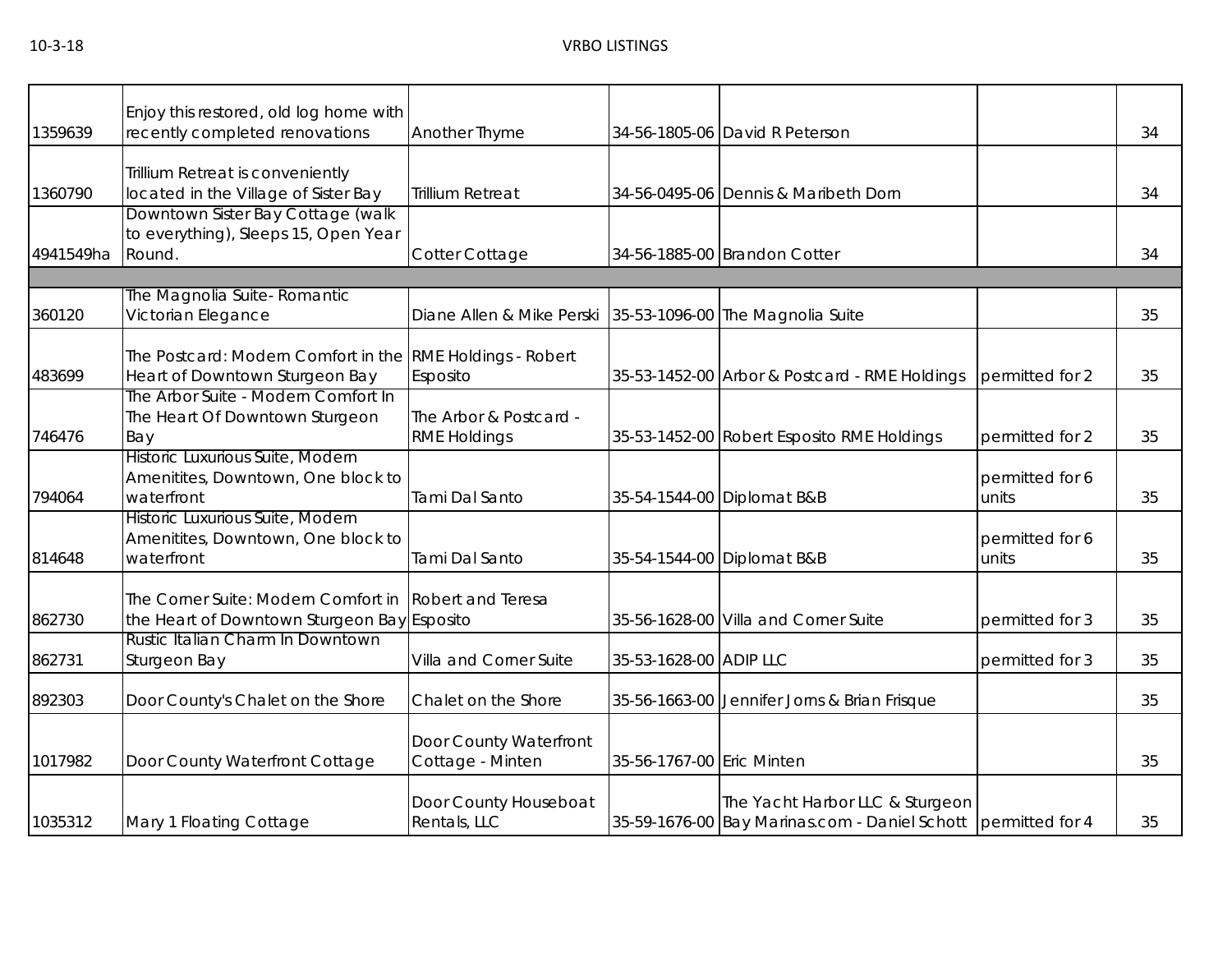|           | Charming Home Within Walking                                                |                                                 |                            |                                                               |                  |    |
|-----------|-----------------------------------------------------------------------------|-------------------------------------------------|----------------------------|---------------------------------------------------------------|------------------|----|
|           | Distance To Beach, Park And                                                 | Perfectly Downtown and                          |                            |                                                               |                  |    |
| 1073150   | Downtown Shops!                                                             | Delaware Dream                                  |                            | 35-56-1746-00 Carter Holdings                                 | permitted for 2  | 35 |
|           | Door County Home Away From                                                  | Door County Home Away                           |                            |                                                               |                  |    |
| 1391961   | Home                                                                        | from Home - Weckler                             |                            | 35-56-2001-00 Phil and Alison Weckler                         |                  | 35 |
|           |                                                                             | Door County Houseboat                           |                            | The Yacht Harbor LLC & Sturgeon                               |                  |    |
| 1075127   | Desiree, the Floating Cottage                                               | <b>Rentals LLC</b>                              |                            | 35-59-1676-00 Bay Marinas.com - Daniel Schott permitted for 4 |                  | 35 |
|           | The Coach House Suite - Downtown                                            | Villa, Coach and Corner                         |                            |                                                               |                  |    |
| 1103228   | Sturgeon Bay                                                                | Suite                                           | 35-53-1628-00 ADIP LLC     |                                                               |                  | 35 |
|           | Newly constructed, Bay Breeze, the                                          |                                                 |                            |                                                               |                  |    |
|           | Floating Cottage. Reserve your stay                                         | Door County Houseboat                           |                            | The Yacht Harbor LLC & Sturgeon                               |                  |    |
| 1305060   | today!                                                                      | <b>Rentals LLC</b>                              |                            | 35-59-1676-00 Bay Marinas.com - Daniel Schott permitted for 4 |                  | 35 |
|           | Newly Constructed, Pier Relaxn', the<br>Floating Cottage! Reserve your stay | Door County Houseboat                           |                            | The Yacht Harbor LLC & Sturgeon                               |                  |    |
| 1305715   | today!                                                                      | <b>Rentals LLC</b>                              |                            | 35-59-1676-00 Bay Marinas.com - Daniel Schott permitted for 4 |                  | 35 |
|           |                                                                             |                                                 |                            |                                                               |                  |    |
|           | Modern Retreat downtown Sturgeon                                            |                                                 |                            |                                                               |                  |    |
| 1307522   | Bay Overlooking The Steel Bridge                                            | The Bay Lofts                                   |                            | 35-53-1899-00 The Bay Lofts LLC                               |                  | 35 |
|           | The Boathouse Waterfront Home                                               |                                                 |                            |                                                               |                  |    |
| 1314613   | Sturgeon Bay                                                                | The Boathouse                                   |                            | 35-56-1629-06 Bill and Heather Anderson                       |                  | 35 |
|           | New Listing - Lagoon Bungalow                                               |                                                 |                            |                                                               |                  |    |
|           | Retreat in Sturgeon Bay, with direct                                        |                                                 |                            |                                                               |                  |    |
| 1318797   | water access!                                                               | Lagoon Bungalow                                 | 35-56-1898-00 Anne Thenell |                                                               |                  | 35 |
| 1349260   | Sturgeon Bay Waterfront Estate                                              | R & H Bayshore Estate                           |                            | 35-56-1957-00 Helen & Robin Urban                             |                  | 35 |
|           | New Listing!! Beautiful Waterfront                                          |                                                 |                            |                                                               |                  |    |
|           | Retreat On Sturgeon Bay with 114'                                           |                                                 |                            |                                                               |                  |    |
| 1359613   | private doc                                                                 | Tacoma Beach Getaway 35-56-0880-00 Anne Thenell |                            |                                                               |                  | 35 |
| 5372602   | Bed & Breakfast: Diplomat Bed<br>& Breakfast - Chancery suite               | Diplomat B&B                                    |                            | 35-54-1544-00 Tami DalSanto                                   |                  | 35 |
|           |                                                                             | Marina                                          |                            |                                                               |                  |    |
|           | Door County Waterfront Cottage                                              | Cottages/Centerpointe                           | 35-56-0911-                |                                                               |                  |    |
| 243639ha  | with Indoor/Outdoor Pools                                                   | Marina                                          | 00                         | <b>Shipyard Partners</b>                                      | permitted for 3  | 35 |
| 4622975ha |                                                                             |                                                 |                            |                                                               |                  |    |
| unit      | Bed & Breakfast: Holiday Music Motel                                        |                                                 |                            |                                                               |                  |    |
| 5372614   | - Floor 1 - Room 124 Q                                                      | <b>Holiday Music Hotel</b>                      |                            | 35-50-0964-00 Melanie Jane                                    | permitted for 18 | 35 |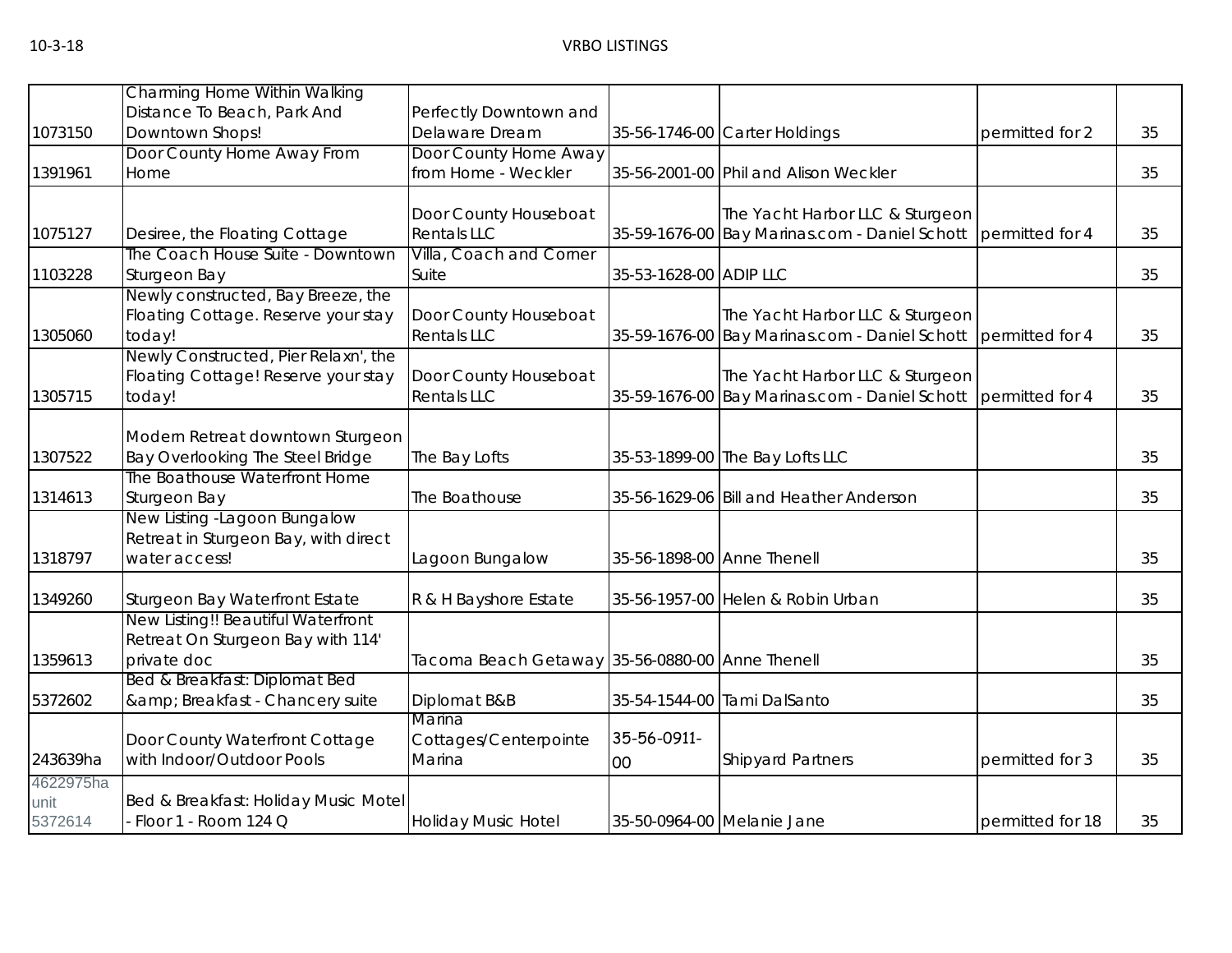|           | Bed & Breakfast: White Lace Inn -    |                                                        |                            |                                    |                 |    |
|-----------|--------------------------------------|--------------------------------------------------------|----------------------------|------------------------------------|-----------------|----|
| 5372644   | Room 10: Secret Garden               | White Lace Inn                                         | 35-52-0856-00 Dennis Statz |                                    | pemitted for 18 | 35 |
|           | Overlooking 3rd Ave Downtown         |                                                        |                            |                                    |                 |    |
| 4768058ha | Sturgeon Bay                         | Overlooking 3rd Ave                                    |                            | 35-53-1816-00 Joe Baw and Rob Paul |                 | 35 |
|           | Bed & Breakfast: The Black Walnut    |                                                        |                            |                                    |                 |    |
|           | Guest House - Room 4 Arts &          |                                                        |                            |                                    |                 |    |
| 5775942   | Crafts                               | <b>Black Walnut</b>                                    | 35-54-0834-00 Geri Ballard |                                    |                 | 35 |
|           | Waterfront Sturgeon Bay Home w/      |                                                        |                            |                                    |                 |    |
| 4976711ha | Deck & Fire Pit                      | Cheryl Link                                            |                            | 35-56-1875-00 On Bay Thyme         |                 | 35 |
|           | NEW! Sturgeon Bay Home Near          |                                                        |                            |                                    |                 | 35 |
| 7124043ha | Potawatomi State Park!               | Port View Cottage                                      |                            | 35-56-1927-00 Christine Dehnert    |                 |    |
|           | NEW! 'Collectic Farmhouse Suite!' in | Hilpipre-228 N 7th Ave -                               |                            |                                    |                 |    |
| 7154645ha | Sturgeon Bay!                        | Collectic Farmhouse Suite 35-56-1939-00 Aaron Hilpipre |                            |                                    |                 | 35 |
|           |                                      |                                                        |                            |                                    |                 |    |
|           | A Scenic Lakefront cottage. Door     |                                                        |                            |                                    |                 |    |
|           | County spring is comsing soon        |                                                        |                            | Jenkins 2359-2361 S Lake           |                 |    |
| 418990    | flowers wildlife                     | David & Kay Jenkins                                    | 36-56-1243-00 Michigan Dr  |                                    | permitted for 3 | 36 |
|           | Beautiful cozy cottage on Lake       |                                                        |                            |                                    |                 |    |
|           | Michigan. Steps to sandy beach.      |                                                        |                            | Jenkins 2359-2361 S Lake           |                 |    |
| 429277    | Shake off winter!                    | David & Kay Jenkins                                    | 36-56-1243-00 Michigan Dr  |                                    | permitted for 3 | 36 |
|           | Spring is Coming. Soon. Great Lake   |                                                        |                            |                                    |                 |    |
|           | Michigan Beach in Door County. 4     |                                                        |                            | Jenkins 2359-2361 S Lake           |                 |    |
| 433883    | Bed/2 Bath.                          | David & Kay Jenkins                                    | 36-56-1243-00 Michigan Dr  |                                    | permitted for 3 | 36 |
|           | Beach Cottage on Lake Michigan       |                                                        |                            |                                    |                 |    |
| 515430    | near Sturgeon Bay                    | Philip & Miriam Cote                                   |                            | 36-56-0882-00 Cotes Cottages       |                 | 36 |
|           | Beachfront, waterview, RUSTIC, dog   |                                                        |                            |                                    |                 |    |
|           | friendly, Sturgeon Bay, Door County, |                                                        |                            |                                    |                 |    |
| 379533    | sleeps 6                             | <b>Firefly Cottages</b>                                |                            | 36-56-0879-00 Irene Johnson        | permitted for 3 | 36 |
|           |                                      |                                                        |                            |                                    |                 |    |
|           | Lakefront, waterview, sand beach,    |                                                        |                            |                                    |                 |    |
|           | RUSTIC, dog friendly, Sturgeon Bay   |                                                        |                            |                                    |                 |    |
| 897656    | Door County                          | <b>Firefly Cottages</b>                                |                            | 36-56-0879-00   Irene Johnson      | permitted for 3 | 36 |
|           | Lakefront, RUSTIC, sand beach, dog   |                                                        |                            |                                    |                 |    |
| 897655    | friendly, Sturgeon Bay, Door County, |                                                        |                            |                                    |                 |    |
|           | sleeps 6                             | <b>Firefly Cottages</b>                                |                            | 36-56-0879-00   Irene Johnson      | permitted for 3 | 36 |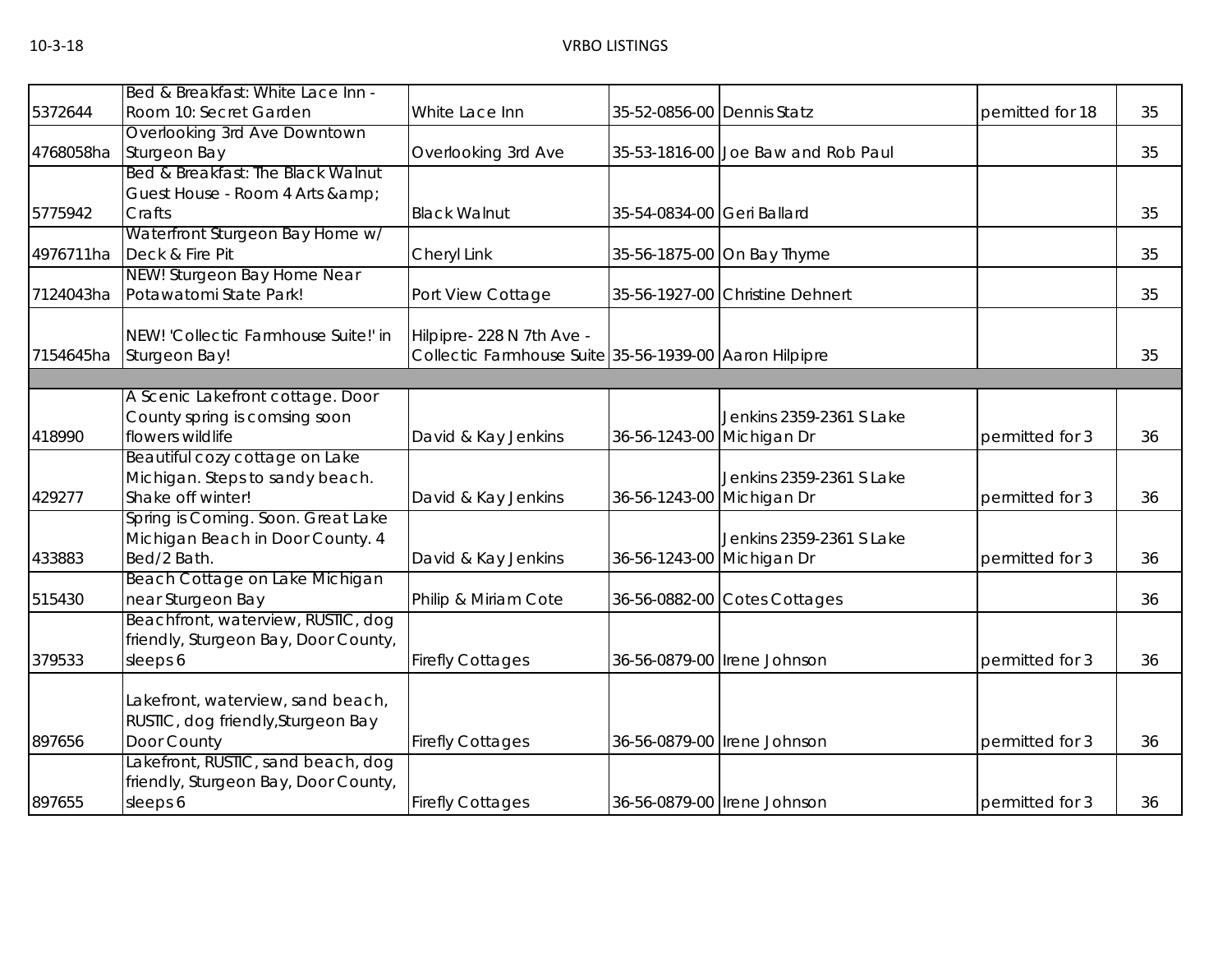|         | All Season Home- 200 Ft. of                                       |                        |                           |                                            |                 |    |
|---------|-------------------------------------------------------------------|------------------------|---------------------------|--------------------------------------------|-----------------|----|
|         | Beachfront, Spectacular Views of Lily                             |                        |                           |                                            |                 |    |
| 437119  | Bay                                                               | Mike Moreno            |                           | 36-56-1323-00 Moreno All Season Home       |                 | 36 |
| 893687  | Authentic Waterfront Log Cottage<br>On Sand Beach                 | Pioneer Cottage        |                           | 36-56-0866-00 David Groenfeldt             |                 | 36 |
|         | Sunrises, Quiet Beach WalksRelax                                  |                        |                           |                                            |                 |    |
|         | with Family & Friends. Dogs                                       |                        |                           | Great Wulf Partners LLC/Capn               |                 |    |
| 451482  | Welcome!                                                          | Abode on the Beach     | 36-56-0811-00 Wulf        |                                            |                 | 36 |
|         | Lake Michigan Home; Awesome                                       |                        |                           |                                            |                 |    |
|         | SAND Beach; Taking October                                        |                        |                           |                                            |                 |    |
| 505916  | Reservations; filling up!                                         | Mike Boyer             |                           | 36-56-1358-00 Boyer Beach House            |                 | 36 |
|         | <b>Beautiful Waterfront Home with</b>                             |                        |                           |                                            |                 |    |
| 659503  | swimming pond - south unit                                        | Joe Fittshur           |                           | 36-56-1329-00 Porthaven Executive Homes    | permitted for 2 | 36 |
|         | Beautiful waterfront home with                                    |                        |                           |                                            |                 |    |
| 659505  | swimming pond - North Unit                                        | Joe Fittshur           |                           | 36-56-1329-00 Porthaven Executive Homes    | permitted for 2 | 36 |
|         |                                                                   |                        |                           |                                            |                 |    |
|         | Merry Breeze 4 Cottage~Romantic                                   |                        |                           |                                            |                 |    |
|         | Getaway With 212 Ft Of Sandy Lake                                 |                        |                           |                                            |                 |    |
| 701320  | Michigan Beach                                                    | Merry Breeze Unit 4    |                           | 36-55-1438-00 Peggy & Don Donaldson        |                 | 36 |
|         |                                                                   |                        |                           |                                            |                 |    |
|         | Arrowhead Waterfront Log Cottage                                  |                        |                           |                                            |                 |    |
| 838167  | On Sand Beach With Fireplace.                                     | Arrowhead Cottage      |                           | 36-56-0844-00 Tom Groenfeldt               |                 | 36 |
|         | Sand Beach on Lake Michigan-                                      |                        |                           |                                            |                 |    |
| 870129  | Rustic-Tolan's Log Cabin                                          | Tolans Cottage         |                           | 36-56-0816-13 Sally Tolan (Sandy Tolan)    |                 | 36 |
|         | Sand Beach For Miles Awaits You,                                  |                        |                           |                                            |                 |    |
| 1013091 | <b>Relax And Make Memories</b>                                    | Harbour Lake House     | 36-56-1701-00 Tammy Estes |                                            |                 | 36 |
|         |                                                                   |                        |                           |                                            |                 |    |
|         | Get away from it all at this serene,                              | The Clerestory on Lake |                           | Christopher Mohar and Kerry                |                 |    |
| 1154854 | modern Door County estate.                                        | Michigan               | 36-56-1789-00 Kretchmar   |                                            |                 | 36 |
|         |                                                                   |                        |                           |                                            |                 |    |
|         | New! Lake Michigan Beach Home                                     |                        |                           |                                            |                 |    |
| 1375405 | with 107' of Private Sand Beach                                   | Just Beechy            |                           | 36-56-1924-00 Kristin & Theodore Blackwood |                 | 36 |
|         |                                                                   |                        |                           |                                            |                 |    |
|         | Beautiful spacious home with 260                                  |                        |                           |                                            |                 |    |
| 224425  | feet of lakefront                                                 | <b>Steve Pratapas</b>  |                           | 39-56-1015-00 White Star Lodge             |                 | 39 |
|         | Door County Shorefront 2 Bedroom<br>Home On 1.2 Acres w/100 Ft Of |                        |                           |                                            |                 |    |
| 559164  | Shoreline                                                         | Cabin Sun Over Beach   |                           | 39-56-1398-00 Pat O' Donnell               |                 | 39 |
|         |                                                                   |                        |                           |                                            |                 |    |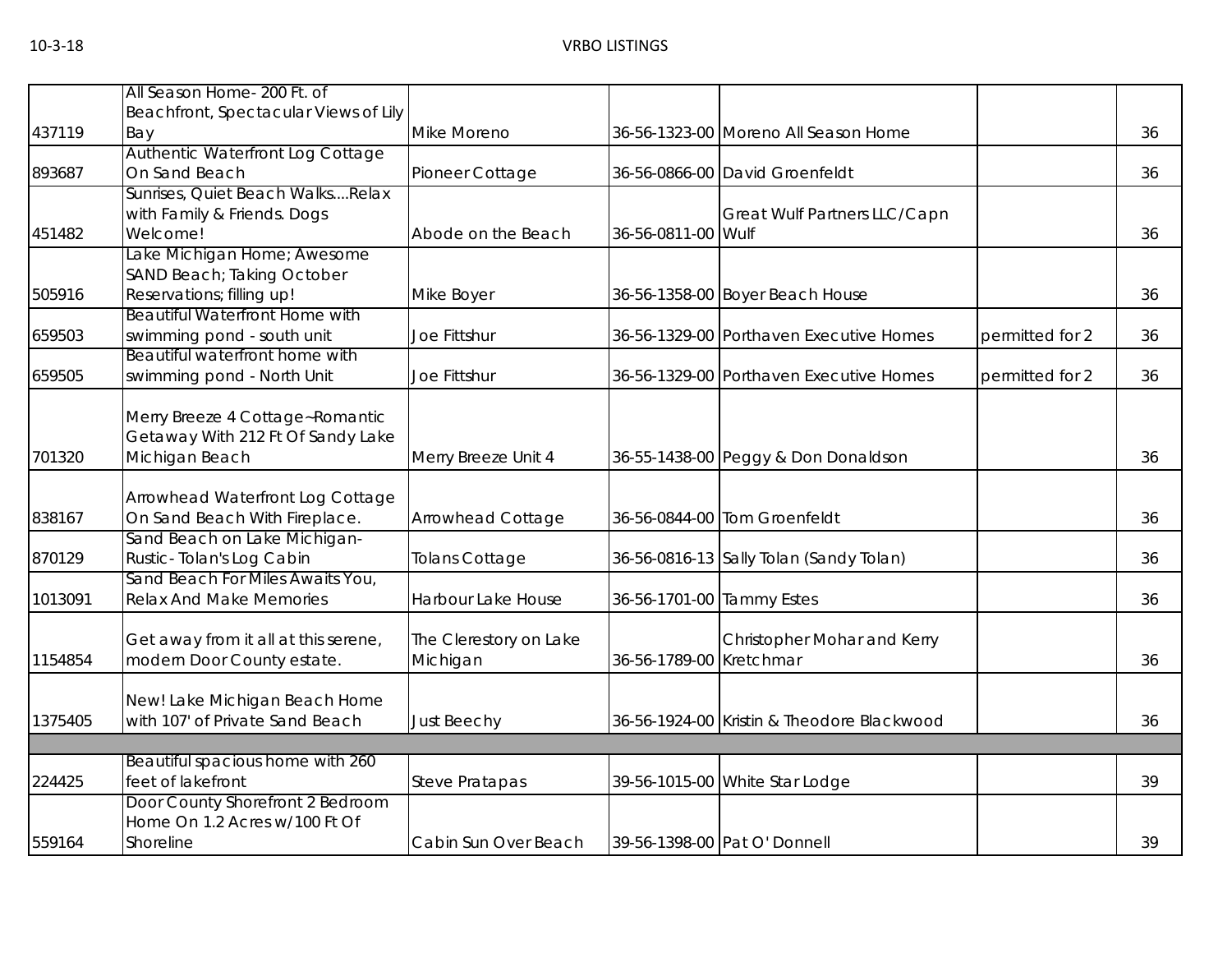|           | <b>BOOKING NOW-WATERFRONT-</b>                             |                                                                   |                           |                                      |                 |    |
|-----------|------------------------------------------------------------|-------------------------------------------------------------------|---------------------------|--------------------------------------|-----------------|----|
|           | ISLAND- FIRE PIT-SUNRISE SUNSET-9                          | Gordon's Isle View                                                |                           | Jane & Brett Barr/ Jerry &           |                 |    |
| 570935    | MI.TO STURGEON BAY                                         | Cottages                                                          |                           | 39-56-1648-00 Jacquelyn Gordon       | permitted for 2 | 39 |
|           | Cozy Cottage On The Water: Relax,                          | Cootage Creek                                                     |                           |                                      |                 |    |
| 1447164   | Fish, Kayak                                                | Ahlswede                                                          |                           | 39-56-2005-00 Rob & Emily Ahlswede   |                 | 39 |
|           | Sunset Cliff Cottage - Peaceful &                          |                                                                   |                           |                                      |                 |    |
|           | Serene perched on a 35' Cliff                              | Jon Hanson / Snug                                                 |                           |                                      |                 |    |
| 586665    | breathtaking views                                         | Harbor                                                            |                           | 39-56-0860-00 Sunset Cliff Cottage   |                 | 39 |
|           | <b>BOOKING NOW! WATERFRONT-</b>                            |                                                                   |                           |                                      |                 |    |
|           | ISLAND-LG.SCREEN PORCH-SUNRISE-                            | Gordon's Isle View                                                |                           | Jane & Brett Barr/ Jerry &           |                 |    |
| 810620    | <b>SUNSET-CAMPFIRES</b>                                    | Cottages                                                          |                           | 39-56-1648-00 Jacquelyn Gordon       |                 | 39 |
|           |                                                            | Cabin on the Bay -                                                |                           |                                      |                 |    |
| 962273    | Family Friendly Cabin On The Bay!                          | Goffard                                                           |                           | 39-56-1709-00 Gregory Goffard        |                 | 39 |
|           |                                                            |                                                                   |                           |                                      |                 |    |
|           | Waterfront Cottage in Southern Door                        |                                                                   |                           |                                      |                 |    |
|           | County, near Green Bay and                                 | Waterfront Cottage                                                |                           |                                      |                 |    |
| 1117085   | Sturgeon Bay                                               | Soukup                                                            | 42-56-1774-00 Lisa Soukup |                                      |                 | 42 |
|           |                                                            | <b>Desotell Waterfront</b>                                        |                           |                                      |                 |    |
| 1150626   | Dock, Firepit, WIFI, Large Private Yard Property           |                                                                   |                           | 42-56-1781-13 Helen and Tim Desotell |                 | 42 |
|           | Door County, Green Bay waterfront                          |                                                                   |                           |                                      |                 |    |
|           | Cottage. 20 minutes to Green Bay                           |                                                                   |                           |                                      |                 |    |
| 4264111ha | and Stur. Bay                                              | Waterfront Cottage - Bur   42-56-1666-00 Waterfront Cottage - Bur |                           |                                      |                 | 42 |
|           |                                                            |                                                                   |                           |                                      |                 |    |
| 255719    | Peaceful Island Getaway                                    | <b>Coffee Creek Cabins</b>                                        | 46-55-0731-00 Dawn Chier  |                                      | permitted for 2 | 46 |
|           | Amazing Sunsets*80ft shore* 25                             |                                                                   |                           |                                      |                 |    |
| 285175    | acres*great cottage                                        | Amy Jorgenson                                                     |                           | 46-56-0581-00 Funks Cottage          |                 | 46 |
|           | Beautiful lake front 4 bedrom home                         |                                                                   |                           |                                      |                 |    |
| 292728    | with incredible sunsets                                    | <b>RC Rudolph</b>                                                 |                           | 46-55-0566-00 Cascio Cottages        |                 | 46 |
|           |                                                            |                                                                   |                           |                                      |                 |    |
|           | 60 Acre Farmhouse, Grat property to                        |                                                                   |                           |                                      |                 |    |
| 557405    | enterain friends family and children                       | Dan Jorgenson                                                     |                           | 46-56-1332-00 Buckwild Farm          |                 | 46 |
|           |                                                            |                                                                   |                           |                                      |                 |    |
| 594977    | Home Owner Custom Built Log Cabin Log Cabin House - Porter |                                                                   |                           | 46-56-1668-00 Dan & Lory Porter      |                 | 46 |
| 702550    | 2 Bedroom 1 bath on Lake Michigan Bill Smardo              |                                                                   | 46-55-0603-00 Smardo      |                                      |                 | 46 |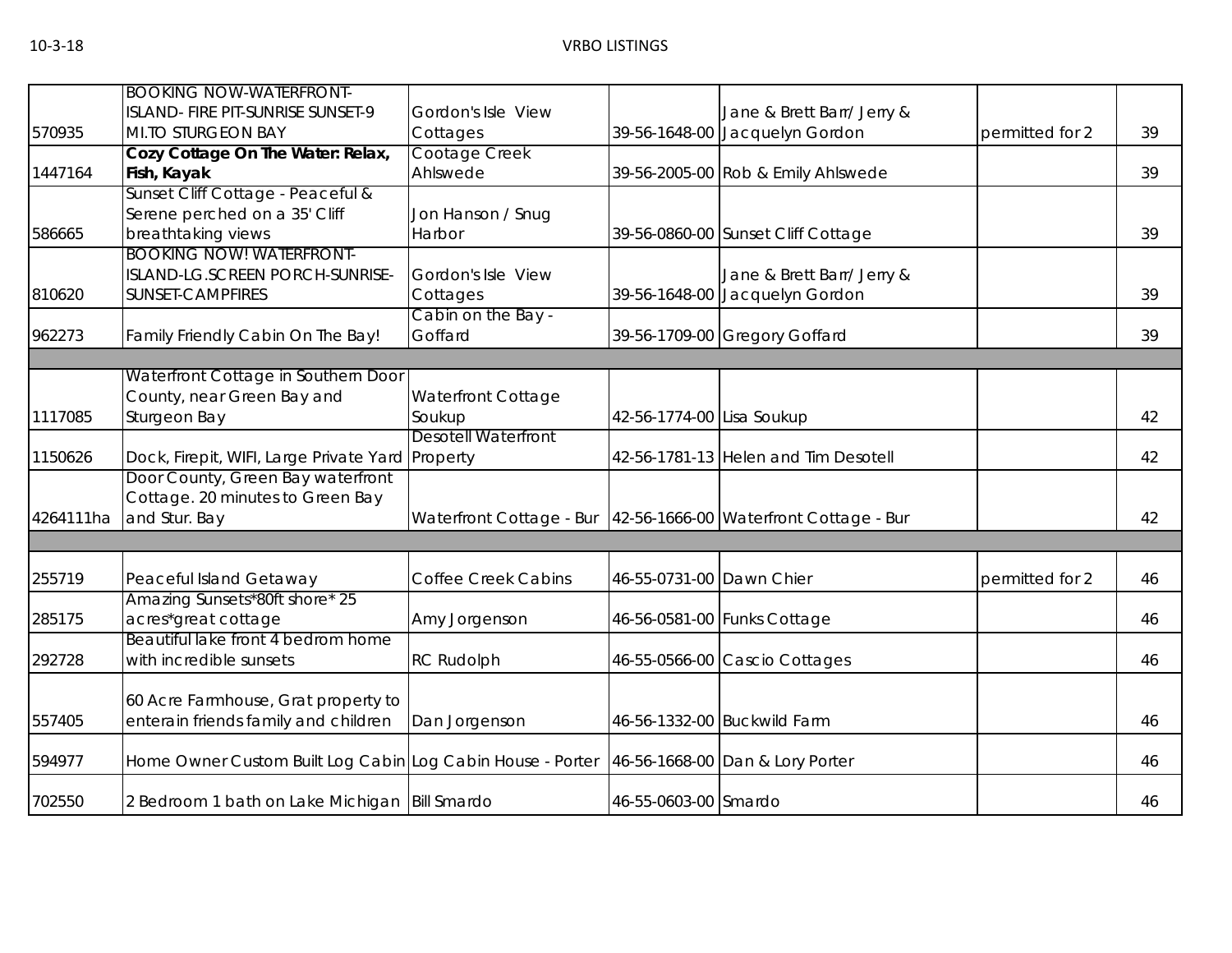| 780911              | Great sunrises 200 ft of Lake<br>Michigan Shorefront 1.5 acres, 2<br>bedroom 1 bath | Greg & Kristine Koetter          | 46-56-1588-00 Koetter    |                                                                   |                  | 46 |
|---------------------|-------------------------------------------------------------------------------------|----------------------------------|--------------------------|-------------------------------------------------------------------|------------------|----|
| 806333              | Century farmhouse with 4 bedrooms<br>and large outside deck.                        | Old Orchard Century<br>Farmhouse | 46-56-1867-00 Dawn Chier | Debra Sheridan (Thielke) and                                      |                  | 46 |
| 806850              | Washington Island Westside<br><b>Shorefront Home</b>                                | William & Mary Filer             |                          | 46-56-1428-00 Above and Beyond Cottage                            |                  | 46 |
| 828246              | A frame cabin with majestic sunrises<br>and sand beach. Secluded yet<br>accesible.  | Andy Valentincic                 |                          | 46-50-1596-00 Viking Village                                      | permitted for 13 | 46 |
| 1054806             | Cute Cabin Located Close to Beach<br>On Washington Island, Lake<br>Michigan         | <b>Coffee Creek Cabins</b>       | 46-55-0731-00 Dawn Chier |                                                                   | permitted for 2  | 46 |
| 1243560             | Initiative's Retreat - Ultimate<br>Lakefront Destination!                           | Initiatives Retreat              |                          | 46-56-1846-00 Initiatives Retreat LLC                             |                  | 46 |
| 1282279             | Wickman Waterfront Cottage<br>overlooking Hog Island                                | Lynn Carpenter                   |                          | Lakefront Cottage - Wickman<br>46-56-1968-00 Waterfront Carpenter |                  | 46 |
| 1391479             | <b>Breezy Beach Cottage</b>                                                         | <b>Breezy Beach</b>              |                          | 46-56-1940-00 Richard Tobey                                       |                  | 46 |
| 1392021             | Waterfront cottage on Detroit<br>Harbor. Beautiful beach and<br>dockage.            | Spring Beach Cottage             |                          | 46-55-0587-00 Leon A Shellswick                                   |                  | 46 |
|                     |                                                                                     |                                  |                          |                                                                   |                  |    |
|                     |                                                                                     |                                  |                          |                                                                   |                  |    |
|                     |                                                                                     |                                  |                          |                                                                   |                  |    |
| <b>MUNI</b>         |                                                                                     | # of VRBO Properties             |                          |                                                                   |                  |    |
| $\overline{2}$<br>6 | <b>Baileys Harbor</b><br>Clay Banks                                                 | 55                               |                          |                                                                   |                  |    |
| 8<br>9              | Town of Egg Harbor<br>Village of Egg Harbor                                         | 58<br>37                         |                          |                                                                   |                  |    |
| 11                  | Ephraim                                                                             | 48                               |                          |                                                                   |                  |    |